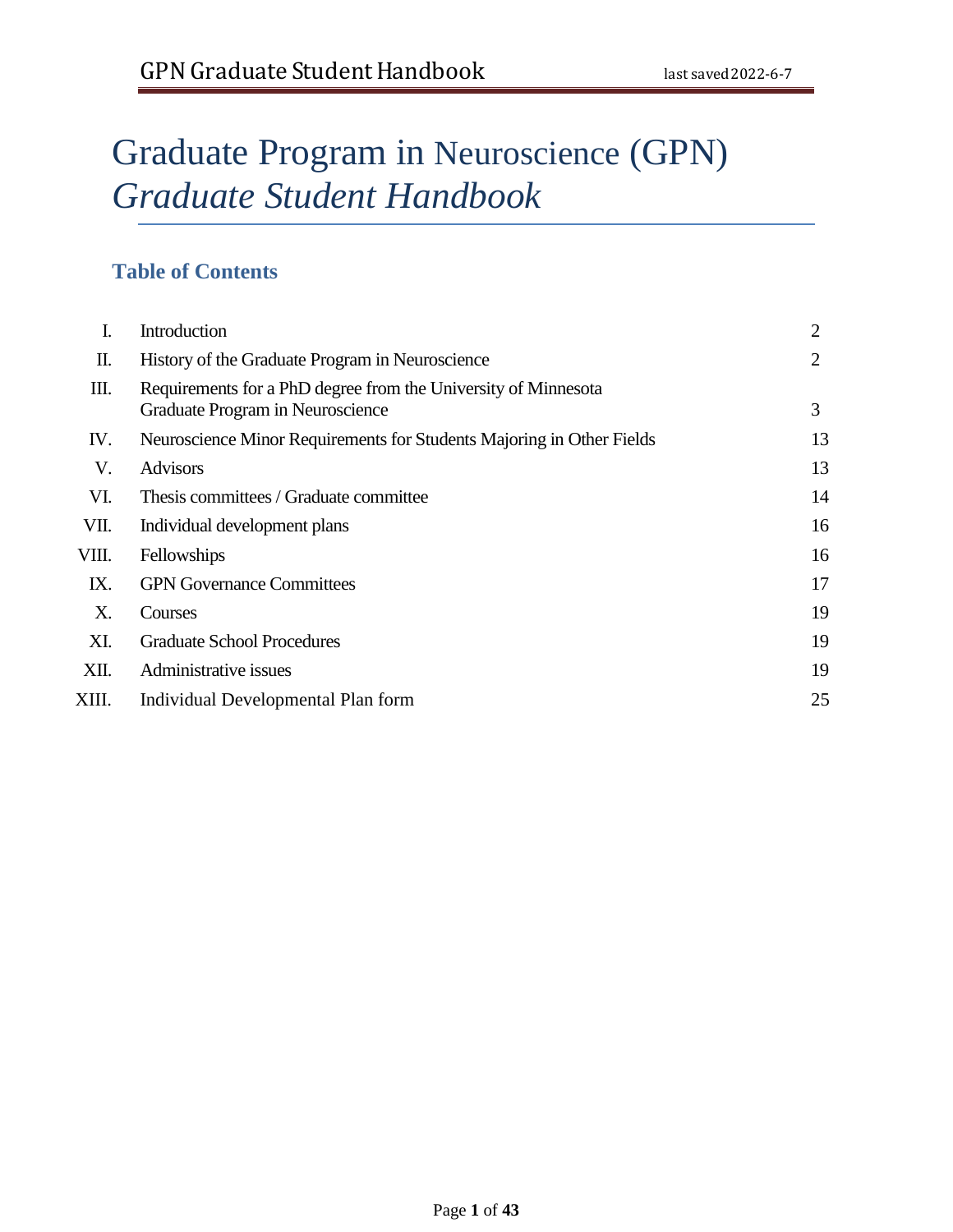## **I. Introduction**

Most of the information that students enrolled in the University of Minnesota Graduate School will need is contained in the Graduate School web site. The information presented in this handbook is a supplement to the Graduate School web site. It also gives students specific information about their appointments to the Neuroscience Program, and to the operational and administrative aspects of the Graduate Program in Neuroscience. For more information about Graduate School requirements and procedures, see the Graduate School home page at [www.grad.umn.edu](http://www.grad.umn.edu/) .

The Graduate Program in Neuroscience (GPN) at the University of Minnesota is an interdisciplinary program; its goal is to promote graduate education and research in neuroscience, leading to the Doctor of Philosophy degree (Ph.D.). The GPN programs for both PhD students and MD/PhD students are covered by this handbook.

Forms, due dates, and details can be found on the Graduate School website at <https://grad.umn.edu/admissions>

# **II. History of the Graduate Program in Neuroscience**

In the early 1980's, research in various areas of neuroscience was being actively carried out in several dozen laboratories scattered throughout the University ofMinnesota. However, at the time, there was little interaction between faculty members except within single departments or specialized areas. At that time about a dozen faculty members from across the university began to seek ways to coordinate and expand interdisciplinary teaching and research in neuroscience. Neuroscience has always been an interdisciplinary science, drawing from physiology, psychiatry, pharmacology, animal behavior, economics, and biology, as well as computational and mathematical sciences. As of 2020, the GPN consists of a diverse program with over 125 faculty spanning 30 different departments. The GPN offers a PhD program in neuroscience that covers the complete range of research from subcellular to whole-organism behavior, and from fundamental research to clinical research, using a diversity of techniques.

## **Directors of Graduate Studies, Graduate Program in Neuroscience, 1987 to present:**

- 1986 1987: Dr. Richard Poppele (Directed Neuroscience minor prior to the PhD Program)
- 1987 1989: Dr. Robert P. Elde, Department of Cell Biology & Neuroanatomy
- 1989 1992: Dr. Robert F. Miller, Department of Physiology
- 1992 1995: Dr. Alice A. Larson, Department of Veterinary PathoBiology
- 1995 1998: Dr. Timothy J. Ebner, Department of Neurosurgery
- 1998 1999: Dr. Esam El-Fakahany, Department of Psychiatry
- 1999 2002: Dr. John F. Soechting, Department of Neuroscience
- 2002 2005: Dr. William C. Engeland, Department of Surgery
- 2005 2008: Dr. Paul C. Letourneau, Department of Neuroscience
- 2008 2011: Dr. Virginia S. Seybold, Department of Neuroscience
- 2011 2014: Dr. James Ashe, Department of Neuroscience
- 2014 2019: Dr. A. David Redish, Department of Neuroscience
- 2019 2020: Dr. Linda McLoon, Department of Ophthalmology and Visual Neurosciences
- 2020 Present: Dr. Lucy Vulchanova, Department of Neuroscience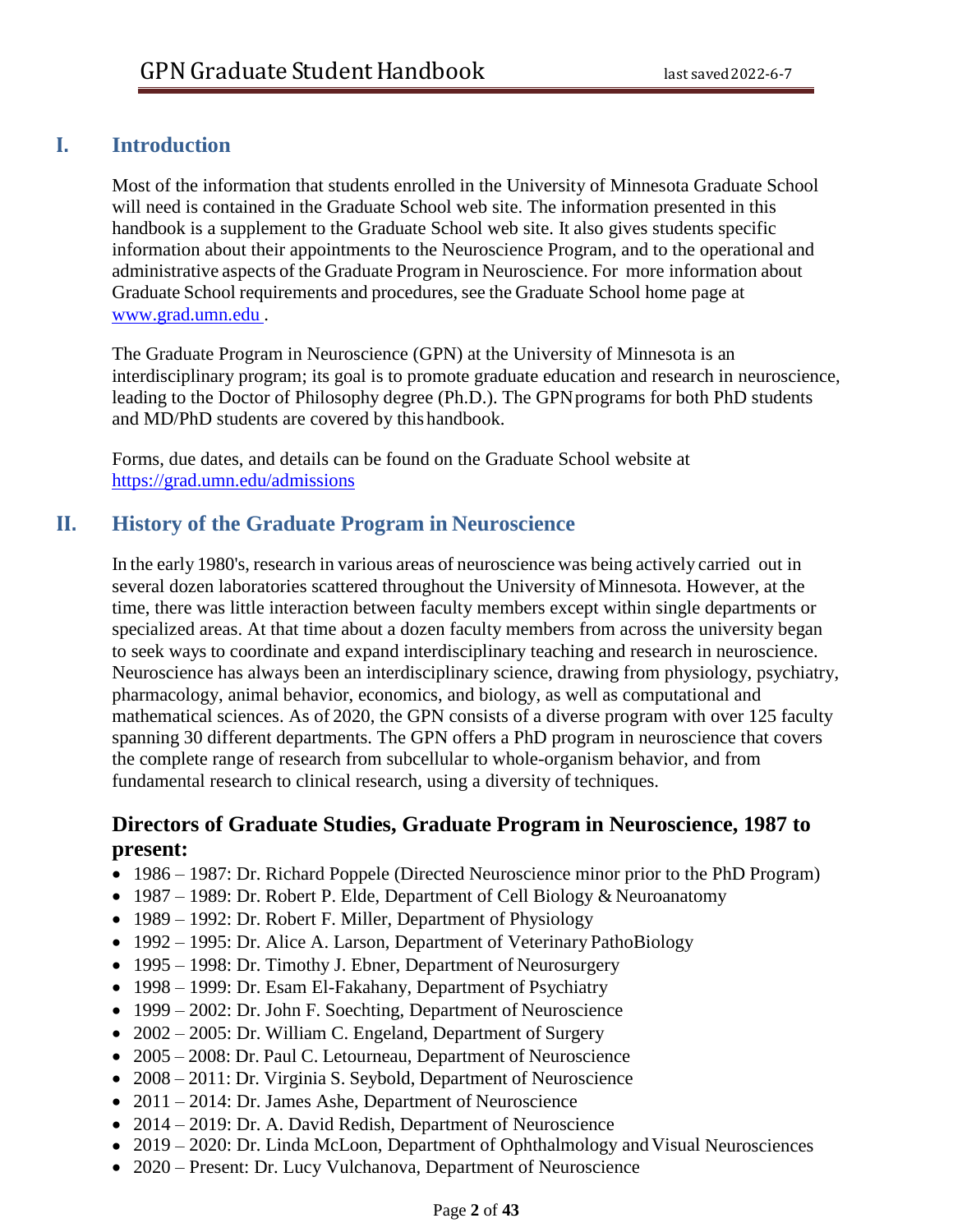## **III. Requirements for a PhD degree from the University of Minnesota Graduate Program in Neuroscience**

**Receiving a PhD from the Graduate Program in Neuroscience requires that students make satisfactory progress each semester**. Satisfactory progress is defined in the milestones available in the related documents.

## **A. Milestones to be expected in completion of the PhD degree**

- Completion of the Itasca neurobiology course.
- Completion of the four core classes in the first year.
- Completion of the fifth required core class in the second year, Quantitative Neuroscience.
- Completion of three semesters of our Career Skills class.
- Completion of a total of 24 thesis credits.
- Completion of four rotations and selection of an advisor
- Passing the Written Preliminary Examination.
- Writing an oral thesis proposal.
- Passing the Oral Preliminary Examination.
- Serving as a teaching assistant for one class in the second year.
- Giving colloquia annually, starting in the third year for PhD students, second year for MD/PhD students.
- Writing at least one manuscript submitted to a peer-reviewed journal.
- Writing a PhD thesis.
- Passing the final thesis defense.

## **B. Course Requirements for the Ph.D. degree**

The following requirements and procedures are specified for typical students. Certain exceptions can be made with the consent of the advisor and Director of Graduate Studies. See: [PhD Checklist](https://policy.umn.edu/education/doctoralperformance)  for a complete description of the Graduate School requirements from initial registration to graduation.

## *1. Core Curriculum*

First-year students take the Itasca course and then the eight core courses listed below, plus the four required laboratory rotations. The coursework schedule for the first year is as follows:

| <b>Summer Session (Year 1)</b> |                                                                           |  |  |  |
|--------------------------------|---------------------------------------------------------------------------|--|--|--|
| <b>Nsc 5551</b>                | Cell & Molecular Neurobiology Lab at Itasca (4 cr)                        |  |  |  |
|                                | <b>Fall Semester (Year 1)</b>                                             |  |  |  |
| <b>Nsc</b> 5461                | Cellular & Molecular Neuroscience (4 cr)                                  |  |  |  |
| <b>Nsc</b> 5561                | Systems Neuroscience (4 cr)                                               |  |  |  |
| <b>Nsc 8334</b>                | Lab Neuroscience (1 cr)                                                   |  |  |  |
| <b>Nsc 8321</b>                | Career Skills-Understanding Responsibilities as a Neuroscientist (0.5 cr) |  |  |  |
|                                | <b>Spring Semester (Year 1)</b>                                           |  |  |  |
| <b>Nsc</b> 5661                | Behavioral Neuroscience (3 cr)                                            |  |  |  |
| <b>Nsc 8211</b>                | Developmental Neurobiology (3 cr)                                         |  |  |  |
| <b>Nsc 8334</b>                | Lab Neuroscience (1 cr)                                                   |  |  |  |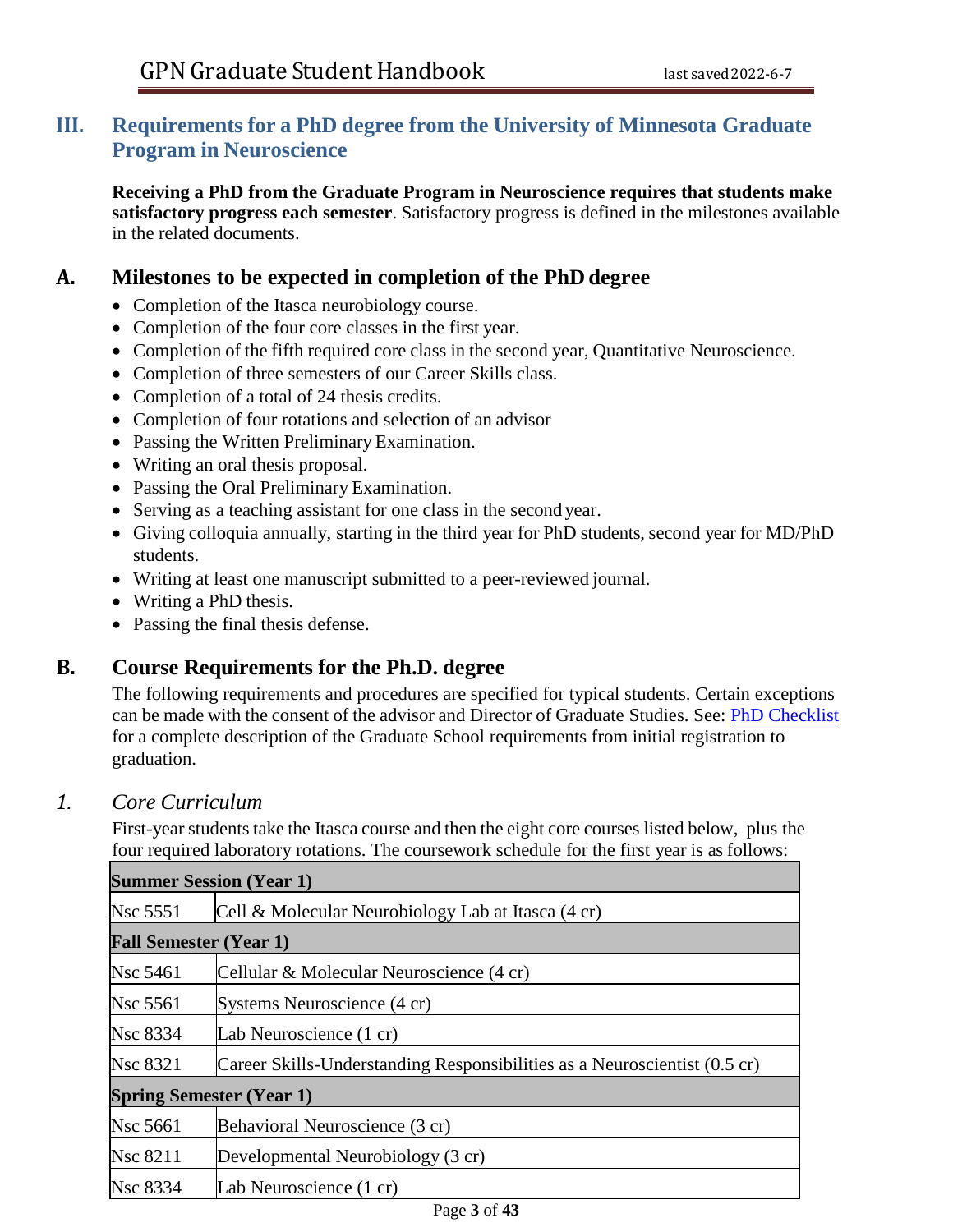| <b>Nsc 8321</b>                 | Career Skills-Understanding Responsibilities as a Neuroscientist (0.5 cr)                       |  |  |
|---------------------------------|-------------------------------------------------------------------------------------------------|--|--|
| <b>Fall Semester (Year 2)</b>   |                                                                                                 |  |  |
| <b>Nsc 8111</b>                 | Quantitative Neuroscience (Experimental Design, Neurostatistics, and<br>Coding $(3 \text{ cr})$ |  |  |
| <b>Spring Semester (Year 2)</b> |                                                                                                 |  |  |
| <b>Nsc 8321</b>                 | Career Skills-Understanding Responsibilities as a Neuroscientist (0.5 cr)                       |  |  |

In addition, to meet university requirements, all students will have to take 24 thesis credits (Nsc 8888).

Students are welcome to take additional elective classes by discussion with their advisor and the DGS. If approved, please notify the program coordinator in order to adjust your enrollment.

## *2. Supporting Program or Minor*

**GPN students are not required to take a supporting program nor are they required to take a minor**.

## *3. Registration Requirement*

All graduate students are required to register for 6-14 credits in the Graduate School every fall and spring term in order to maintain active status until they have passed the oral preliminary exam and completed 24 thesis credits (NSc 8888). To complete the required courses and thesis credits as efficiently as possible, the student should register for thesis credits (NSc 8888) during the 2nd year.

**Students who fail to register annually will be considered to have withdrawn and will have to apply for readmission.** Students are not required to register for courses in the summer, and registration during summer is not required to maintain health insurance coverage. Students should **NEVER** register for any credits during the summer without prior discussion with the program coordinator and your advisor. Please be aware that FICA taxes will be taken from the paycheck during summer. If a student registers for any credits during the summer, student services fees will be charged. Furthermore, tuition benefits are not available during the summer. Thus, the student or the student's advisor will be responsible for the full tuition and fees incurred during a summer term. [This directive is based on evidence that the amount of FICA tax for the summer period is usually lessthan the amount of the tuition and student service fees.]

## *4. Post Thesis Credits*

Upon completion of 24 thesis credits and passing the oral prelim, the student should register for NSc 8444, which entitles the student to full time registration for only 1 credit. This typically occurs in the Spring of the 3rd year. Note: Once you register for this you should no longer register for any other courses. You will also need to complete an [Application for Advanced](https://onestop.umn.edu/sites/onestop.umn.edu/files/forms/otr195_application_for_advanced_doctoral_status_0.pdf)  [Doctoral Status Form.](https://onestop.umn.edu/sites/onestop.umn.edu/files/forms/otr195_application_for_advanced_doctoral_status_0.pdf)

## **C. Laboratory Rotations**

<span id="page-3-0"></span>Laboratory rotations have two primary goals: (1) to provide students and faculty the opportunity to "test-run" the interaction that could lead to a long-term advisor/advisee relationship (see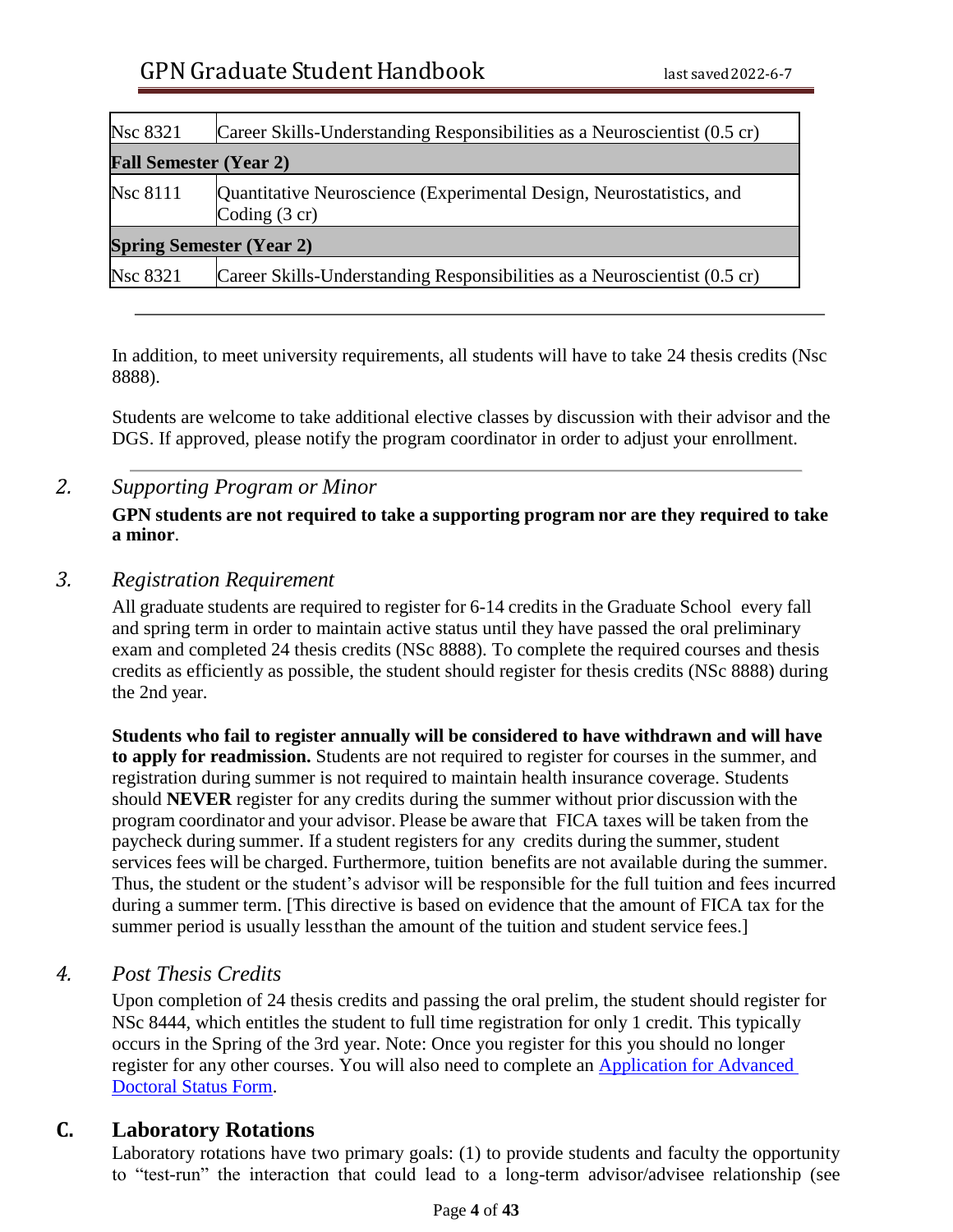Section V below), and (2) to provide students a broad experience across the field of neuroscience in actual research settings. Rotation projects and result expectations vary depending on the ongoing work in the host lab.

#### *A. Requirements*

1. PhD students

All first-year Ph.D. students are required to complete a minimum of **three different 7-week rotations in three separate GPN-affiliated labs**. It is expected that students will complete one rotation in the Fall and two rotations in the Spring semester. It is also expected that students will have selected advisors at the end of the third rotation. However, if necessary, a fourth rotation can be completed during the Summer following the Spring semester. An optional 7-week rotation that occurs prior to the Itasca course may be available to students eligible for the Early Engagement Program. Under special circumstances, a Summer rotation (following the Spring semester of the first year or preceding the Itasca course) can be substituted for one of the Fall/Spring rotations with approval from the DGS.

#### 2. MD/PhD students

M.D./Ph.D. students joining the GPN are required to complete a minimum of **two 5-8-week rotations in separate GPN-affiliated labs**. It is expected that students will complete one rotation in the summer before their M1 year and one or two in the summer between their M1 and M2 years. These rotations are discussed with the MSTP Director (in consultation with the DGS) prior to their onset. It is also expected that students will have selected a PhD advisor prior to the beginning of Itasca in the year they begin their first GPN year.

#### *B. Considerations*

Prior to a given rotation, a discussion between the student and the potential rotation mentor should take place. Rotation arrangements depend on faculty availability to serve as rotation mentors and the interests of the individual students. Students are also encouraged to discuss their choices for rotation mentors with the DGS prior to selecting each laboratory rotation. Students should make their selections well before  $(> 1 \text{ month})$  the beginning of the potential rotation to allow time for any arrangements that need to be made by the faculty. Managing coursework and research activities is critical, especially during the first two years of graduate training. Typically, when not in class or not studying class material, students are expected to be involved in their rotation projects. It is expected that a minimum of 20 hours per week will be devoted to rotation projects.

## **D. Teaching Requirements/Opportunities**

Teaching assistant (TA) requirement:

- It is required that GPN students TA at least one course in neuroscience.
- Student preferences for a TA assignment will be considered, but not guaranteed.
- Students will generally complete the TA requirement in their 2nd year.
- There may be opportunities for students to TA a second semester if theychoose:
	- a. Students can arrange a mentorship with one of the course faculty for credit for PFF8102. They will function as a TA in the course and will be mentored in giving 3 lectures (course requirement). They will not bepaid.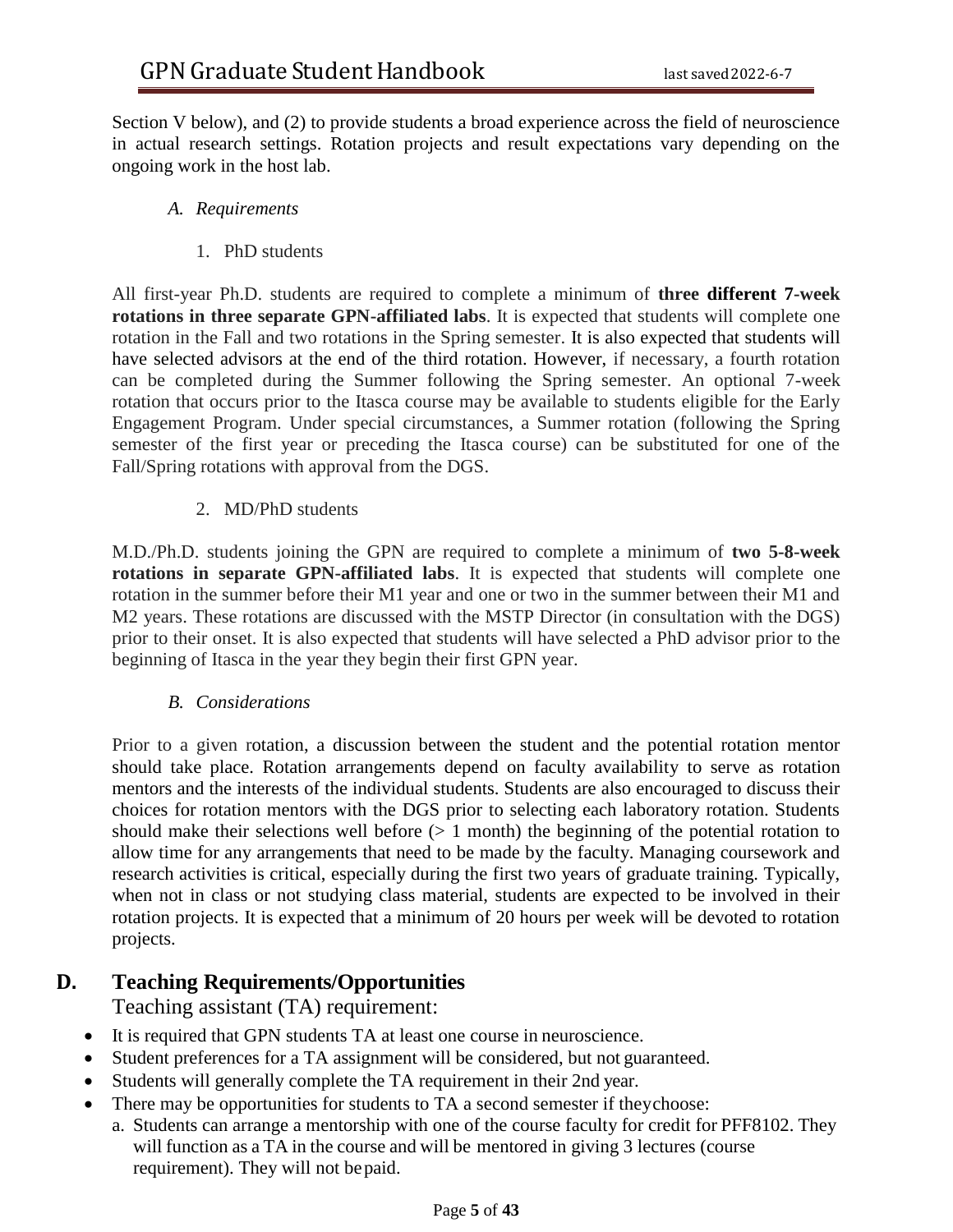b. If TA positions are not filled by students completing the TA requirement and students enrolled in PFF8102, the Department of Neuroscience will offer a "fellowship" to students who choose to TA additional semesters and not receive credit in the PFF program.

## **E. Colloquium**

Students are expected to present a half-hour colloquium as part of the Wednesday noon GPN colloquium series annually starting in their third year for PhD students and in their second year for MD/PhD students. The goal is for the student to report their research progress to the GPN community.

## **F. Seminars**

Students are expected to attend the Wednesday noon Colloquia sponsored by the Neuroscience Graduate Program and the Friday noon seminars cosponsored by the Program and the Department. Seminars include professional development seminars as well as research presentations. Students are strongly encouraged to attend seminars in other areas/departments that may interest them.

## **G. The manuscript requirement**

A PhD in neuroscience is a research degree. The primary means of communication of results to the scientific community is through peer-reviewed publication in scientific journals. Students are expected to publish multiple papers in high-impact journals during their time as a graduate student.

All students are required to write at least one paper that is submitted to a peer-reviewed journal. The student will be a primary author of the paper. It is preferred that this paper be published before graduation, but the GPN faculty recognize that publication can be a long process, particularly in high-impact journals. Therefore, the requirement is that at least one paper be submitted. The thesis committee (see Section VI below) is tasked with ensuring that the paper submitted is of goodquality.

## **H. Examinations**

There are three examinations required for the Ph.D. degree: the **Written Preliminary Examination**, the **Preliminary Oral Examination**, and the **Final Oral Examination with Thesis Defense**.

## *1. Written Preliminary Examination*

A qualifying written examination for candidates for the Ph.D. in Neuroscience will be given once during the year. The purpose of this exam is to test the integration of the student's knowledge and understanding of the core content, as well as the student's written communication and logic skills. The examination is usually scheduled for mid-June of year one in the program. All candidates will take the written examination after the completion of their first year's coursework. Instructions for the exam as well as a copy of the previous year's exam will be distributed to first-year students during the spring semester. Spring review sessions are held to assist students in preparation for the exam. Because of the magnitude of work involved in the organization and preparation of this exam, requests for deviation from the above schedule must be submitted in writing by the student to the DGS, and should be considered only for medical reasons or familycrises.

The grading process for the written preliminary examination is included later in the handbook.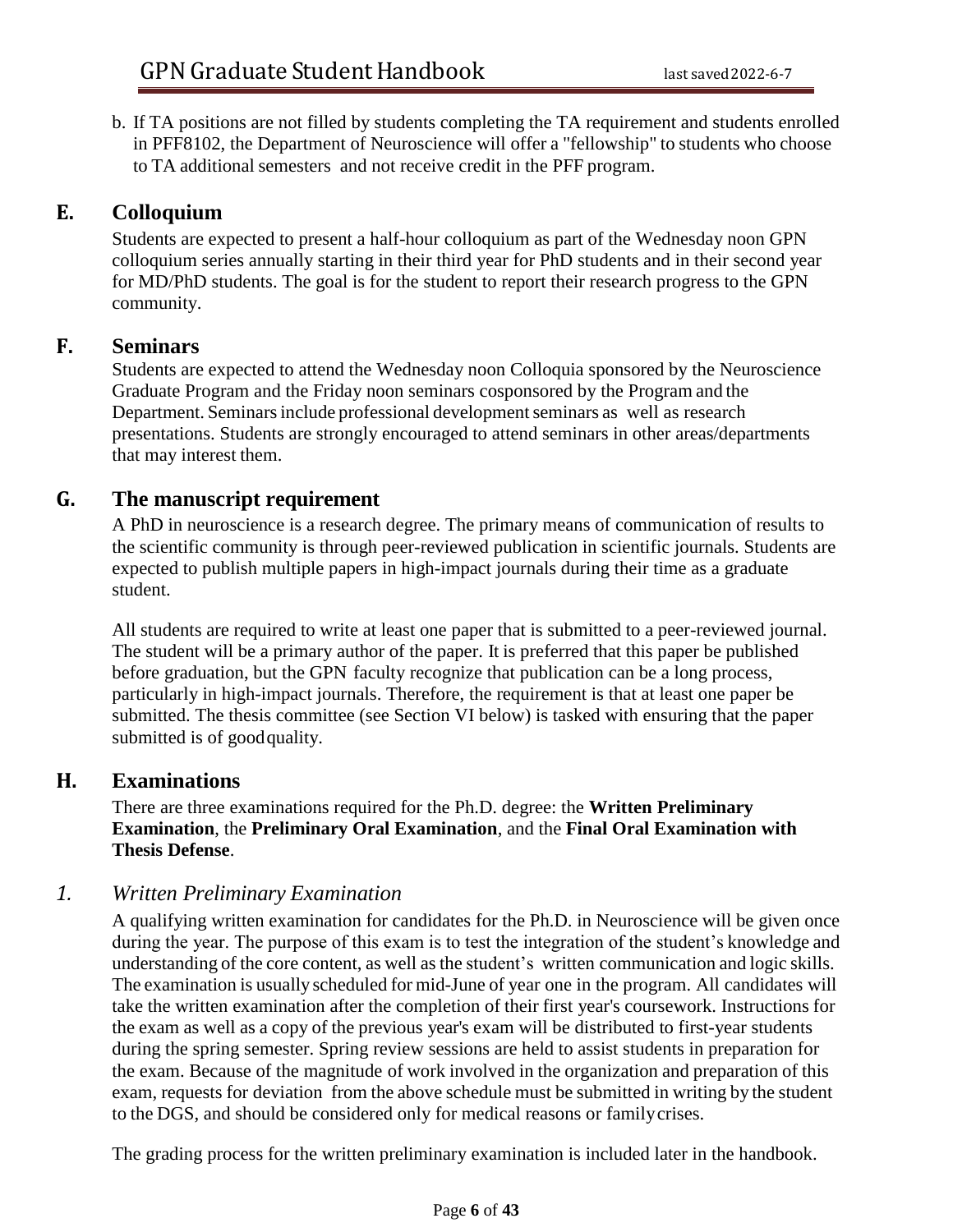#### **Format for the Written Preliminary Examination**

The Written Preliminary Exam will be an open notes exam. Students will have access to course lecture slides, their class notes, study guides they have written, and textbooks used in the courses. They will not have access to the internet or any online materials. Students will sign an honor code, stating that they will not access online materials during the exam.

For each course, students will answer 3 out of 4 questions. Integrative questions (those requiring knowledge of material covered in more than one course) will be stressed, with 2 to 4 integrative questions included for each course.

Students will take the exam in a common room, using their own computers. The exam will begin at 8 AM. Cell and Molec and Systems will be given on the first exam day and Development and Behavior on the second day. Students will have 9 hours to answer the questions on each day. This includes time for breaks and lunch.

All faculty and students, including first year students, will be encouraged to submit questions for the exam. Questions must be submitted to the chair of the Curriculum and Exam Committee by April 20, excepting first year students, who may submit questions through May 20. Extra questions will be saved for use in future years. The writer of a question (or the course directors) will designate the 'primary course' for which the question will be used. First year students will be encouraged to write questions as part of their preparation for the exam. The expectation is that we will use at least four of the student-submitted questions in the exam (one for each course), with the understanding that the questions may be revised or modified.

#### **Student preparation for the exam**

The format for the written preliminary exam will be discussed with first year students during the Career Skills class dealing with the exam. A list of suggestions for preparing for the exam will be distributed during the class.

#### **Student preparation for the exam**

- First year students are not required or expected to work in the lab for the month preceding the exam. If a faculty member asks you to work in the lab during this time, please contact the DGS.
- Write study notes/guides which can be used during the exam.
- Write and submit integrative questions that may be used in the exam. You should share these questions with each other and develop good answers for them. Questions must be submitted to the chair of the Curriculum and Exam Committee by May 20 in order to be considered for this year's exam.
- Form study groups to study together.
- Arrange review sessions with the faculty of each course.
- Meet with upper class students for advice on studying for and taking the exam.
- Practice outlining answers to questions that you pose to each other. 'Design an Experiment' questions are particularly useful.
- Identify and make lists of common themes and ideas both within and across courses. What are the important open questions raised in each course?
- Identify common experimental strategies. Rate the merits and limitations of common techniques.
- Identify critical experiments that served as turning points in understanding fundamental neuroscience questions.
- Choose an ascending or descending pathway. Draw its anatomy and describe its development and its function at the cellular, systems and behavioral level. Articulate the major principles involved in this pathway in each of these domains of nervous system structure and function.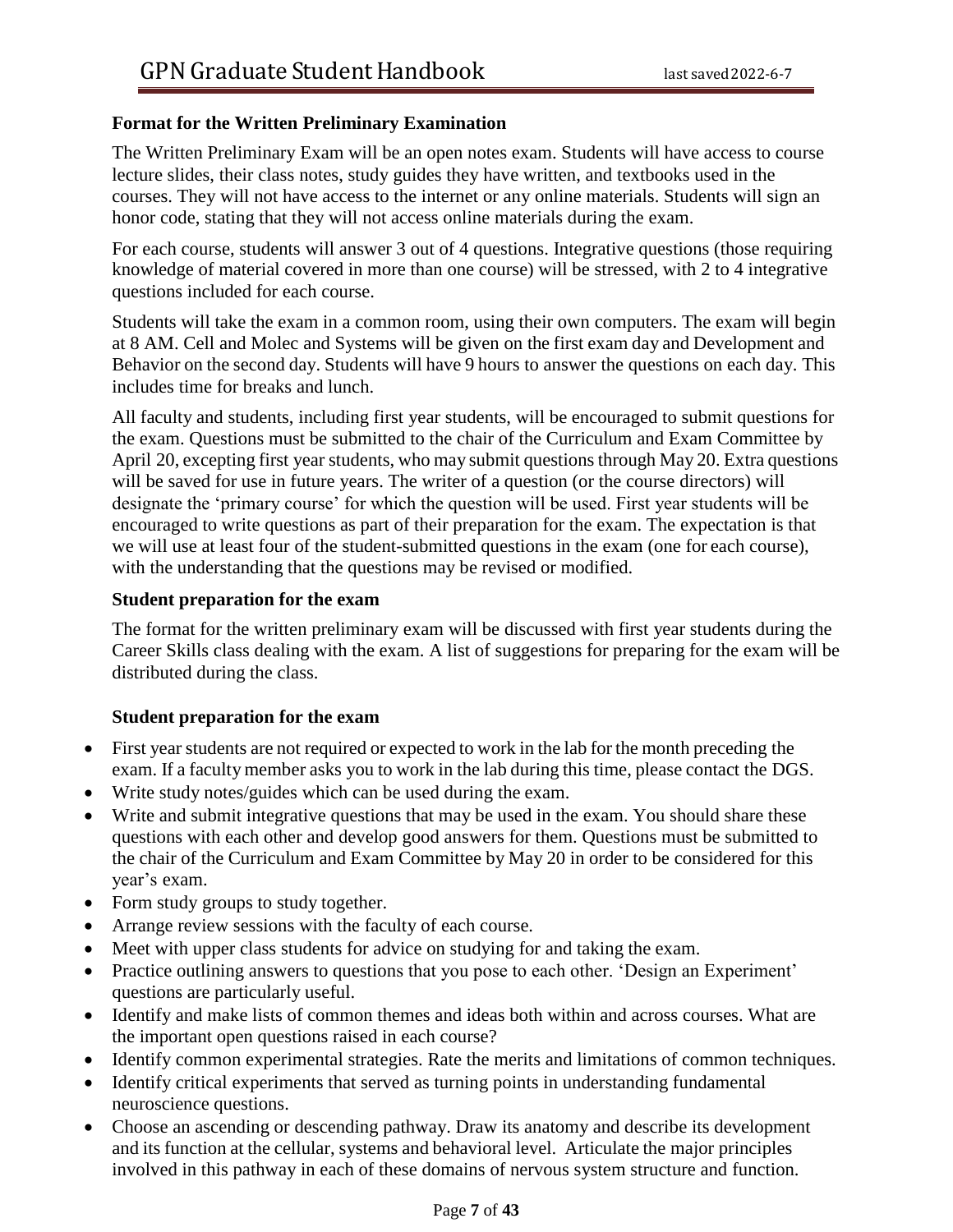• Focus on common themes across courses and how these are related.

## *2. Oral Preliminary Examination*

Briefly, the oral exam tests the following areas:

- **Oral communication:** clarity in articulating a conceptual framework for a hypothesis and responses to questions.
- **Thinking:** logical thinking and the ability to "think on one's feet" in defending the soundness of one's ideas: the rationale for experiments, interpretation of data, and significance of conclusions.
- **Knowledge:** understanding of knowledge within an area chosen by the student (depth component) as well as the relevance of one's research to other areas of neuroscience and biology (breadth component). The scope of questioning in the oral exam is expected to include neuroscience and the minor or supporting field. The student may be asked to discuss other work that validates experimental approaches (may draw on other fields).
- **Quantitative Skills:** providing and explaining explicit statistical methods used in the student's written proposal.

#### *2.1. Administrative steps to be started at least a semester prior to the oral preliminary exam:*

- Review all administrative steps and deadlines required by the Graduate School at [https://z.umn.edu/graddegreesteps.](https://z.umn.edu/graddegreesteps)
- Note that the GPAS planner [\(https://onestop.umn.edu/academics/gpas\)](https://onestop.umn.edu/academics/gpas) needs to be submitted at least two months prior to the exam.
- **Professional development meeting requirement:** Prior to selecting your Oral Prelim committee (e.g. Spring semester of your second year), schedule a meeting with the Director of the Office of Professional Development in the Medical School, Dr. Sharolyn Kawakami-Schulz. You must bring your Individual Development Plan (IDP) to this meeting. The Associate Dean of Graduate Education requires this meeting prior to approval of the Oral Prelim committee.
- **Selection of the Oral Prelim Committee:** Members are proposed by the student and advisor and approved by the DGS/ADGS before September  $1<sup>st</sup>$  (beginning of  $3<sup>rd</sup>$  year) or at least 10 weeks before your Oral Preliminary Exam. It is important to discuss the potential members with the DGS/ADGS prior to asking the individual faculty members to join the committee. The chair of the committee must be a member of the Graduate Faculty in Neuroscience and may not be the thesis advisor. Other members must include a minimum of 2 members of the Graduate Program in Neuroscience and 1 member with a graduate faculty appointment in another graduate program. (See Section VI, below). Note: Role of the Oral Prelim Committee following the exam. In addition to serving as the examining committee for the oral prelim, it is expected that this committee will be an advising committee for the student during his/her/their dissertation research and will meet with the student at least twice/year. Each meeting will be scheduled by the program administrator. (See Section VI, Thesis Committees).
- Assign your committee online at [http://z.umn.edu/examcommittees.](http://z.umn.edu/examcommittees)
- Work with your committee to schedule a day and time for the preliminary oral examination.
- When you and your committee have agreed on a date and time, notify the Office of Graduate Student Services and Progress (GSSP) at <https://z.umn.edu/docexamsched> and the Graduate Program Coordinator.

#### *2.2. Research proposal:*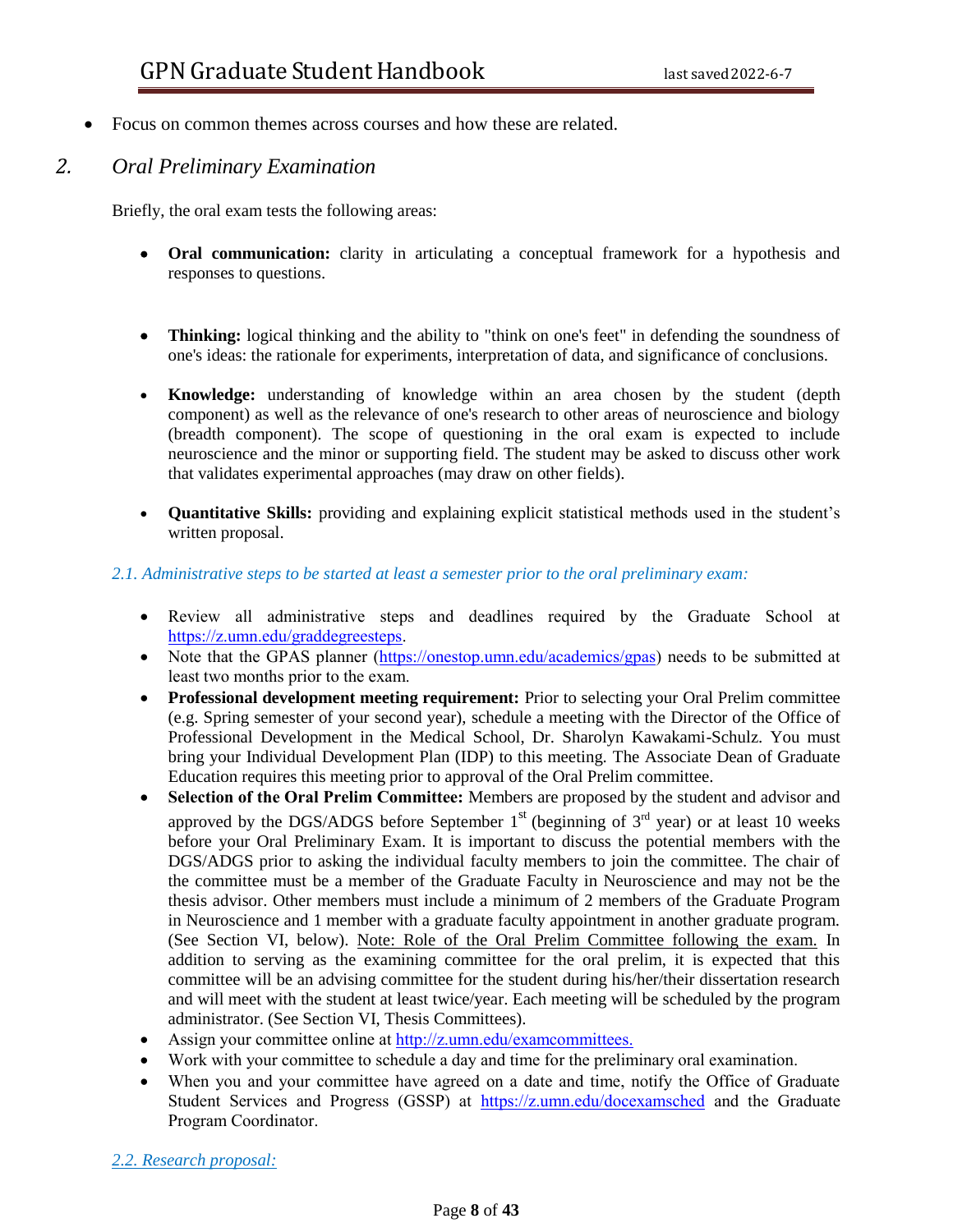**A research proposal in the form of an NIH NRSA F31/F30 will form the basis of the research discussion of the exam.** The proposal should be aligned with the proposed thesis research. However, the proposal is not a binding document but rather an exercise in analytical thinking and problem-solving skills that will be tested in the oral examination. The research proposal describes experiments that will test a hypothesis. The hypothesis answers a question that is posed about the nervous system.

#### *2.2.a. Research proposal format:*

The written proposal must include the following sections of an F31/F30 NRSA fellowship application: Applicant's Background and Goals for Fellowship Training, Specific Aims, Research Strategy, Bibliography and References. For information about the F31/F30 NRSA fellowship visit ([https://researchtraining.nih.gov/programs/fellowships\)](https://researchtraining.nih.gov/programs/fellowships). The parent announcement for F31 fellowships is: [https://grants.nih.gov/grants/guide/pa-files/PA-20-246.html.](https://grants.nih.gov/grants/guide/pa-files/PA-20-246.html)

The page limits for NIH fellowship applications are summarized here: <https://grants.nih.gov/grants/guide/pa-files/PA-20-246.html>

Briefly, the **Research Strategy** section of the proposal has a *6-page limit* plus a *1-page* **Specific Aims** section introducing the research approach. **Bibliography and References** must be cited in the Research Strategy, but the reference list does not count in the 6-page limit.

If the Research Strategy plans include vertebrate animals, the NRSA **Vertebrate Animals** section should also be submitted along with the research proposal. Research proposals that do not include non-human vertebrate animals do not need to include this section. Research proposals that include humans do not need to include the human subjects portion of the NRSA.

The written proposal must also include a training plan in the format appropriate for an NRSA (F31/F30) co-written by the advisor and student (as would be done for an NRSA application). The section dedicated to the **Applicant's Background and Goals for Fellowship Training** has a *6-page limit*. This training plan should be included in the discussion by the oral preliminary committee.

#### *2.2.b. Research proposal planning:*

The advisor is expected to be involved in discussing the research plan and editing at least one draft of the proposal as part of mentorship responsibilities. This is not a conflict of interest because passing the oral exam is not dependent on the written document but on the student's performance in defending a hypothesis and how it will be tested (i.e., rationale, experimental design, significance of the research plan).

**NOTE: After preparing the research proposal, the student and advisor should consider submitting the proposal for NIH funding as a Ruth L. Kirschstein National Research Service Award (NRSA) Individual Predoctoral Fellowship (F31) or Ruth L. Kirschstein Individual Predoctoral NRSA for MD/PhD and other Dual Degree Fellowships (F30).**

#### *2.2.c. Research proposal deadlines:*

Research proposals for PhD students are due in the graduate program office by **4 p.m. on September 1st of the student's third year in the graduate program** (i.e., at the beginning of the student's third year). If September  $1<sup>st</sup>$  falls on a weekend, proposals will be due by 4 p.m. of the first regular workday after this date.

For MD/PhD students, this research proposal is due by 4 p.m. January 2<sup>nd</sup> of their second year in the **graduate program**. If January 2<sup>nd</sup> falls on a weekend, proposals are due by 4 p.m.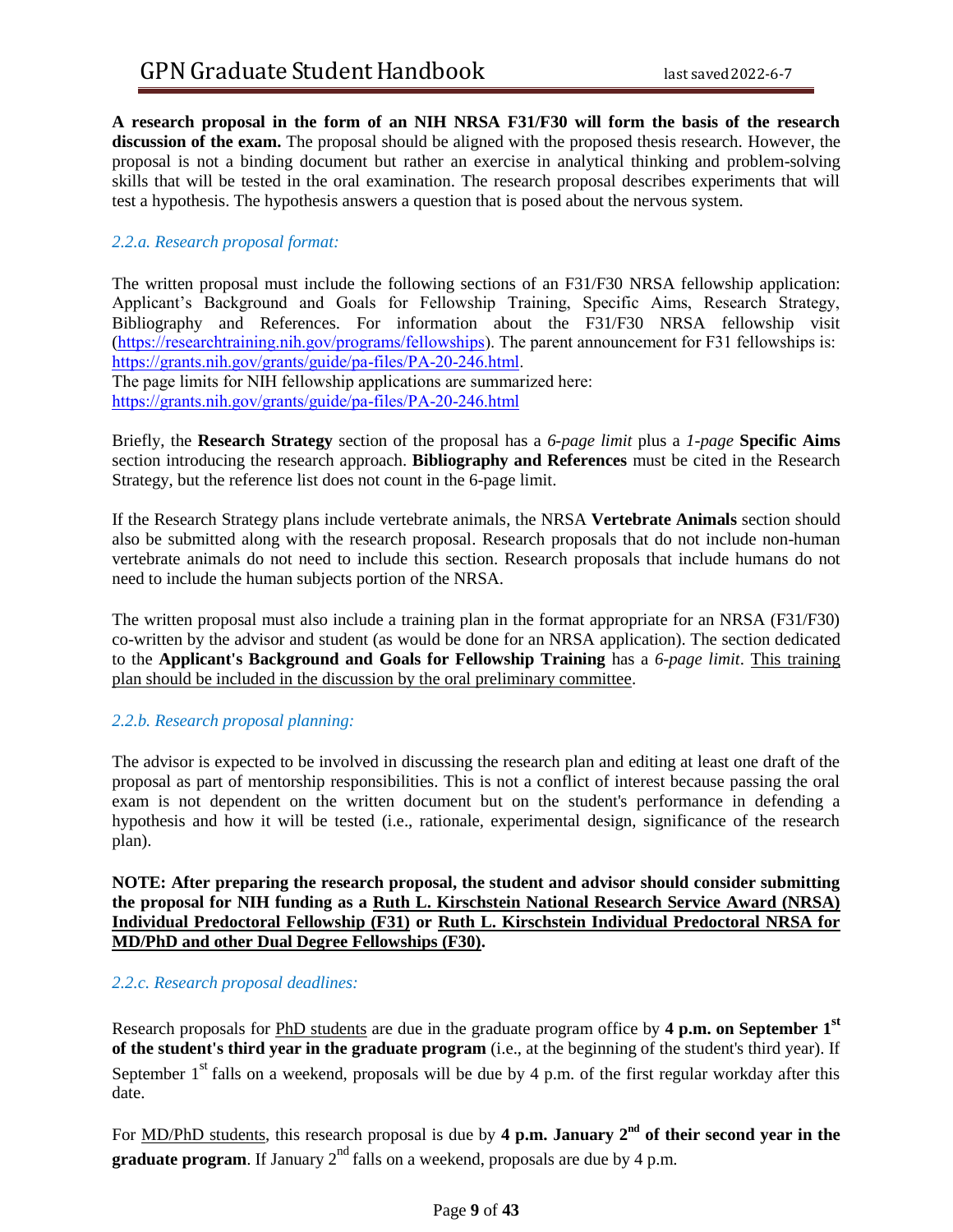Extensions to this deadline can be given with approval of the DGS. In order to get an extension, the student should send an email to the DGS and cc their advisor. The advisor should then reply to the DGS with an "OK"/Approval. (This is important because extending the deadline can delay the student's transition to advanced doctoral status (See Section III.B.4, above), which can increase the cost of the student to the advisor).

#### *2.3. Oral Presentation:*

The oral preliminary exam generally includes a presentation of the research proposal followed or interspersed by questions that test the student's critical thinking, foundational knowledge, and quantitative skills. The committee will likely follow a line of inquiry until they reach the limits of the student's knowledge. Although this may feel intimidating, the intention is to guide and encourage the continued growth of the student through a stimulating discussion.

#### *2.4. Exam preparation guidelines:*

- Prepare a  $\sim$  30 min presentation on the specific aims, significance, preliminary data, and experimental approach of your research proposal.
- Through reading of textbook sections, primary literature and review articles, ensure that you have a comprehensive understanding of all concepts relevant to your research proposal.
- Develop as deep as possible understanding of all methods in your proposal, including why all the steps/components are important. Be prepared to discuss potential issues and alternative methods.
- Be familiar with all primary literature cited in your proposal.
- Identify which topics inside and outside the field of neuroscience you must master to do your best work on your proposed project and give you the nimbleness to pivot if your first approach or project idea fails.
- Familiarize yourself with the history of your field and project. What is the origin story of your project? What influences led your lab to study this topic? Are there any controversies surrounding the hypothesis or research topic? What has limited progress in this field in the past?
- Practice drawing key aspects of your proposal and answering potential questions at the board (for example, signaling pathways, neural circuit diagrams, sketching experimental design and experimental groups).
- Organize a few practice talks with different audiences.

#### *2.5. Oral preliminary exam deadlines:*

For PhD students, the exam must be **completed by December 1<sup>st</sup> of the student's third year** for the student to remain in good standing in the graduate program.

For MD/PhD students, the exam must be completed by **February 1st of the student's second year** for the student to remain in good standing in the graduate program.

If the normal completion target date falls on a weekend, the exam must be completed no later than the Friday before this date.

A student may petition the director of graduate studies for an extension of this deadline. The time and place of the exam are scheduled by the student, and the student must notify the graduate school. Three weeks are required between notification of the graduate school and the date of the exam so that the graduate school can process paperwork for the exam.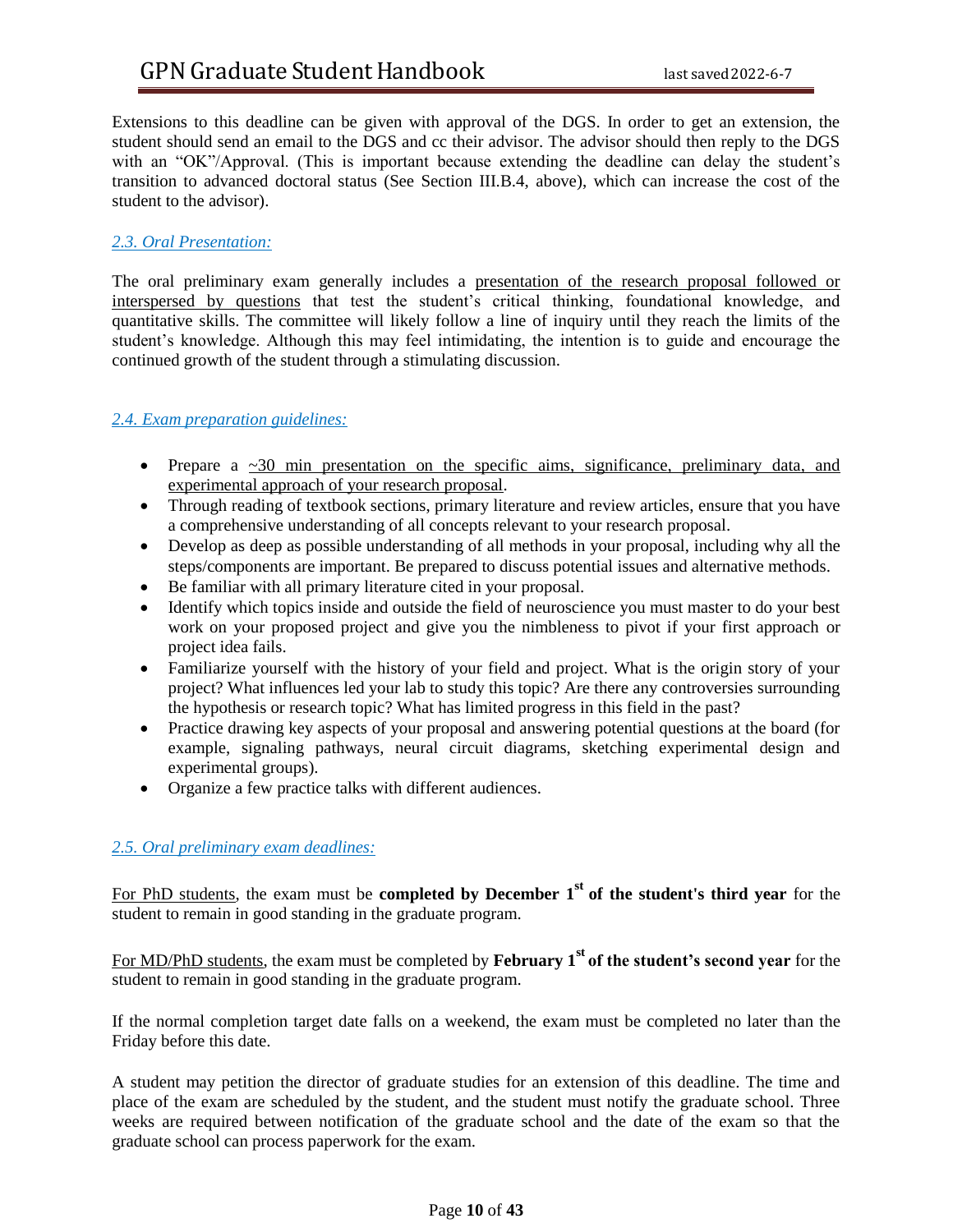## *3. Final Ph.D. Oral Examination*

The Ph.D. Thesis Final Committee Form should be filed with the Graduate School no later than one Semester after a student passes the preliminary oralexamination and **at least** one term prior to the Final Oral Exam.

See: <https://onestop.umn.edu/academics/graduate-student-services-and-progress-gssp>

This committee does not have to be the same the Oral Preliminary Examination Committee. This form also specifies three members who will serve as reviewers of the thesis. Two reviewers, plus the advisor, are selected from the major field. The oral thesis examining committee must be approved by the DGS.

These members read the thesis draft and must sign a form indicating that it is acceptable for defense at least two weeks prior to the scheduled date of the final oral examination. It is up to the student to find an appropriate date and room, and to make sure sufficient time is allowed for the readers to examine the thesis. Graduate school rules specify that all members of the committee must have at least two weeks to read the thesis. This examination is primarily the thesis defense, although the questions and discussion may cover related areas as well. The first portion of all final oral examinationsis a seminar given by the student covering the thesis research. This seminar must be publicly announced,and all interested faculty and students are invited. As is stated in the Graduate School Bulletin, the thesis seminar presentation is the part of the oral examination "to which the scholarly community is invited." Following a brief period of questions from the audience, the second portion of the examination will consist of additional questions to the candidate from the members of the examination committee. The second section of the examination is not open to the public.

Questions often arise about the role of the reviewers and the interpretation of the reviewers' actions prior to the oral examination. The reviewers determine whether the thesis is acceptable for defense. If the thesis is judged to be not acceptable for defense, specific reasons will be communicated to the student. If acceptable, the reader has judged that the thesis is ready for oral defense - and only that. The reviewer may have reservations and after the oral examination vote not to passthe candidate for the Ph.D. degree. These reasons should be communicated to the student. The Graduate School Bulletin provides further detailed information regarding the final oral exam.

Scheduling the oral PhD thesis defense

- Your dissertation must be submitted to your committee a minimum of **one month** before you can defend.
- The readers on your committee will then have **two weeks** to read the dissertation and approve it for defense. They need to file an electronic form with the Graduate School to acknowledge that the thesis is acceptable to defend.
- If your dissertation is approved for defense, you may schedule the defense any time at least **two weeks** after approval. The program coordinator must be made aware of the scheduled defense so that it can be announced to the community at least two weeks before your presentation.

Note: In practice, it is a good idea to know what date and time work for all of your committee. Scheduling the availability of four or more faculty can be difficult. **It is preferred for thesis defenses to occur during the Wednesday noon seminars, but this is not a requirement.**

# **I. Evaluation of Student's Progress**

Normal progress toward the Ph.D. degree by full-time graduate students is based on fulfillment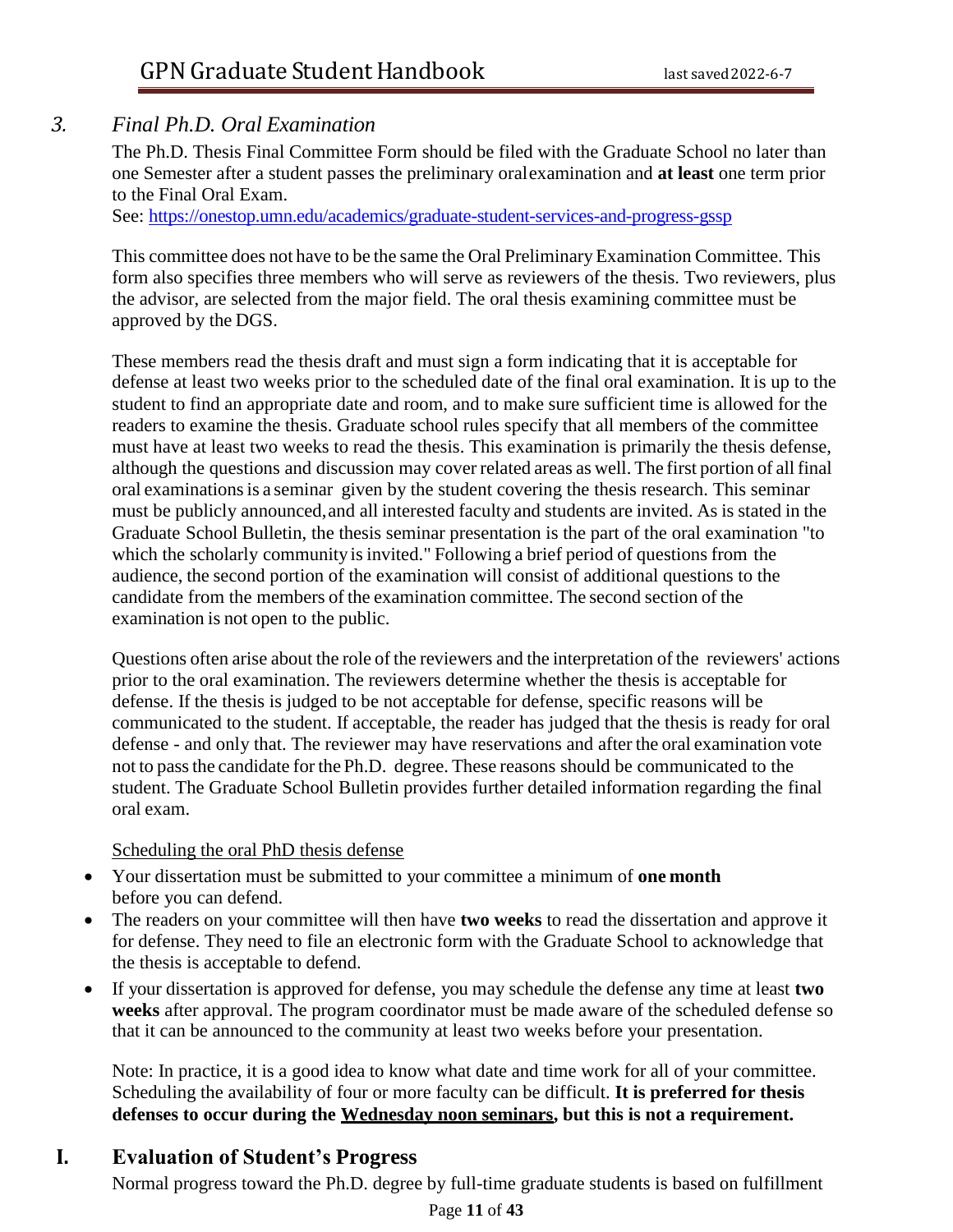of the following general minimum requirements.

- Selection of the thesis problem and advisor by the end of the first year.
- Maintaining a minimum GPA of 3.0.
- Performing satisfactorily on the written preliminary exam.
- Passing the oral preliminary examination within one to one and one half years after successful completion of the written preliminary exam.
- Performing all teaching assignments and other program functions satisfactorily.
- Following the completion of the oral exam, students must meet bi-annually with their Graduate Committee. A committee report must be submitted to the program office following the annual meeting.
- Starting in the 3rd year (2nd year for those in the MD/PhD track) students must give a half hour oral presentation during the Wednesday GPNcolloquium.

As a general rule, all requirements for the Ph.D. in Neuroscience should be completed in the range of 4 to 6 years. Although the Graduate School time limit for the Ph.D. degree is five years after the oral preliminary examination, the Neuroscience faculty view this limit as excessive. It is the joint responsibility of the student, the advisor and the Graduate Committee to set goals for completion of each individual's program and to periodically evaluate the rate of progress and achievement of these goals. It is of particular importance that the student assume an active role in this process and seek assistance from the advisor and Graduate Committee if unforeseen professional or personal circumstances appear to be substantially changing the rate of progress for attaining the Ph.D. degree.

Student progress is evaluated by annual meetings with the DGS and Associate DGS for all students, annually by the advisor for all students after their first year, and biannually by the thesis committee for all students after their Oral PreliminaryExamination

#### **Student Progress**

Student progress is monitored and evaluated by biannual meetings with the DGS and Associate DGS (Fall: DGS; Spring: Associate DGS) for allstudents, annually by the advisor for all students after their first year, and biannually by the thesis committee for all students after their oral prelims.

Significant attention is paid to finding a thesis laboratory and quarterly monitoring of rotations during the first year selection process for a PhD thesis advisor are performed. Input from each rotation is obtained from both student and faculty member. If conflicts arise between a trainee and an advisor at any time during their thesis studies, the role of the DGS is to mediate this conflict so that the outcome is positive to both mentee and mentor. Both student and faculty member should meet with the DGS, either independently or together. The Associate DGS will play this role between the DGS and her/his students. The goal of the DGS and Associate DGS is to find ways to ensure both student and advisor success. It is also suggested that the pair use the Office of Conflict Resolution to help mediate their problem if appropriate [\(https://ocr.umn.edu/\)](https://ocr.umn.edu/). However, there are times when these processes are unable to resolve this conflict.

#### **Changing PhD Thesis Advisor**

It is possible to change PhD thesis advisor during the time course of one's graduate career. Such a change should be discussed with the DGS and Associate DGS and can be initiated by either the student or advisor. The goal is to develop a smooth transition plan for those involved, with minimal disruption to trainee and faculty member. The process for this transition will have three steps. First,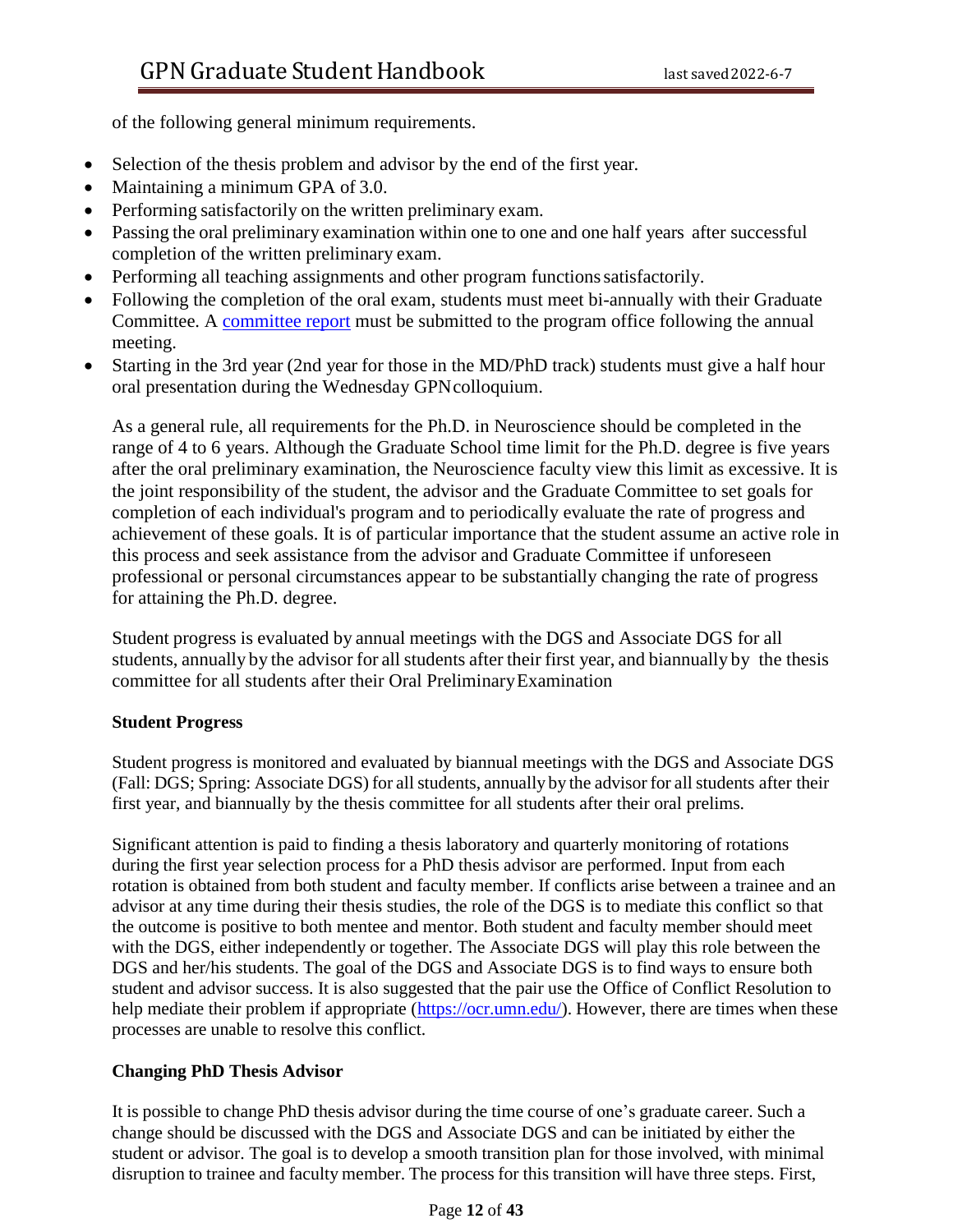the student will develop a list of potential new PhD thesis advisors in discussion with the DGS and Associate DGS. Second, the student will set up individual meetings with those individuals within one week of the decision to change advisors. Third, the student will do a six- week rotation with the potential new thesis advisor who was identified. The DGS and Associate DGS will each work with either the student or the faculty member in order to ensure that both interests are considered in this process. If this involves a student in the laboratory of either the DGS or Associate DGS, a neutral senior faculty mentor will be identified to fill one of these roles. Meetings will be held with each individual at the start of the rotation, halfway through the rotation, and at the end of the rotation. The Graduate Program in Neuroscience will pay the stipend and fringe benefit costs during this rotation period. While it is assumed that this rotation will end up with a new thesis advisor, if this rotation does not result in the student joining the laboratory in which they rotated, one additional rotation will be allowed.

To be a PhD student in good standing after the beginning of Year 2 in the program a PhD thesis advisor is mandated. In the absence of an identified thesis advisor, the student is identified as not making satisfactory progress toward the degree. If not resolved within the timeframe and guidelines specified by the procedures outlined above, this will result in the termination of graduate status (see Termination of Graduate Status).

## **J. Stipend**

The current stipend for GPN graduate students is \$33,000 starting in July 2020. In addition to the stipend, students receive full tuition and health benefits. Although this is officially identified as a 50% appointment due to university rules of research and training, however, we interpret as a **full-time commitment**.

## *1. Awards*

Some awards and fellowships may increase the stipend. Awards and fellowships that do not provide the full stipend must be supplemented to match the GPN-mandated stipend. In accordance with [NIH guidelines](https://grants.nih.gov/grants/oer.htm) supplements of Kirschstein-NRSA awards and appointments to T32 institutional training grants can only be made from non- sponsored funds because the dollars cannot represent compensation for work on a grant related to the student's research or graduate training.

## *2. Teaching Assistantships*

Every student must TA one class during their time as part of their graduate training. Students do not receive any extra stipend supplement or teaching assistantship coverage of stipend for TAing this class.

Additional teaching assistantships may be available. The stipend may be supplemented if a student serves as a Teaching Assistant in certain courses beyond that one class TAship. Teaching assistantships in certain other courses can also be used to cover part or all of the stipend if they are available.

## *3. Augmentation of the stipend*

Students are expected to pursue their research full time. The GPN recognizes that some students may be interested in augmenting their income with additional work for compensation that contributes to their long-term goals (e.g., teaching a course off- campus). **This work must not be related to the research plan for the thesis nor should it interfere with, detract from, or prolong the student's graduate training.** Students must discuss any plan for compensation in addition to their stipend with their advisor and with the DGS.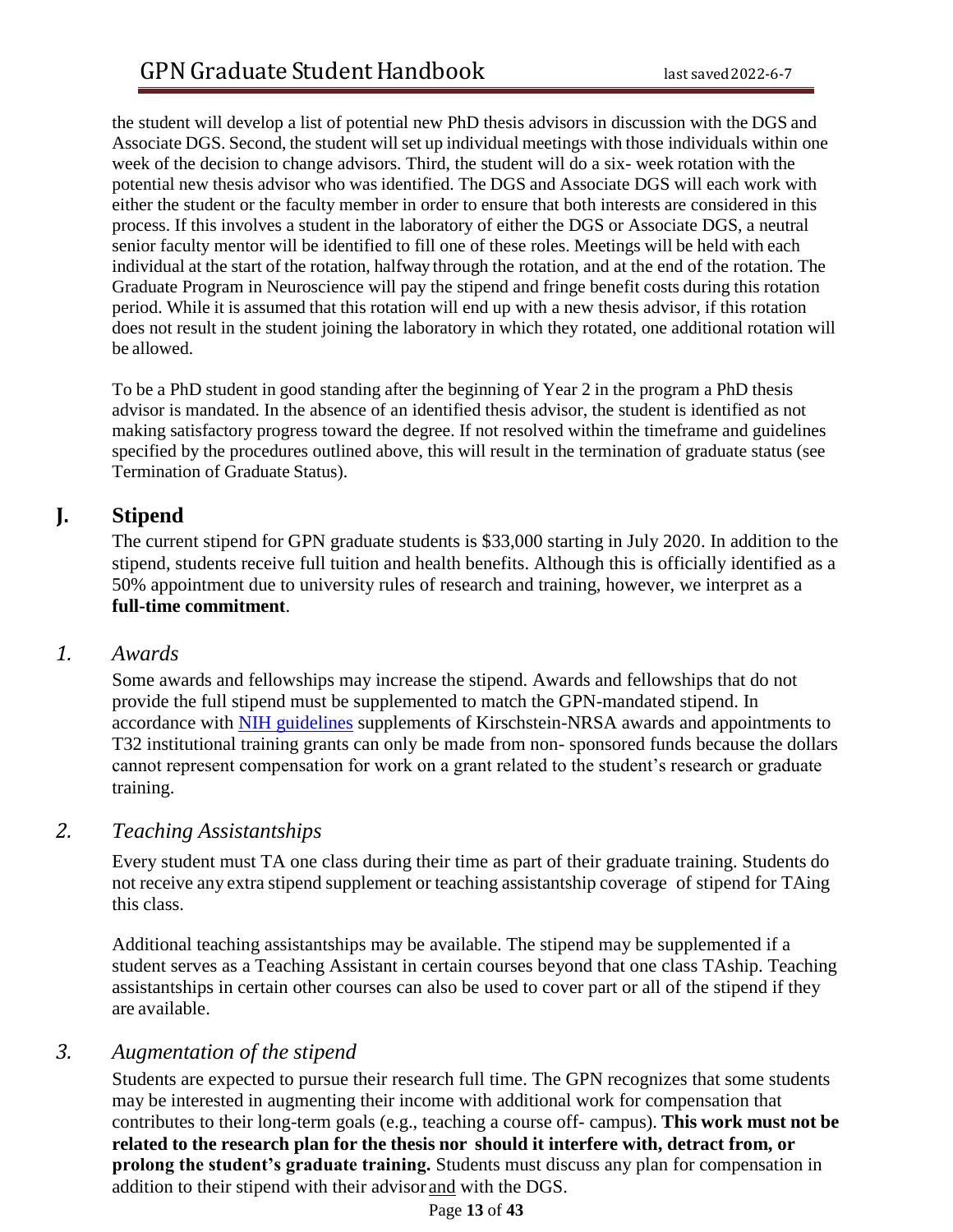The GPN has a policy of equity in the graduate student stipend. The only exceptions are competitive fellowships based on merit. A faculty member may not independently use a University account to augment the stipend of a student above the amount mandated by the GPN without written approval of the DGS.

## **K. Termination of Graduate Student Status and/or Support**

## *1. Award of the Ph.D.*

The Ph.D. in Neuroscience is awarded upon successful defense of the doctoral dissertation and submission of the completed dissertation to the Graduate School. The date of degree is the end of the month in which all requirements are completed. Upon completion of all degree requirements, students should notify the program office of the effective date for termination of student status.

## *2. Withdrawal from the program.*

Students who decide to withdraw from the program should give written notice to the Director of Graduate Studies as soon as the decision has been made. The notice should indicate the effective date of withdrawal. Withdrawing from the program without providing notice will be considered as unsatisfactoryperformance.

## *3. Termination of graduate status.*

The Graduate School and Neuroscience Program require that one warning be issued tothe student regarding unsatisfactory performance (including instances in which astudent withdraws without notice to the GPN) before that student is terminated. This warning will be in the form of an official letter, written by the DGS and approved by the steering committee. The warning must include the specific deficiencies and must outline a mechanism and time limit for correcting them. If those defined milestones are not met, then the DGS can terminate the student from the program.

Students must have a cumulative graduate GPA of 3.0 or higher after 3 semesters of residence in order to remain in the program. Thereafter the cumulative GPA must be 3.0 or higher at the end of the spring semester of each year and prior to graduation. Satisfactory performance on all GPN milestones is required for continuation in the program.

## *4. Academic misconduct*

Academic misconduct (such as cheating on closed book examinations) or violation of course guidelines (which describe the extent of collaboration that is acceptable in responding to takehome examinations, homework assignments or problem sets) is sufficient cause for dismissal from the program. Please refer to the Student Conduct Code for more information on this issue: [https://policy.umn.edu/research/academicmisconduct.](https://policy.umn.edu/research/academicmisconduct)

# **IV. Neuroscience Minor Requirements for Students Majoring in Other Fields**

The program for an individual student is developed by consultation between the student and the DGS of the Graduate Program in Neuroscience. Students may declare minors at [https://onestop.umn.edu/add-or-remove-graduate-minor.](https://onestop.umn.edu/add-or-remove-graduate-minor) Students are required to take one of the following core courses.

- Function/Structure: NSc 5561: Systems Neuroscience (4 credits)
	- o NSc 5561 requires that you be registered concurrently in NSc 5461, orthat you have taken an undergraduate neuroscience course such as NSci3101.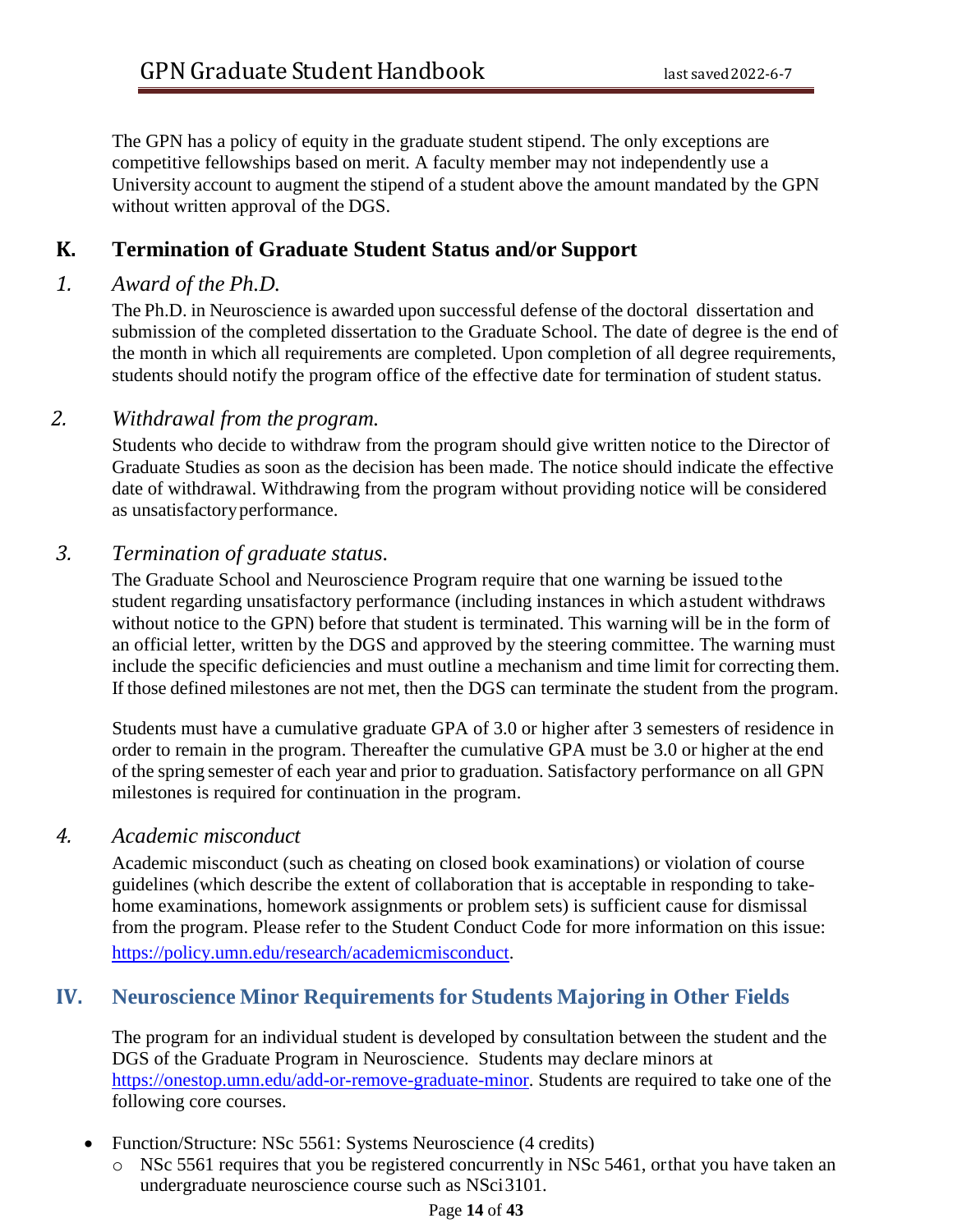- Cellular/Molecular: NSc 5461: Cellular & Molecular Neuroscience (4 credits)
	- o NSc 5461 requires that you have taken undergraduate courses in cell biology and biochemistry. We recognize that students who lack the prerequisites may nevertheless wish to minor in Neuroscience. If you do not have the undergraduate preparation, it is important that you consult with the DGS early in your graduate career to develop a plan of study.

## **V. Advisors**

The graduate advisor will be the student's primary source of instruction and advice. Until a student selects a permanent advisor, the Director of Graduate Studies (DGS) will serve as interim advisor. To assist in the selection of a research problem and a research advisor, several activities have been arranged.

## **A. Laboratory Rotations**

The exposure to new laboratory techniques and participation in active research projects during the rotation allow the opportunity to become acquainted with current research interests of individual faculty members. There will be 4 laboratory rotations, each lasting half a semester (approximately 8 weeks). For a more complete description of laboratory rotations, see Section [III.C above.](#page-3-0)

# **B. Faculty Curricula Vitae**

A complete curricula vitae and bibliographies of a faculty member can be requested from the program office. Short descriptions of each faculty member's research can be found on the Neuroscience Program's website:

<http://www.neuroscience.umn.edu/alphabetical-faculty-list>

In addition, attending seminars, especially the weekly Neuroscience Colloquium, is a good way to become acquainted with faculty research interests.

# **C. Faculty mentoring**

Faculty members are expected to provide mentorship to their students. The GPN steering committee is tasked with ensuring that faculty are providing good mentorship to the students. If training faculty are found to be not providing good mentorship for their PhD trainees, they may receive a letter from the GPN steering committee. This letter can have consequences that entail limitations of facultyrights with respect to the GPN, including but not limited to limitations in the faculty member's ability to take graduate students, the faculty member's ability to serve on GPN committees, or even termination from the GPN training faculty.

All training faculty are required to take mentorship training before being appointed to the GPN training faculty. Training faculty also are required to take this training before being renewed to the GPN faculty. This training is available at: [https://www.ctsi.umn.edu/education-and](http://www.ctsi.umn.edu/education-and-training/mentoring/mentor-training)[training/mentoring/mentor-training.](http://www.ctsi.umn.edu/education-and-training/mentoring/mentor-training)

# **D. Selecting your Research Advisor**

Students are expected to use the laboratory rotations as the major basis for choosing their research advisor. The actual selection will take place during Spring Semester, to allow students time to collect as much information as possible before making a decision. Students should begin work in their chosen labs at the beginning of the summer.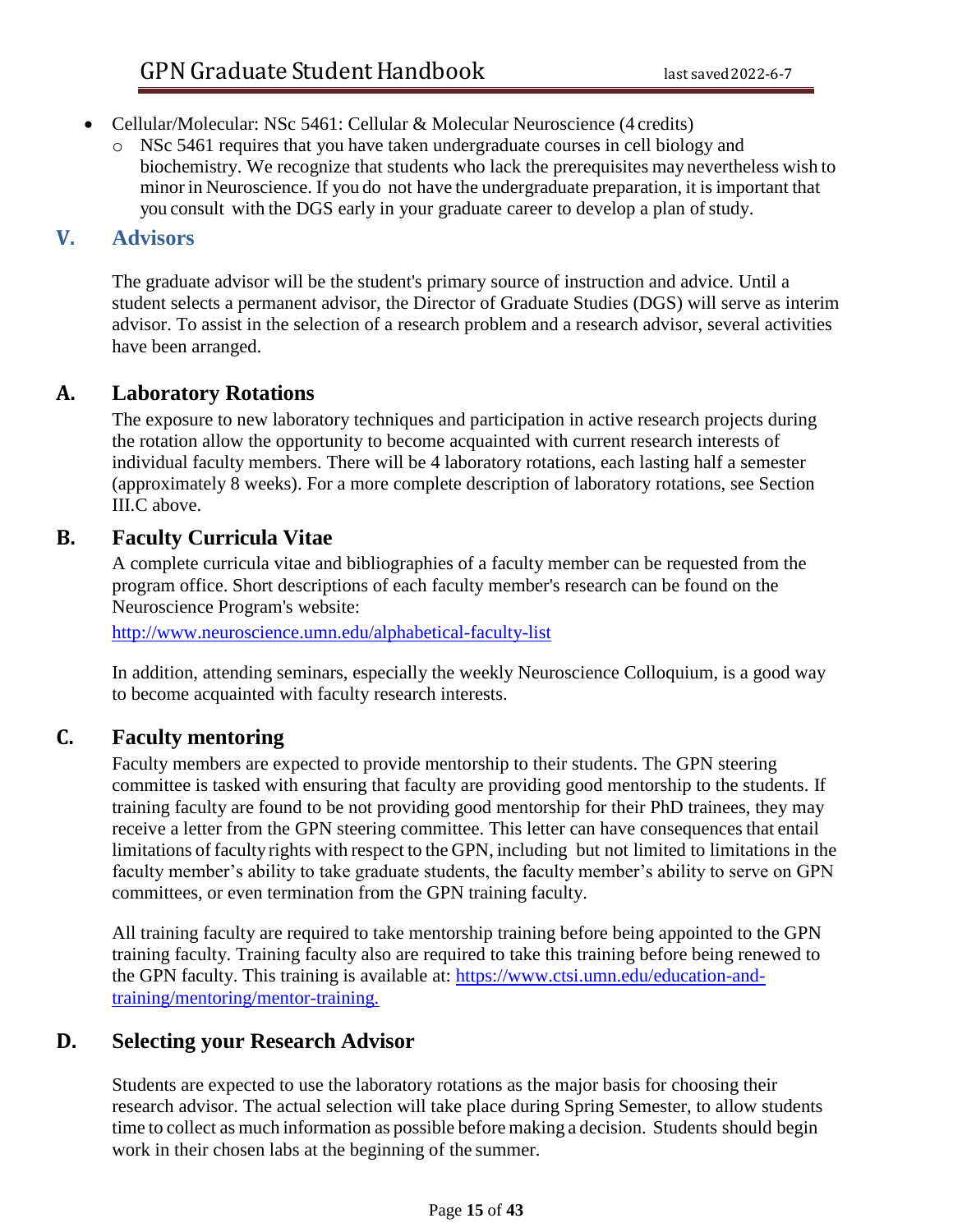Factors to consider when choosing an advisor include: laboratory research interests, laboratory space and equipment, rapport with advisor, and funding availability.

Once an advisor has been chosen, both the student and advisor must sign the Student-Advisor contract.

## **VI. Thesis committees / Graduate committee**

Each graduate student will have a thesis committee that will provide additional advice, mentorship, and evaluation.

The formal Graduate Committee is initially appointed in conjunction with the filingof the Graduate Planning & Audit System (GPAS) **no later than one term** prior to your Preliminary Oral Exam. Students, in consultation with their advisors, should submit to the DGS a list of suggested faculty for these committees. Once informally approved, the student should submit the preliminary oral examination committee form (available through the [GSSP office](https://onestop.umn.edu/academics/graduate-student-services-and-progress-gssp) so that it can be officially approved. This committee will generally serve as the preliminary oral examination and final defense committees. In addition, this committee will participate in the student's annual research reviews, to monitor progress and provide advice about the thesis project.

## **A. Membership**

The thesis committee must consist of no fewer than four members, one of whom will be the student's advisor. Although there is no maximum size of the committee, students are strongly discouraged from having more than six members on their committee. Remember that you can always get advice from any member of the GPN, whether they are on your committee or not. The other members, outside of the advisor, must include two members who are graduate faculty in the Graduate Program in Neuroscience, and one member who is a graduate faculty member in another graduate program. The member representing the outside must have a graduate faculty appointment in the University of Minnesota. It is also possible to include an outside member from outside the University community with DGS approval. The outside member must have appropriate expertise and relevant credentials. The outside member may not serve any of the other roles on the committee (advisor, chair, within-university outside-graduate-program member). This outside field member can also have appointment in neuroscience – in other words, he or she cannot have a graduate appointment only in the Graduate Program in Neuroscience.

One member of the committee must be delegated as the chair. The chair is also approved by the DGS/ADGS. The student's advisor may not serve as the thesis committee chair. The committee must be officially approved by the DGS and may not be completely composed of members of a single working group. The committee must contain a diversity of faculty members from across the GPN and can include faculty outside of the GPN if they are part of another graduate program.

## **B. Annual meetings**

Students are encouraged to talk to their thesis committee members in an ongoing manner (and with the rest of the GPN!), but they are required to meet with their members twice annually.

Both annual meetings must consist of a group meeting, at which the thesis committee meets to evaluate the student's research progress (*Is the student making satisfactory research progress?*). No more than one member of the committee may be absent from the meeting. Both the advisor and the committee chair must be present. Members may phone or video- call in as necessary. This meeting should include a presentation by the student and a discussion of the student's recent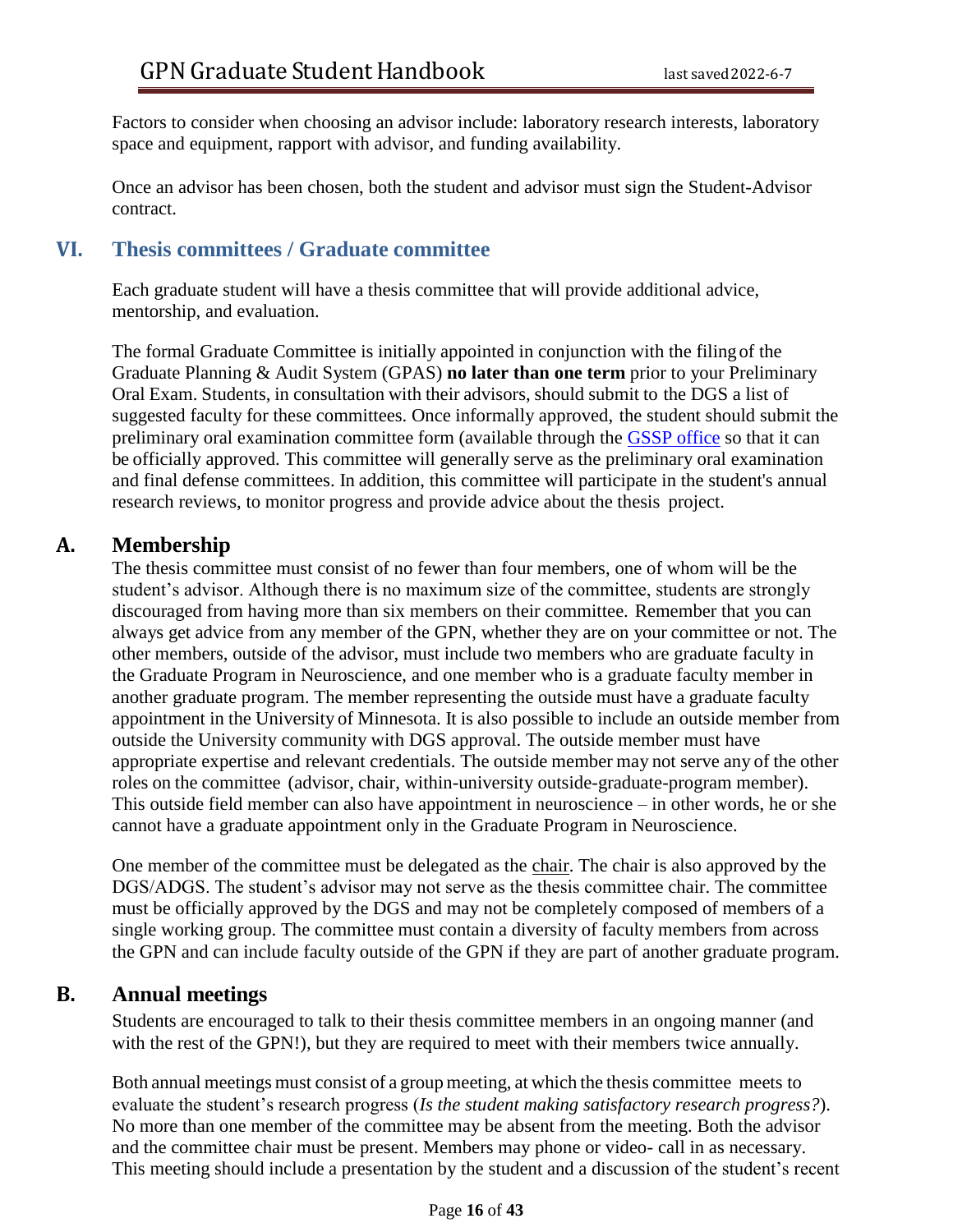research progress and research plans. It should include a portion during which the student leaves the room so that the committee can discuss the evaluation of the student's progress. The committee chair must fill out the thesis committee meeting form (PDF).

The process for the formal annual meeting with a thesis committee is as follows:

## **The committee meeting will entail the following process**

- 1. The committee meets with the advisor alone (without the student) to discuss progress, issues, and complications that the advisor is concerned about.
- 2. The student presents a short progress report and answers questionsfrom the committee (including the advisor). The committee provides insight, comments, suggestions, etc. to the student and advisor.
- 3. The committee meets with the student without the advisor present to determine if there are any issues, complications, etc.
- 4. The committee fills out the report form, and gives it to the student, who gives it to the program coordinator.

A post-oral-prelim student without a semi-annual progress report from a thesis committee is "not making satisfactory progress in the program".

# **VII. Individual development plans**

The individual development plan (IDP) is an ongoing exercise designed to help guide thinking about long-term and short-term career plans, and to help bring them into alignment. An IDP is about helping identify short-term plans to move oneself forward in one's career. Generally, one can think of an IDP in three parts:

- long-term goals (10 year), which should be flexible and not-restricting.
- intermediate goals (2-3 year), which should be the skill-sets and markers needed to achieve the long-term goals
- short-term goals (1 year), which should be measurable, action-oriented, and realistic.

## **A. Resources**

The GPN provides a form for the IDP. Students are encouraged to use this form.

There are many other resources to help you design your IDP. One is [myidp.sciencecareers.org.](http://myidp.sciencecareers.org/) Others include your colleagues and mentors.

# **B. Requirements**

The IDP should be started in the second semester of the second year of the GPN program. Writing the initial forms will be incorporated into the Career Skills class. It should be revisited and updated annually before your annual meeting with the DGS and will serve a role in the annual meeting with the DGS. There will be a line on both the student and advisor progress report noting that the student and advisor have discussed thisIDP.

All students are expected to create one and use it as a guide to their progress. Importantly, only the presence of an IDP will be used to evaluate students – the content of the IDP will not be used to evaluate students.

# **VIII. Fellowships**

Students are encouraged to apply for competitive fellowships whenever possible, as fellowship awards can be valuable, not only monetarily, but also in terms of aiding a graduate student's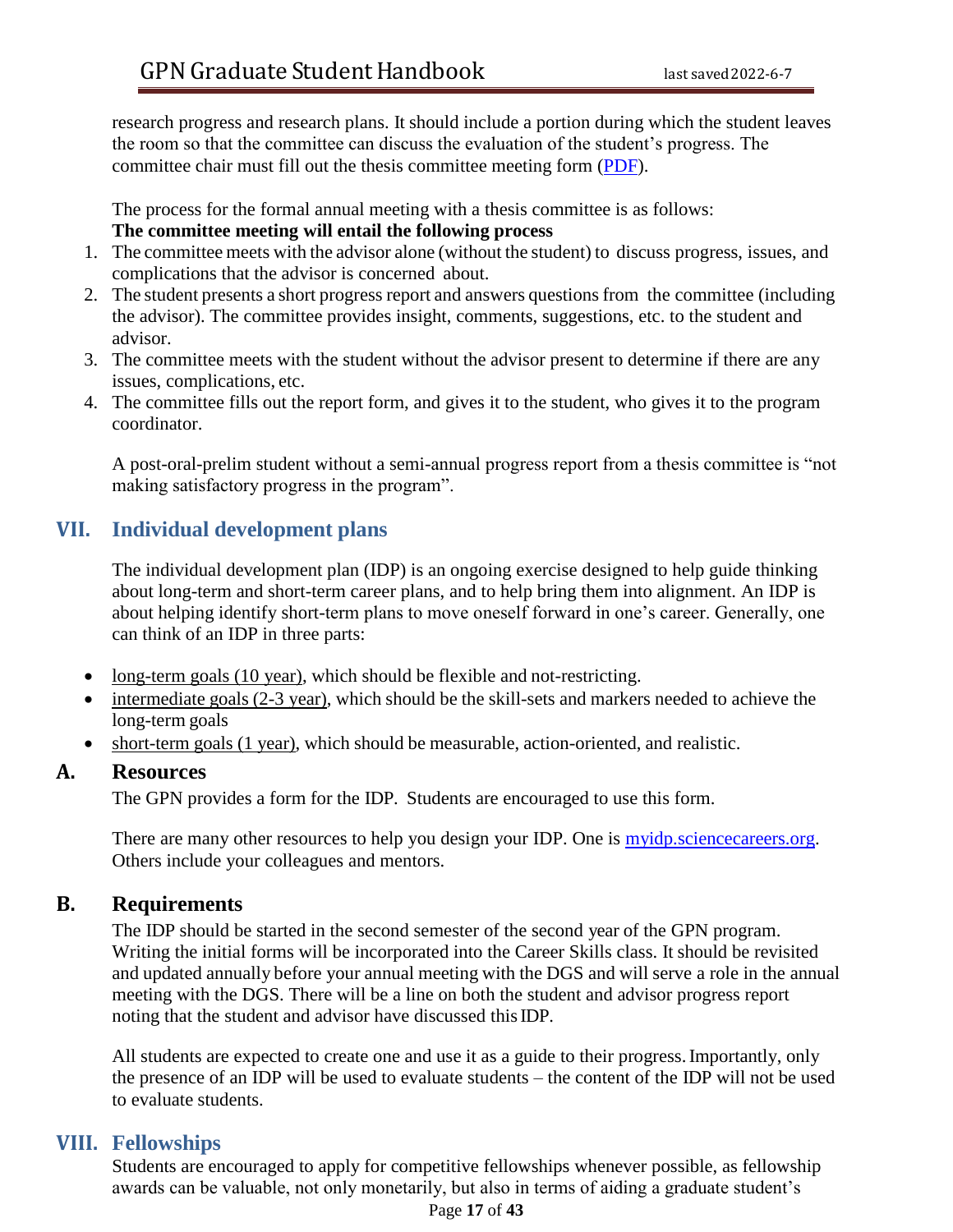career.

- NSF fellowship applications in the life sciences are due the first week in November (e.g., 11/4/2004) no later than the student's second year of graduate studies.
- NIH Ruth L. Kirschstein NRSA fellowship. The written portion of the preliminary oral proposal / examination is in the NRSA format, students are encouraged to submit this proposal for funding.

It is strongly recommended that an NIH or NSF grant be prepared and submitted during the second year. This serves to focus the thesis plans and outline the introduction to the thesis, and provides both students and advisors with an agreed upon list of objectives. It is also excellent practice for future grant-writing.

A list of deadlines and fellowships available at the University of Minnesota is available at [http://www.grad.umn.edu/funding-tuition/fellowshipsandgrants.](http://www.grad.umn.edu/funding-tuition/fellowshipsandgrants)

## **IX. GPN Governance Committees**

All GPN governance committees consist of a mix of faculty from the range of departments with membership in the GPN. All GPN governance committees have student representatives. Student representatives on the GPN governance committees are fully- fledged voting members of the committees and are expected to perform their duties with the same rights and responsibilities as the facultymembers.

## **A. Steering Committee**

The steering committee is the principal governing body of the Neuroscience Graduate Program. The composition of this committee includes the heads of the major committees, the course masters for the core graduate courses, Principal Investigators of Neuroscience Training Grants and three members elected by the faculty of the Neuroscience Program. The terms of the three elected membersshall be for three years. Presently, this membership is as follows:

- 1. Current Director of Graduate Studies (DGS)
- 2. Associate DGS
- 3. Past DGS
- 4. Chair of Faculty Status Committee
- 5. Chair of Curriculum Committee
- 6. Chair of Recruitment Committee
- 7. Chair of Admissions Committee
- 8. Chairs of Diversity, Equity, and Inclusion Committee
- 9. Course Director, Itasca
- 10. Course Director, System Neuroscience Course
- 11. Course Director, Cell and Molecular Neuroscience
- 12. Course Director, Developmental Biology
- 13. Course Director for Behavioral Neuroscience
- 14. Course Director for Quantitative Neuroscience
- 15. PIs on a GPN-Related Training grant
- 16. 3x Elected Representatives
- 17. 2x Student Representatives
- 18. Postdoctoral Representative

The election of the DGS takes place one year prior to the expiration of the DGS term for4 years.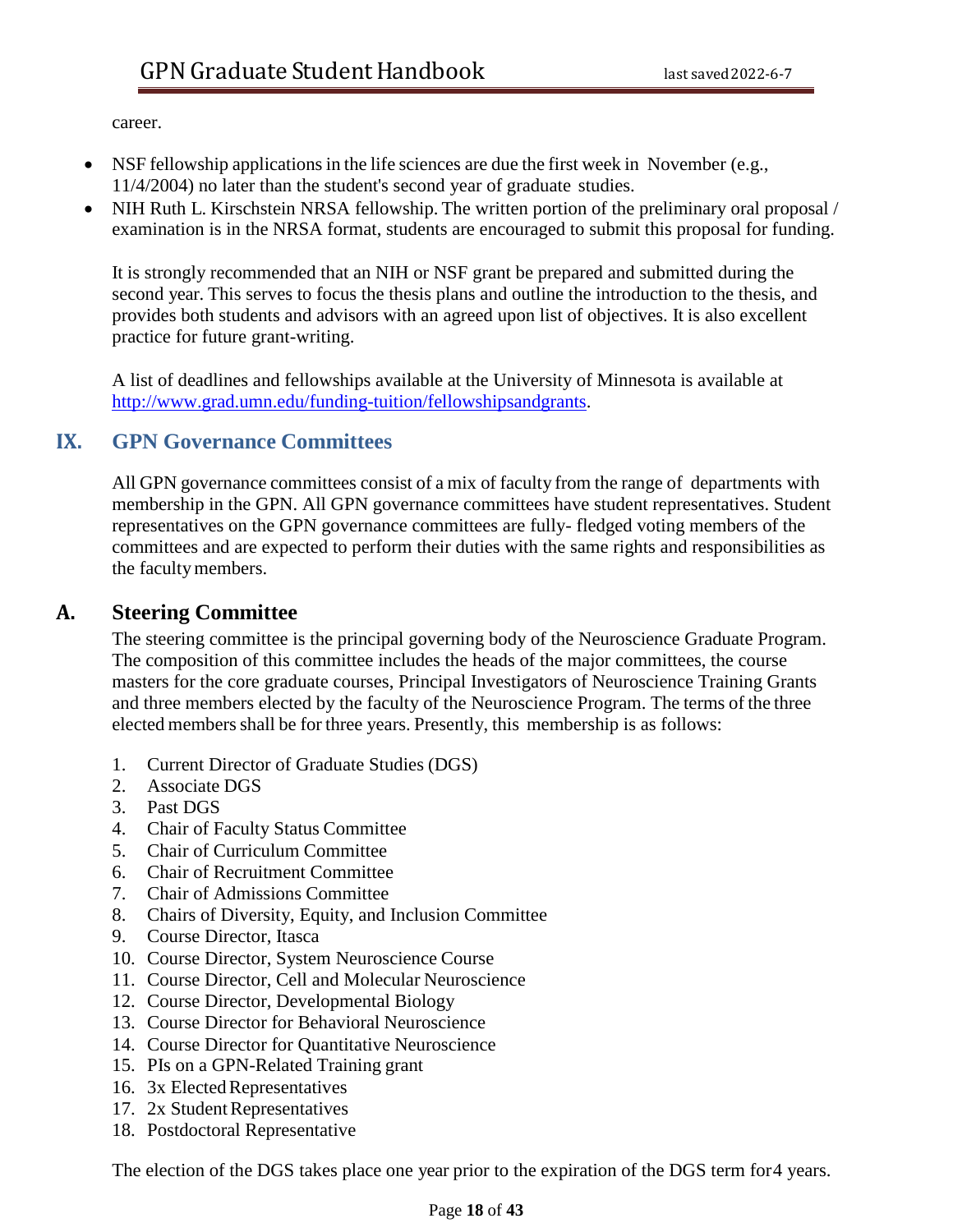Upon election, the DGS-elect becomes a member of the steering committee. The Steering Committee meets on a regular basis, under the guidance of the DGS, to consider the evolving issues of program development. The Senior Administrator of the program serves asthe secretary of the SteeringCommittee. The decisions of the Steering Committee are binding and do not require approval by the general faculty membership.

The Steering Committee has two major functions. One is to approve all rules and changes in regulations initiated by the Director of Graduate Studies. Approval by the Steering Committee is also required for course/curriculum changes as proposed by the curriculum committee. Approval of any initiative considered by the Steering Committee, including changes in the bylaws, requires a majority vote of the attending steering committee membership, provided that a 2/3 majority of the committee is in attendance at the time. If an insufficient number of members are in attendance for any deliberation, all absentee members can be polled by the secretary to determine their position on the issues at hand.

Members of the program committees will be appointed to 4 year terms which can be renewed once. Nominations for membership will be solicited whenever a vacancy arises. Criteria for appointment to a program committee include: service to the Graduate Program, distinction in research and graduate training, and the need for diversity in faculty representation.

## **B. Admissions Committee**

This committee oversees the application and admissions process for students seeking to join the University of Minnesota Graduate Program in Neuroscience. These responsibilities include: i) the evaluation of applicants, ii) communication with applicants and prospective students, and iii) the matriculation of new students into the program. A major component of this process is to plan and execute the campus visits for each prospective student during the Interview weekend to facilitate successful recruiting. These efforts are integrated with the Recruitment Committee and supported by the larger GPN community. Throughout the steps of the admissions process, the admissions committee is dedicated to ensuring fairness and to increasing diversity and equity within the Graduate Program in Neuroscience.

## **C. Recruitment Committee**

This committee is responsible for recruiting an outstanding and diverse pool of applicants to the Graduate Program in Neuroscience, through activities including promotion via online media as well as interacting with prospective students at recruitment events. A cornerstone of this effort is dedication to increasing diversity and equity within the Graduate Program in Neuroscience through active engagement with, and recruitment of all underrepresented groups within STEM.

# **D. Awards and Fellowships Committee**

This committee oversees the allocation of currently existing award prizes, travel funds or other symbols of recognition of merit bestowed by the Graduate Programin Neuroscience as a whole. This includes soliciting nominees, selecting winners from among the nominees, and arranging for the formal conferring of the awards, and exploring possibilities of funding awards with outside organizations.

# **E. Curriculum and Examination Committee**

This committee oversees the educational composition of the Neuroscience Graduate Program. These functions include the programmatic features of graduate education in the Neurosciences, which include courses, seminars, and other components of the educational process, such as lab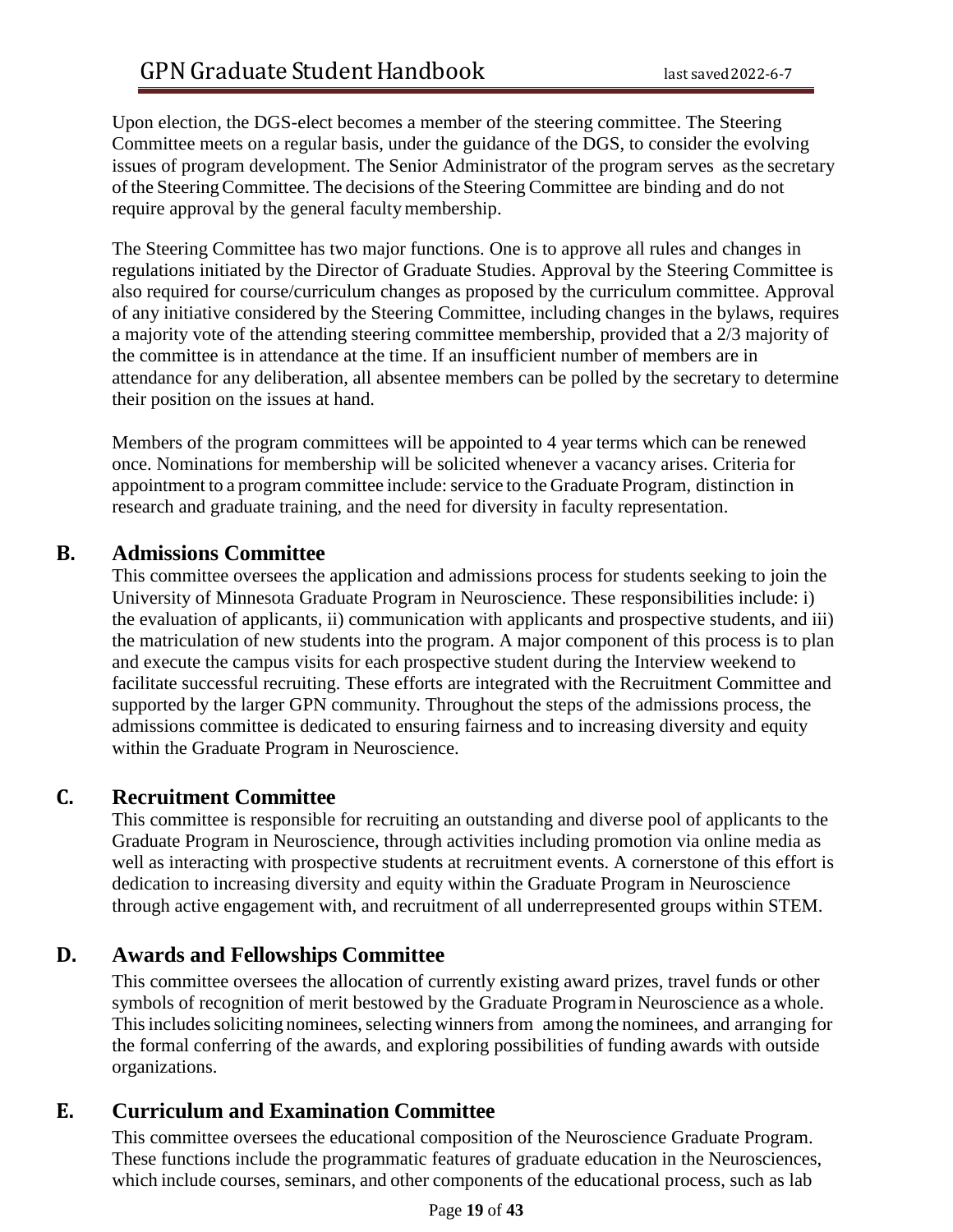rotations. Recommendations from the Curriculum Committee are passed to the Steering Committee, where final decisions on programmatic changes are determined.

## **F. Faculty Status Committee**

This committee evaluates applications for membership in the Neuroscience Graduate Program and makes recommendations to the Neuroscience Faculty, whose majority vote determines membership in the program. The Faculty Status Committee also evaluates continued participation in the program for those members whose terms are scheduled for expiration.

## **G. Seminar Committee**

This committee is responsible for coordinating and organizing seminars to enhance the Graduate Program in Neuroscience. The functions of this committee will include a determination of invited guest speakers from outside the University, based on recommendations polled from the membership of the Graduate Faculty. In addition, seminars internal to the program (Neuroscience Colloquium) and special events, such as the Neuroscience Grass Lecture Series, will be organized by the Seminar Committee.

## **H. Community Engagement Committee**

This committee is charged with overseeing and developing community outreach activities, such as those associated with Brain Awareness Week, exhibits at the State Fair, etc. The function of this committee is to enhance the visibility of neuroscience and the graduate program within the community, to foster a better understanding of neuroscience and to encourage K-12 students to consider higher education in science.

## **X. Courses**

The list of courses offered by the Graduate Program in Neuroscience is available on the [GPN](https://med.umn.edu/neuroscience/education-training/courses) [website.](https://med.umn.edu/neuroscience/education-training/courses) Please see the website for a complete description of each. There are several relevant courses offered through other departments as well.

# **XI. Graduate School Procedures**

## **A. Active student status**

Students must register in the Graduate School the semester in which they are admitted or readmitted. To maintain active student status, students must register in the Graduate School every fall and spring Semester.

## **B. Commencement**

Graduate School commencement ceremonies are held in fall and spring semesters. Students who wish to participate in commencement should contact the Graduate School one Semester in advance of the ceremony.

## **C. Required G.S. Forms**

Forms, due dates, and details can be found on the Graduate School website at <https://grad.umn.edu/>

# **XII. Administrative issues**

# **A. General policy statements**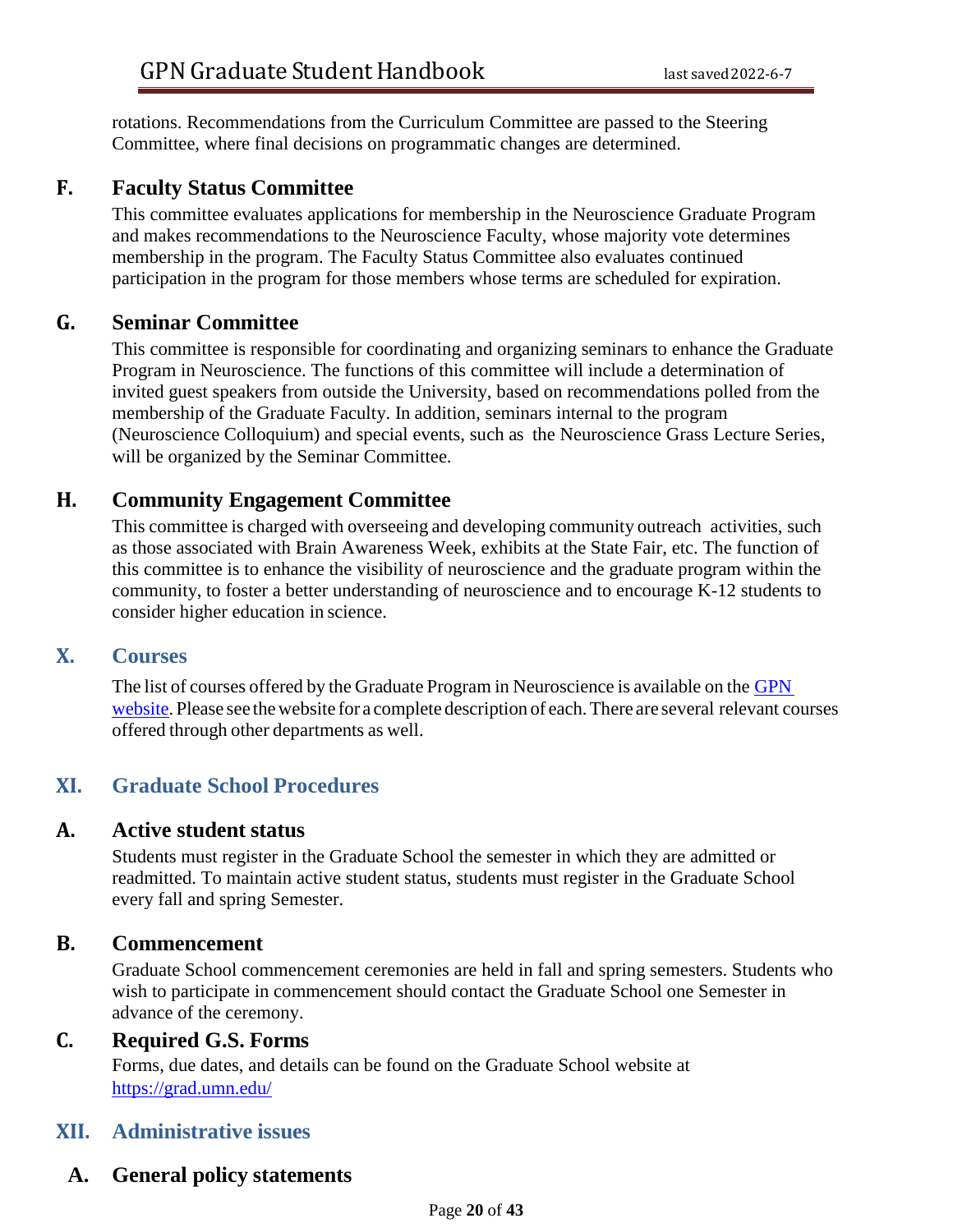The Graduate Program in Neuroscience is a part of the Academic Health Center at the University of Minnesota, and, as such, is covered by all of the standard policies applicable to those institutions.

Please see [http://policy.umn.edu/ f](http://policy.umn.edu/)or the latest official university policies. A partial list of the appropriate policies are below:

- Policy on academic and research misconduct:<https://policy.umn.edu/research/academicmisconduct>
- Student conduct code http://regents.umn.edu/sites/default/files/policies/Student Conduct Code.pdf
- Equal opportunity and disability accommodations [https://regents.umn.edu/sites/regents.umn.edu/files/2019-09/](https://regents.umn.edu/sites/regents.umn.edu/files/2019-09/policy_equity_diversity_equal_opportunity_and_affirmative_action.pdf) [policy\\_equity\\_diversity\\_equal\\_opportunity\\_and\\_affirmative\\_action.pdf](https://regents.umn.edu/sites/regents.umn.edu/files/2019-09/policy_equity_diversity_equal_opportunity_and_affirmative_action.pdf)

# **B. Accident reporting**

All injuries should be treated without delay and must be reported to both the department in which the student is currently working and the victim's immediate supervisor as soon as possible. The full policy is available at:

<https://policy.umn.edu/hr/workerscomp>

## **C. U-Card, x500 account, etc.**

All GPN students will have an x500 email account assigned to them as per university policy. All students are required to get a U-Card for photo ID as per university policy <https://policy.umn.edu/operations/ucard>

# **D. Copying**

First-year students may request use of the copy machine in 6-145 Jackson for GPN related activities. After a permanent advisor has been chosen, students should discuss the procedure to be used in the advisor's department.

## **E. Mail**

First-year students have a mailbox in the Neuroscience Department mailroom (6-145 Jackson Hall). Generally, after a permanent advisor has been chosen, mail is delivered to mailboxes for the advisor's laboratory. Mail is delivered once daily.

Outgoing and campus mailboxes are in the mailroom. Personal mail must have postage affixed. U.S mail should be in the box by 4:00 to go out that day. There is a U.S. Post Office in Coffman Union.

# **F. Paychecks**

Student stipends are handled through standard university payroll practices. Students are on biweekly payroll as per university standards and will receive paychecks every two weeks (26 checks per year). If the payday occurs on a weekend or holiday, checks will be in the department office the preceding Friday. Checks can be picked up after 12:00 noon. Students who want to have checks directly deposited into their bank account should obtain a form from the office. Direct deposit is more secure and more efficient, and it is strongly encouraged.

Page **21** of **43** A student's funding type will also have its own specific policies: <https://policy.umn.edu/hr/gradstudentemployment> and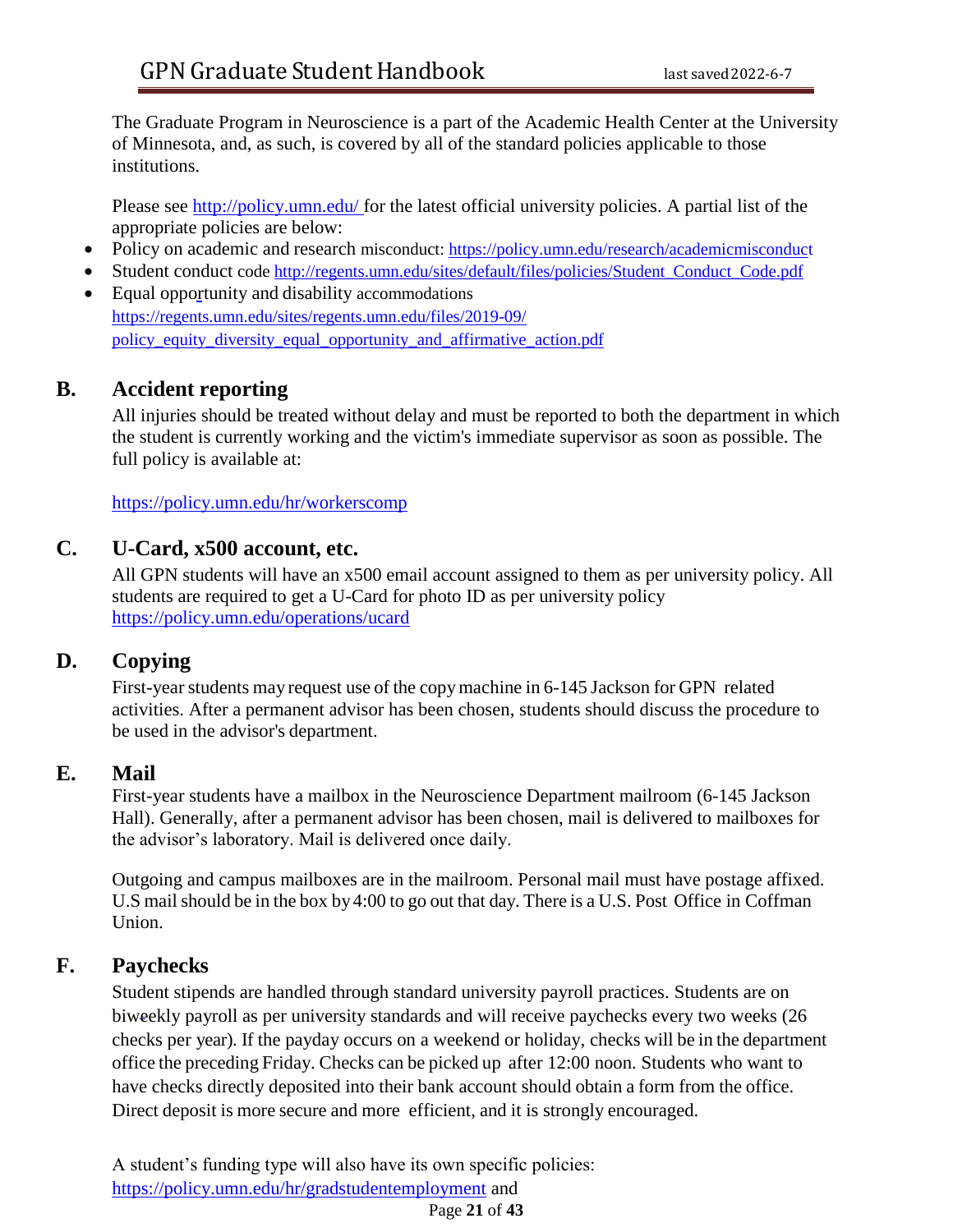<https://policy.umn.edu/education/fellowships>

## **G. Statement on Harassment**

It is veryimportant to remember that the Graduate Program in Neuroscience is a workplace, and must be a place conducive to work for everyone. Harassment of any sort will not be tolerated.

## *1. Specific statement on sexual harassment*

Sexual harassment is against the law. Sexual harassment subverts the mission of the University and threatens the careers of students, faculty, and staff. It will not be tolerated in the Graduate Programs of the Medical School.

The 2017 [Board of Regents policy d](https://regents.umn.edu/sites/regents.umn.edu/files/policies/Sexual_Harassment_Sexual_Assault_Stalking_Relationship_Violence.pdf)efines sexual harassment as "unwelcome conduct of a sexual nature under **either** of the following conditions: (a) When it is stated or implied that an individual needs to submit to, or participate in, conduct of a sexual nature inorder to maintain their employment or educational standing or advance in their employment or education (quid pro quo sexual harassment). (b) When the conduct: (1) is severe, persistent or pervasive; and (2) unreasonably interferes with an individual's employment or educational performance or creates a work or educational environment that the individual finds, and a reasonable person would find, to be intimidating, hostile or offensive (hostile environment sexual harassment)."

All Universitymembers are prohibited from engaging in, or assisting or abetting another's engagement in, sexual assault, sexual harassment, relationship violence, stalking, and related retaliation (collectively "prohibited conduct").

Information and guidance regarding sexual harassment are available from the Office of Equal Opportunity and Affirmative Action, which is also the office that receives complaints of sexual harassment. See the current [University Policy f](https://policy.umn.edu/hr/sexharassassault)or more details.

As of the writing of this current document (5 October 2020), The Minneapolis St. Paul Campus Title IX officer is Tina Marisam, and her contact information is: (612) 624-9547, [marisam@umn.edu. I](mailto:marisam@umn.edu)nformation about resources for personal support that are available to individuals who believe they have experienced prohibited conduct, as well as answers to questions including those listed below can be found at [https://policy.umn.edu/hr/sexharassassault#faqlink.](https://policy.umn.edu/hr/sexharassassault#faqlink)

**Who can I call for help? Are there any confidential resources available to me?**

- **Can the University provide me with any accommodations or protective measures?**
- **What about my housing situation and my classes?**
- **Do I have to initiate a University investigation if I have experienced prohibited conduct?**
- **Is there a time limit for initiating an investigation?**
- **Is it possible for a complainant to remain anonymous during an investigation?**
- **Who can explain the investigation process to me?**
- **Are there resources on campusthat can support me through the investigation process?**

## **H. Disability resources and student accommodations**

The GPN provides equal access to and opportunity in its programs and facilities, without regard to race, color, creed, religion, national origin, gender, age, marital status, disability, public assistance status, veteran status, sexual orientation, gender identity, or gender expression. For more information, please consult Board of Regents Policy: [http://regents.umn.edu/sites/regents.umn.edu/files/policies/Equity\\_Diversity\\_EO\\_](http://regents.umn.edu/sites/regents.umn.edu/files/policies/Equity_Diversity_EO_AA.pdf) [AA.pdf](http://regents.umn.edu/sites/regents.umn.edu/files/policies/Equity_Diversity_EO_AA.pdf)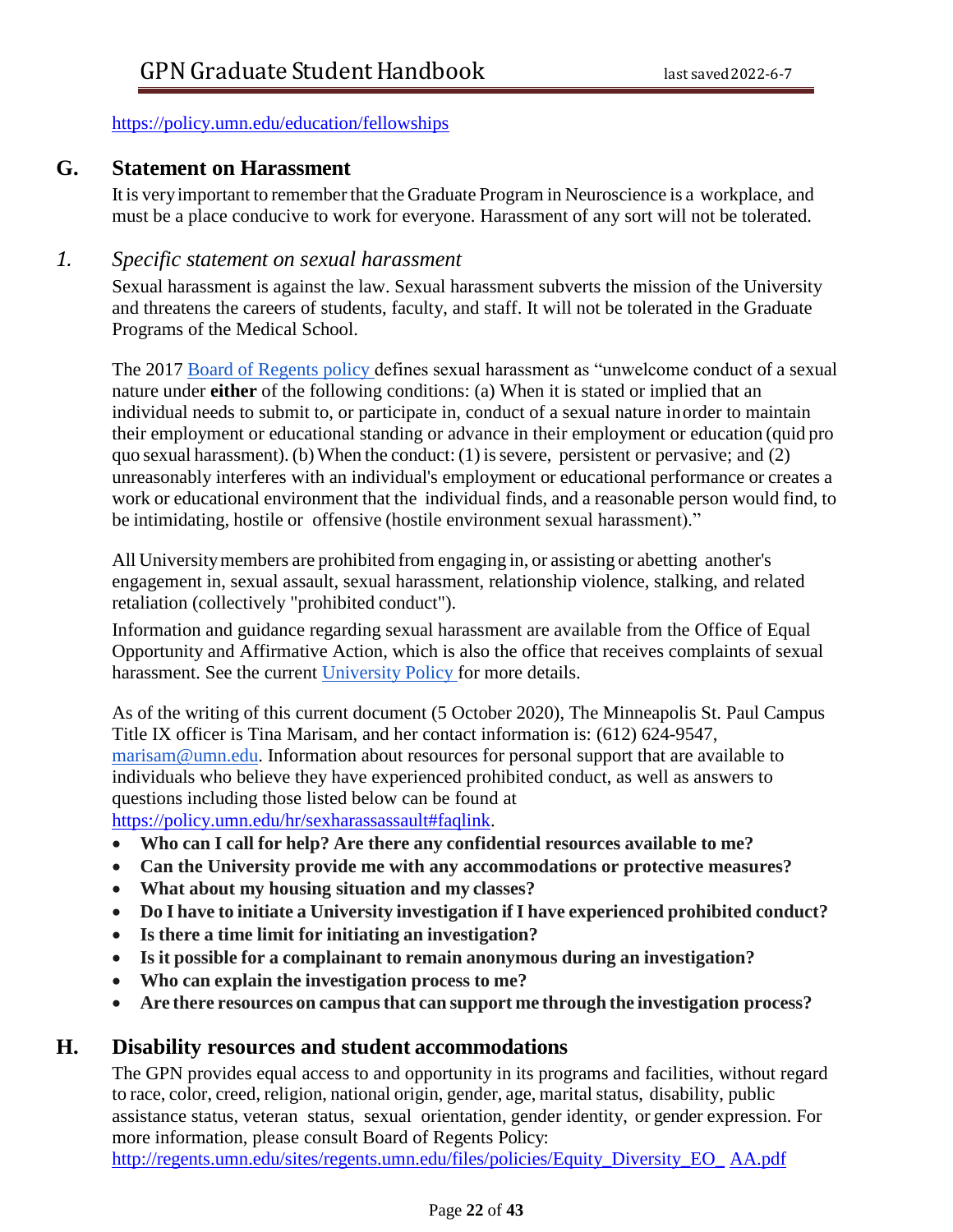As such, the GPN views disability as an important aspect of diversity and is committed to providing equitable access to learning opportunities for all students. The Disability Resource Center [\(DRC\)](https://disability.umn.edu/) is the campus office that collaborates with students who have disabilities to provide and/or arrange reasonable accommodations.

The general process of accommodating disabilities in the classroom is that

- The student approaches the DRC to be assessed.
- The DRC makes a decision as to whether or not to provide an accommodation letter, which will detail their recommended accommodations.
- The student provides the accommodation letter to the professor teaching the class or serving in another capacity for which an accommodation is necessary.
- If the accommodation is difficult or incompatible with how the class or work system is structured, then the professor will negotiate the accommodation with the DRC. Negotiations should be made with the DRC, not the student.
- Students are never required to disclose a disability to a professor, nor is there any expectation that they will do so. All disability accommodation decisions are negotiated using the DRC as an intermediary.

If a student has, or thinks they have, a disability in any area such as, mental health, attention, learning, chronic health, sensory, or physical, they should first contact the DRC office (612.626.1333) to arrange a confidential discussion regarding equitable access and reasonable accommodations.

Students with long-term disabilities should register with the DRC who will make the decision of whether or not to provide an accommodation letter.

Students with short-term disabilities, such as a broken arm, can often work with instructors to minimize classroom barriers. In situations where additional assistance is needed, students should contact the DRC as noted above.

# **I. Conflicts**

We do our best to minimize conflicts between students, between students and faculty, or between faculty. There are many available resources for a student to discuss such conflicts, including:

- One's advisor.
- The DGS/ADGS.

#### **Confidential university-wide support for conflict resolution can be found at**

- Student Conflict Resolution Center [www.sos.umn.edu](http://www.sos.umn.edu/) x4-7272
- University Counseling & Consulting Services <https://counseling.umn.edu/> x4-3323

Confidential mental health support can be found at Boynton [http://www.bhs.umn.edu/east-bank](http://www.bhs.umn.edu/east-bank-clinic/mental-health-services.htm)[clinic/mental-health-services.htm](http://www.bhs.umn.edu/east-bank-clinic/mental-health-services.htm) x5-3222

## **J. Vacation**

Graduate students in the GPN are on a 12-month calendar. They do receive paid leave for university holidays. However, they do not qualify for official university paid vacation leave. The GPN allows for 10 days of unofficial paid vacation (2 work weeks). PhD students are not exempt from laboratory work during either Winter, Spring, or Summer breaks. Attendance at scientific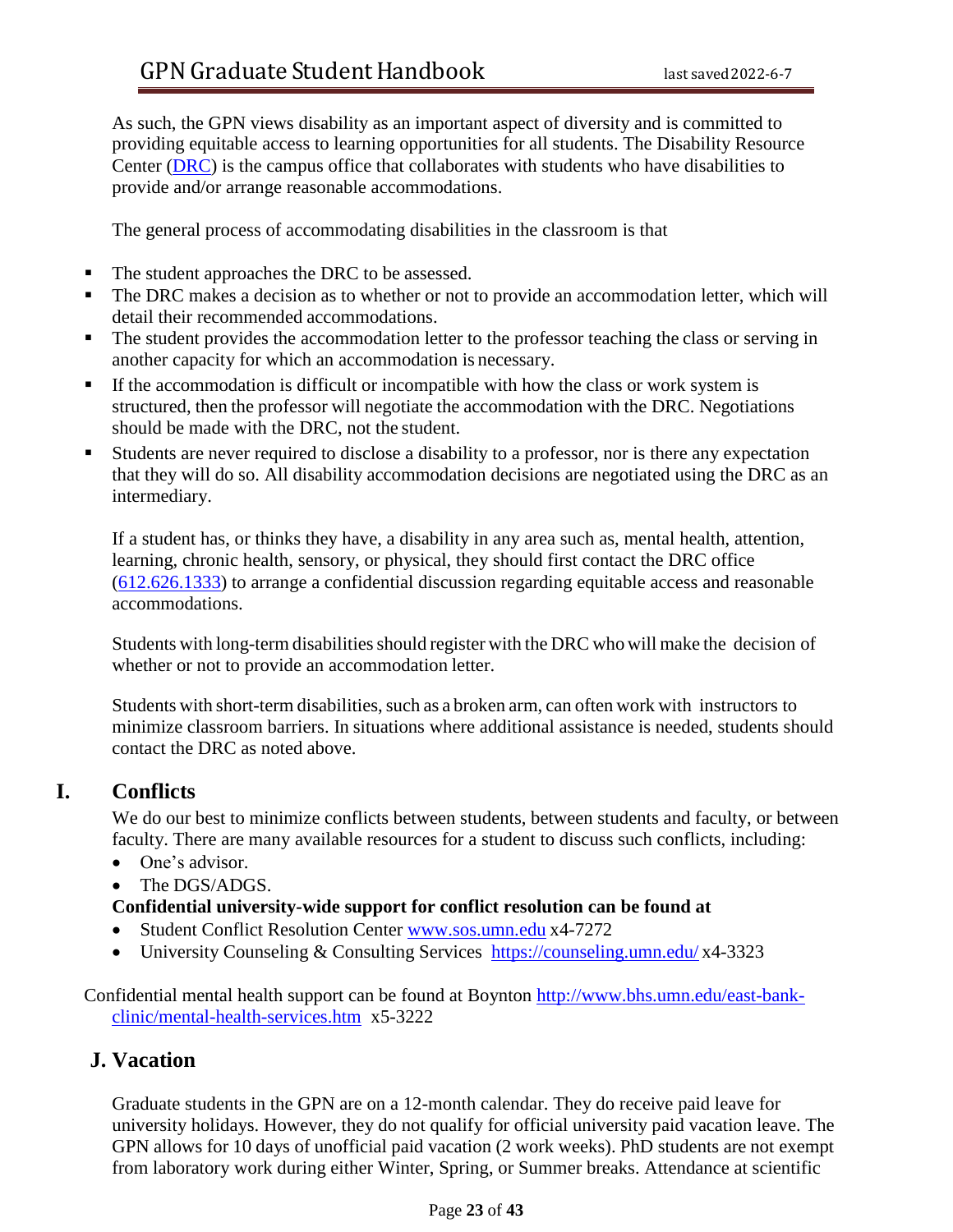meetings or at a course (e.g. Cold Spring Harbor) does not count as vacation time. However, any work days taken off before or after a conference or course (with the exception of travel days) are considered vacation days, and as such, need to be negotiated with their thesis advisor. All vacation days must be negotiated in advance with their thesis advisor, and during rotations in the first year with the lab advisor of their current rotation. During the first and second year, students are expected to attend required classes, and vacation leave is not permitted when they are enrolled in these classes. In the case of conflicts between students and advisor related to vacation time, these will be adjudicated by the Director of Graduate Studies.

# **J. Sick Leave**

Graduate students are entitled to official university paid sick leave, not to exceed 10 days (2 work weeks), of consecutive pay for absences caused by illness or injury to themselves or a dependent child. Graduate students are entitled to bereavement leave, Jury-duty leave, and military leave as defined by the following university policy: [https://policy.umn.edu/sites/policy.umn.edu/files/appendix/gradstudentemployment\\_appf.pdf](https://policy.umn.edu/sites/policy.umn.edu/files/appendix/gradstudentemployment_appf.pdf)

In the case of repeated absences due to prolonged illness, complications from childbirth, or military service, the DGS may request a health care provider's certification verifying the student's inability to work and may request a consideration of whether a leave of absence would be appropriate relative to the university leave of absence policy. <https://policy.umn.edu/education/gradstudentleave>

# **K. Parental Leave**

Students who give physical birth to a child may, upon request, take up to 6 weeks leave with pay. All students may take up to two weeks paid leave related to the birth or adoption of a child per university policy. <https://policy.umn.edu/hr/parentalleave>

## **L. Leave of Absence**

Students wishing a leave of absence for reasons other than sick leave (e.g. military service, prolonged illness, or complications after childbirth), must contact their thesis advisor and the Director of Graduate Studies to discuss options according to university policy. <https://policy.umn.edu/education/gradstudentleave>

After notification of the DGS, you must file a Leave of Absence Request with the Graduate School. Students who do not obtain a college-approved leave of absence prior to interrupting enrollment may be terminated from the program. Active status in the program requires students to enroll year-round. The Leave of Absence Request document should include clear criteria for reinstatement.

Students with a college-approved leave of absence are eligible for reinstatement if they file a Leave of Absence Reinstatement form with the Graduate School prior to the term in which they intend to enroll. The student must re-enroll for the term immediately following the expired leave.

## **M. Graduate Assistant Medical Insurance and Dental Coverage**

Students who choose to receive the health coverage provided by the University will be covered by the Graduate Assistant Insurance Plan (currently under a Blue Cross Blue Shield policy). This coverage is administered through the Graduate Assistant Insurance Office (GAIO) at 625-6936.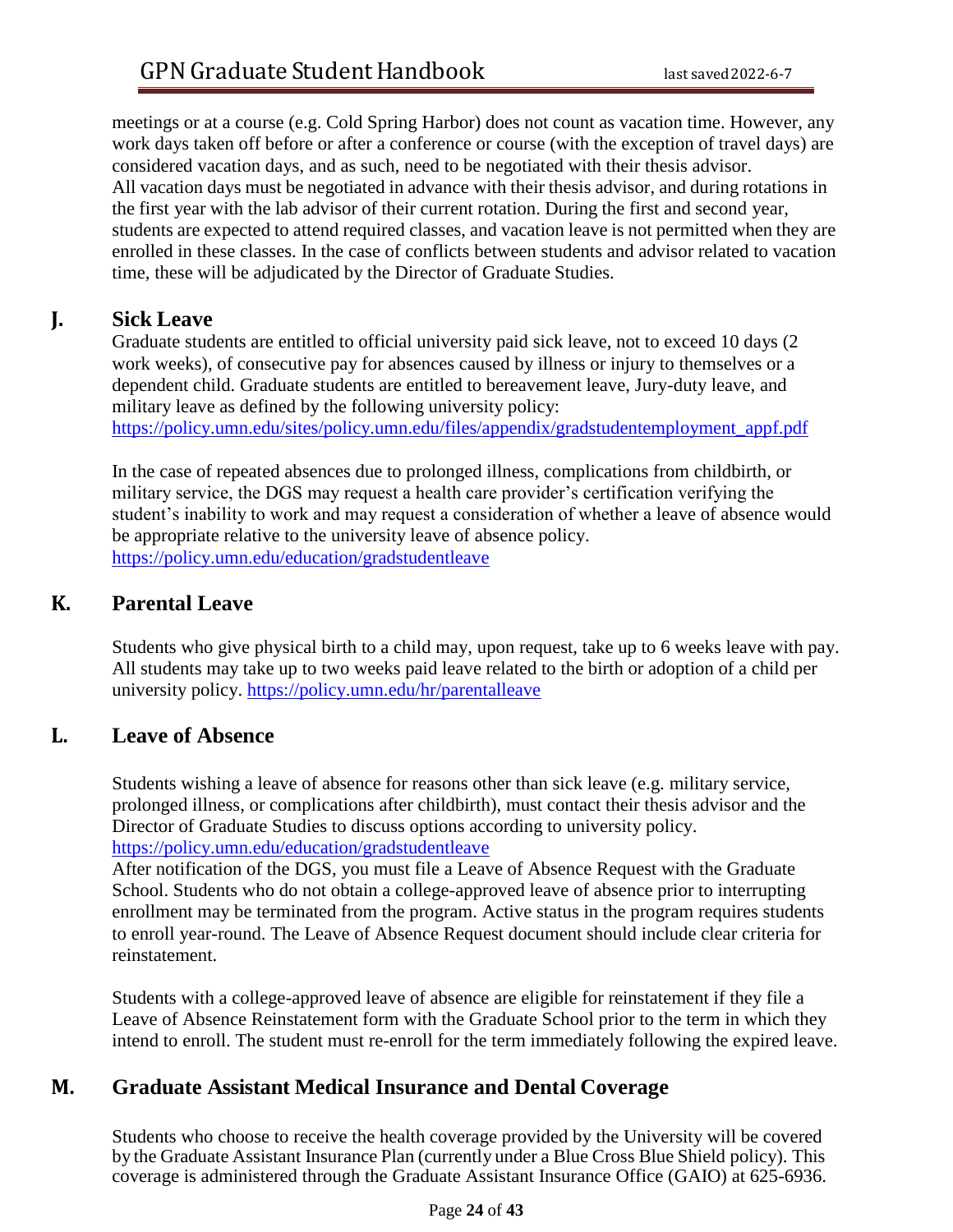Coverage for dependents is also available. A word of warning: after students graduate, they must contact the GAIO to cancel their insurance. Otherwise the office may continue to bill for coverage after the graduation date.

Details are available at [http://www.shb.umn.edu/twincities/graduate-](http://www.shb.umn.edu/twincities/graduate-assistants/gahp/graduate-assistant-health-plan.htm) [assistants/gahp/graduate](http://www.shb.umn.edu/twincities/graduate-assistants/gahp/graduate-assistant-health-plan.htm)[assistant-health-plan.htm](http://www.shb.umn.edu/twincities/graduate-assistants/gahp/graduate-assistant-health-plan.htm)

Boynton Health Service Dental Clinic provides dental care for students on the Graduate Assistant Health Benefit Plan. Please identify yourself as a Graduate Assistant Health Benefit Plan member and have your student ID number ready when making appointments for yourself or your dependents to assure that you receive appropriate discounts on services.

Details are available at [http://www.shb.umn.edu/twincities/graduate-](http://www.shb.umn.edu/twincities/graduate-assistants/gahp/graduate-assistant-dental-benefits.htm)[assistants/gahp/graduate-assistant](http://www.shb.umn.edu/twincities/graduate-assistants/gahp/graduate-assistant-dental-benefits.htm)[dental-benefits.htm](http://www.shb.umn.edu/twincities/graduate-assistants/gahp/graduate-assistant-dental-benefits.htm)

# **Procedures for Grading and Evaluating GPN Preliminary Written Examinations**

- A. **Two graders will independently evaluate each question and assign grades of Outstanding, Pass, or Fail.** The final grade for each question will be determined according to the following rules:
	- 1. Two grades of Outstanding-Outstanding, Pass-Pass or Fail-Fail will be assigned the grade of Outstanding, Pass, or Fail for thatquestion.
	- 2. A grade of Outstanding-Pass will be assigned a grade of Pass.
	- 3. A single Fail for a question, rather than both graders giving a question a Fail, requires that the graders consult with each other and agree on a grade of Pass or Fail. The program administrator will note the discrepancy and will ask them to review the question. If the graders cannot resolve the situation or if they request additional help, the Curriculum Committee will assist in thegrading.

#### **B. If student fails a SINGLE question in ONE or MORE SECTIONS of the examination**

- 1. Student passes that particular section(s) of the examination.
- 2. No further remedial work is required.
- **C. If student fails TWO or MORE questions in a SINGLE SECTION of the examination.**
	- 1. Student fails that particular section of the examination.
	- 2. Subsequent course of action depends on previous academic performance.
	- 3. If student received **grade of B- or better in relevantcore course**, then:
		- a. Student will consult with course director.
		- b. Student will independently review entire field of core course.
		- c. Student will re-write all failed questions.
		- d. Student will also answer those questions previously unanswered.
		- e. All answers must be submitted during current calendar year.
		- f. Answers will be evaluated by the course directorand designated readers.
		- g. No subsequent re-writes will be allowed.
		- h. If student fails any questions, then student will be given oral examination by course director, designees, and student's advisor.
		- i. If student fails oral examination, then the decision of the Steering Committee would most likely result in termination.
	- 4. If the student received a **grade below a B- in the core course** related to failed section, then:
		- a. Student should be required to retake relevant course.
		- b. If student achieves grade of B or better in the re-take, then the student passes exam.
		- c. If student receives a grade below B in retake, then the decisionof the Steering Committee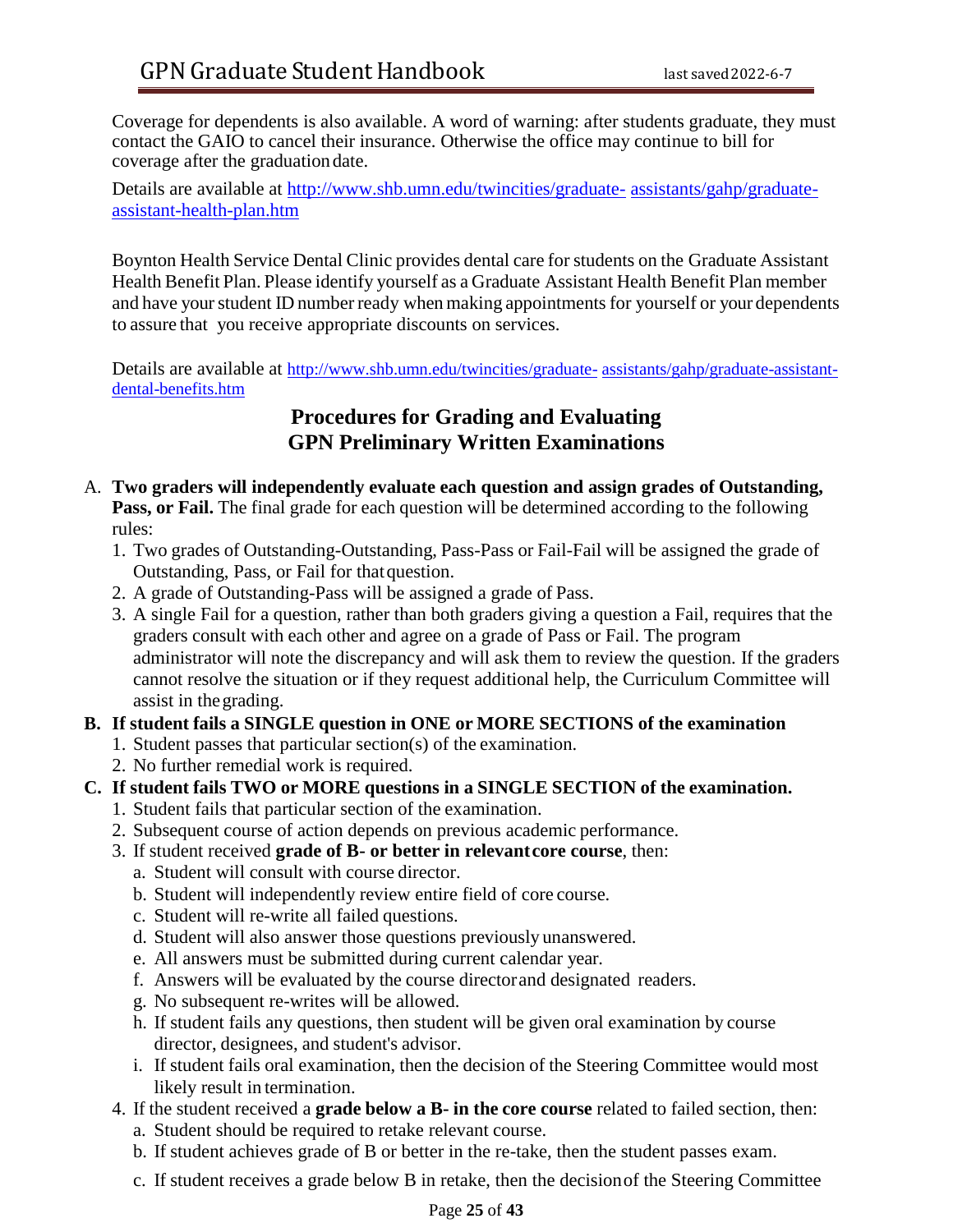would most likely result intermination.

## **D. If student misses TWO or MORE questions in TWO or MORE sections of the examination.**

- 1. Student has failed the examination.
- 2. The student and advisor will petition the Steering Committee for continuation in the GPN.
- 3. The Steering Committee will consider the petition and decide a course of action based on performance in all classes, rotations and otherwork.
	- a. Student may be required to undertake the courses of action listed in Section B above.
	- b. Student may be terminated from the program.
- 4. If the Steering Committee chooses the first action above, the Committee will decide the deadline for satisfactory completion.

# Individual Development Plan (IDP)

## *Graduate Program in Neuroscience (GPN)*

# **About the IDP**

The individual development plan (IDP) is an ongoing exercise designed to help guide your thinking about short- term and long-term career plans and to help bring them into alignment as your progress through your training.

The IDP needs to be used in the second semester of the second year of the GPN program. This will be introduced during the Career Skills class. It should be revisited updated biannually before your annual meeting with the DGS in the Summer/Fall and your annual meeting with the Associate DGS in the Winter. It is very important that this is living/working document. Discuss this with your PhD thesis mentor before your biannual DGS/ADGS meetings. **A signed IDP form signed by both you and your thesis advisor(s) must be handed in to the DGS/ADGS at your biannual meetings.**

**In addition, prior to approval of your Orals Preliminary Examination Committee by the Associate Dean of Graduate Education, you must meet with the Director of Professional Development Director in the Office of Professional Development in the Medical School.**

# **PART I: info**

| Oral Examination Committee Chair (Department): _________________________________ |  |
|----------------------------------------------------------------------------------|--|

\_\_\_\_\_\_\_\_\_\_\_\_\_\_\_\_\_\_\_\_\_\_\_\_\_\_\_\_\_\_\_\_\_\_\_\_\_\_\_\_\_\_\_\_\_\_\_\_\_\_\_\_\_\_\_\_\_\_\_\_\_\_\_\_\_\_\_\_\_\_\_\_\_\_\_\_\_\_\_\_\_\_

\_\_\_\_\_\_\_\_\_\_\_\_\_\_\_\_\_\_\_\_\_\_\_\_\_\_\_\_\_\_\_\_\_\_\_\_\_\_\_\_\_\_\_\_\_\_\_\_\_\_\_\_\_\_\_\_\_\_\_\_\_\_\_\_\_\_\_\_\_\_\_\_\_\_\_\_\_\_\_\_\_\_

\_\_\_\_\_\_\_\_\_\_\_\_\_\_\_\_\_\_\_\_\_\_\_\_\_\_\_\_\_\_\_\_\_\_\_\_\_\_\_\_\_\_\_\_\_\_\_\_\_\_\_\_\_\_\_\_\_\_\_\_\_\_\_\_\_\_\_\_\_\_\_\_\_\_\_

Oral Examination Committee Members (Department):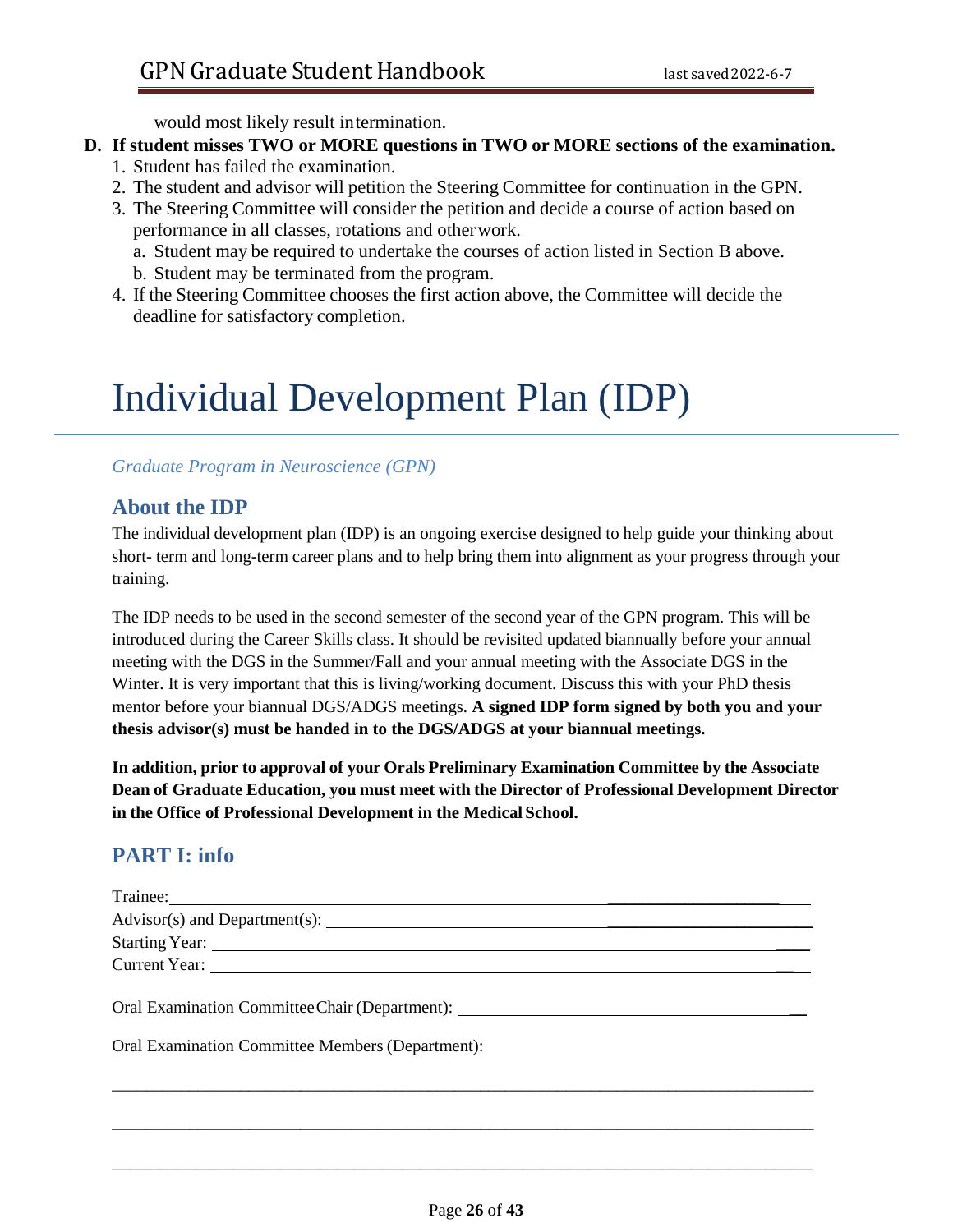Thesis CommitteeChair (Department):

Thesis Committee Members (Department): (must be approved by theDGS)

\_\_\_\_\_\_\_\_\_\_\_\_\_\_\_\_\_\_\_\_\_\_\_\_\_\_\_\_\_\_\_\_\_\_\_\_\_\_\_\_\_\_\_\_\_\_\_\_\_\_\_\_\_\_\_\_\_\_\_\_\_\_\_\_\_\_\_\_\_\_\_\_\_\_\_\_\_\_\_\_\_\_

\_\_\_\_\_\_\_\_\_\_\_\_\_\_\_\_\_\_\_\_\_\_\_\_\_\_\_\_\_\_\_\_\_\_\_\_\_\_\_\_\_\_\_\_\_\_\_\_\_\_\_\_\_\_\_\_\_\_\_\_\_\_\_\_\_\_\_\_\_\_\_\_\_\_\_\_\_\_\_\_\_\_

\_\_\_\_\_\_\_\_\_\_\_\_\_\_\_\_\_\_\_\_\_\_\_\_\_\_\_\_\_\_\_\_\_\_\_\_\_\_\_\_\_\_\_\_\_\_\_\_\_\_\_\_\_\_\_\_\_\_\_\_\_\_\_\_\_\_\_\_\_\_\_\_\_\_\_\_\_\_\_\_\_\_

Dates of Your Thesis Committee Meetings (Must meet bi-annually):

## **PART II: Progress this year**

Description of your Thesis Research (one paragraph):

Summarize your research progress over the past year.

#### **Describe:**

- major activities;
- specific objectives;
- significant results, including major findings, developments, or conclusions (positive andnegative),
- key outcomes or other achievements; Include any meeting abstracts or publications submitted, in press, or published.
- goals not met:

## **PART III: Intermediate and Long Term Goal Setting**

The goal is to keep the long-term goals for your future career in mind as you progress through your PhD thesis research.

#### **Intermediate goals**

**Long-term goals**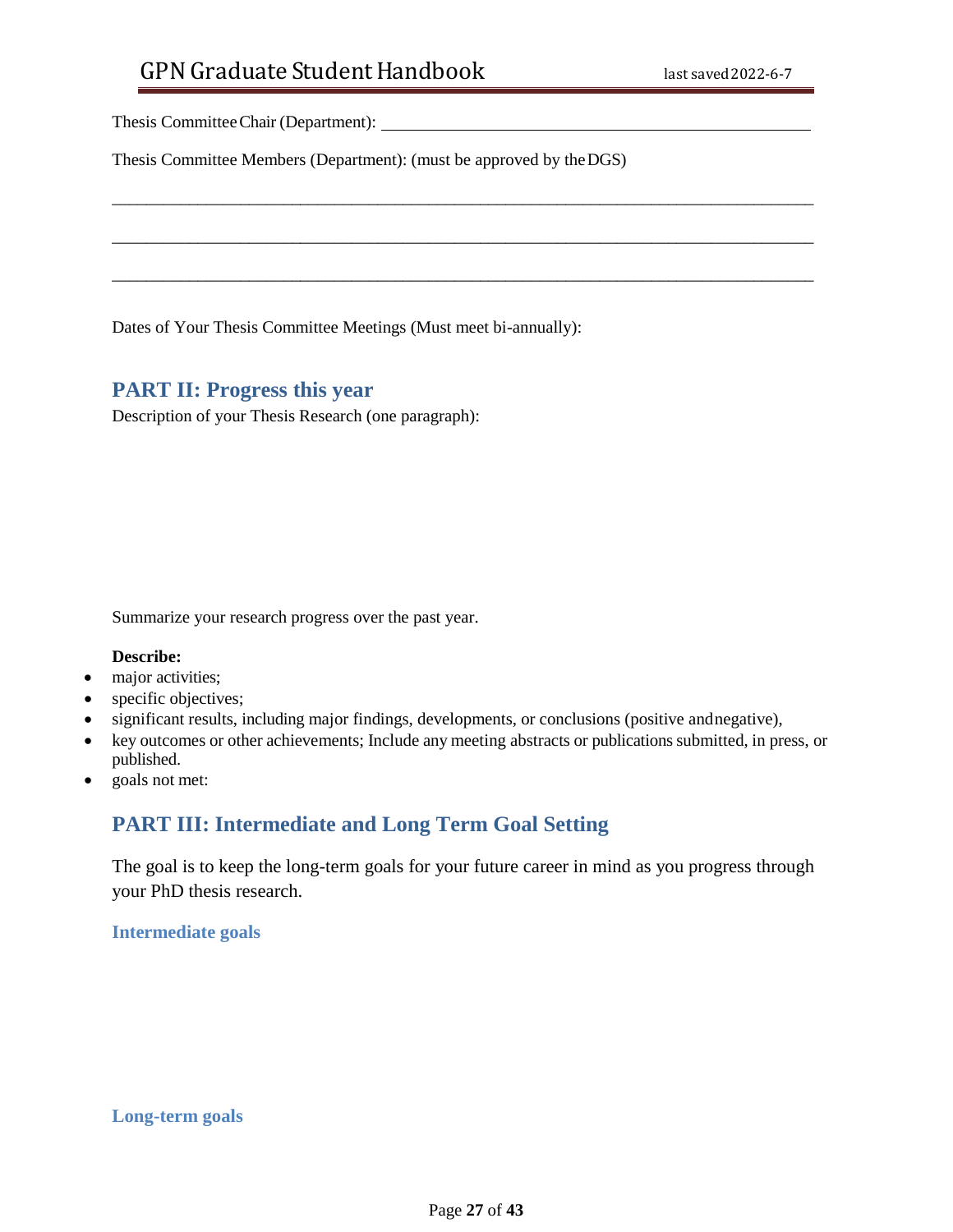## **Part IV: Short-term goal setting**

**GOAL SETTING**: In a research career, you will find yourself needing skills in a variety of areas. While the specific instantiation of these areas may differ between careers, you will find that these skillsets translate between careers.

## **RESEARCH GOALS**

- Am I managing my time for experiments, reading, and writing?
- Can I interpret my results and assimilate new knowledge to formulate good scientific questions?
- Am I thinking creatively, troubleshooting my own experiments, and developing myindependence?
- Am I willing to learn new techniques and to take risks?
- Do I have a clear plan for completing my PhD thesis research?

| Goal(s)                                                                                     |  |
|---------------------------------------------------------------------------------------------|--|
| How will you measure your progress?                                                         |  |
| What actions will you take toward<br>achieving your goal(s)?                                |  |
| Which of your strengths will help your<br>achieve your $\text{goal}(s)$ ?                   |  |
| What roadblocks might you face? What<br>resources are needed to overcome these<br>barriers? |  |
| Target date(s) for completion                                                               |  |

## **PUBLISHING AND WRITTEN COMMUNICATION GOALS**

Written communication is a key to the scientific process.

- Have I developed a focused set of goals that will lead to publication of a paper?
- How far away am I from my next publication?
- How do I efficiently translate results into publication quality data?
- Do I have a workable pipeline to proceed from results to publication?
- How can I improve my writing?

| Goal(s)                             |  |
|-------------------------------------|--|
| How will you measure your progress? |  |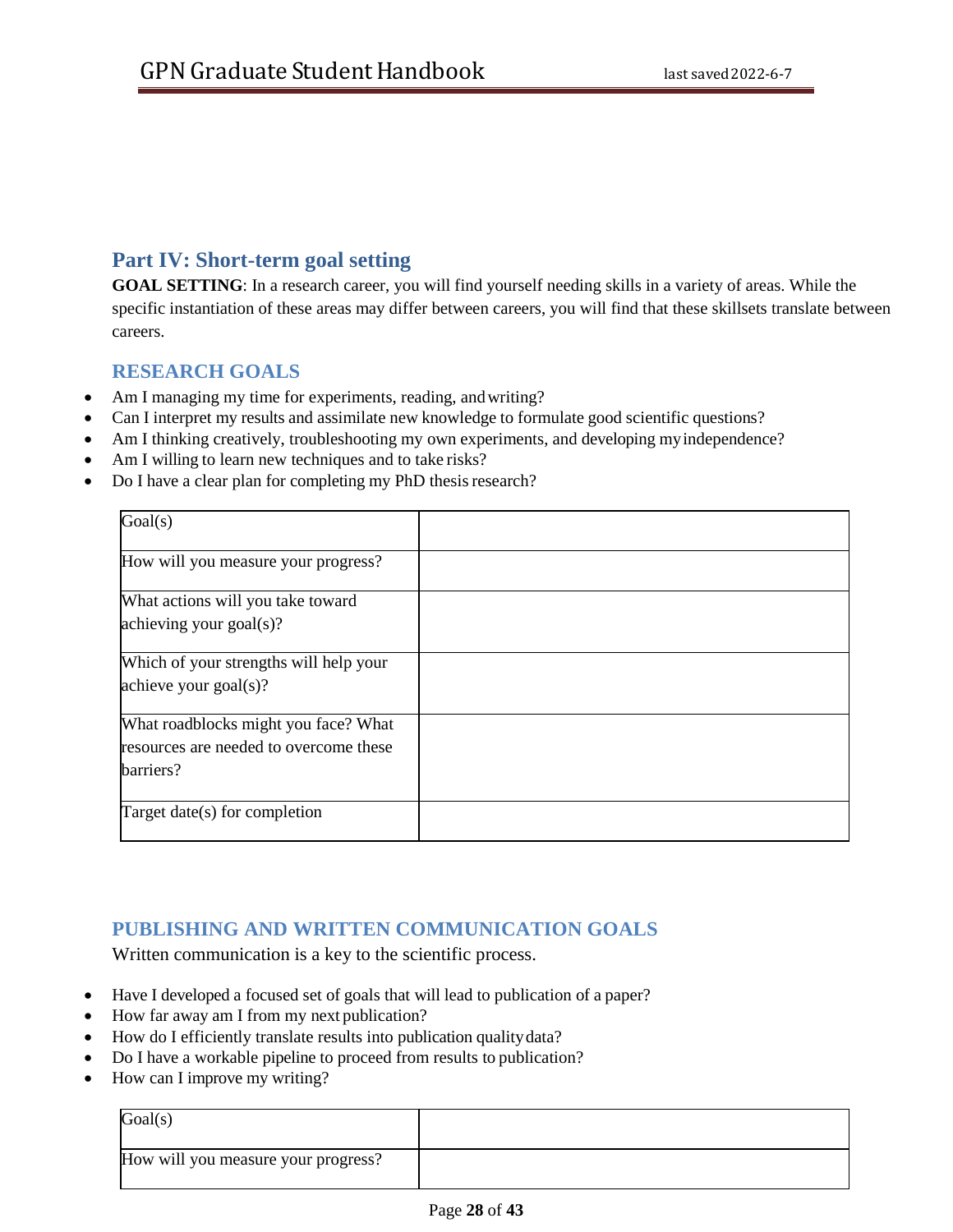| What actions will you take toward      |  |
|----------------------------------------|--|
| achieving your $\text{goal}(s)$ ?      |  |
| Which of your strengths will help your |  |
| achieve your $\text{goal}(s)$ ?        |  |
| What roadblocks might you face? What   |  |
| resources are needed to overcome these |  |
| barriers?                              |  |
| Target date(s) for completion          |  |

## **CONFERENCES AND ORAL COMMUNICATIONGOALS**

Oral communication (by poster or presentation) is fundamentally different from written communication.

- When will I next present my work and/or attend a scientific meeting?
- How well did my last presentation go?
- Am I presenting the right level of complexity to the right audiences?
- How can I improve my presentation skills?

| Goal(s)                                                                                     |  |
|---------------------------------------------------------------------------------------------|--|
| How will you measure your progress?                                                         |  |
| What actions will you take toward<br>achieving your goal(s)?                                |  |
| Which of your strengths will help your<br>achieve your $goal(s)$ ?                          |  |
| What roadblocks might you face? What<br>resources are needed to overcome these<br>barriers? |  |
| Target date(s) for completion                                                               |  |

## **TEACHING GOALS**

The ability to communicate new ideas to students or mentees is an important skillset.

- How was my experience when I served as a course TA?
- What mentorship opportunities are available? How can I increase my mentorship skills? Include peers and undergraduate trainees.
- What course(s) development or a syllabus have I written or participated in designing?
- What outreach and teaching beyond the University of Minnesota have I done?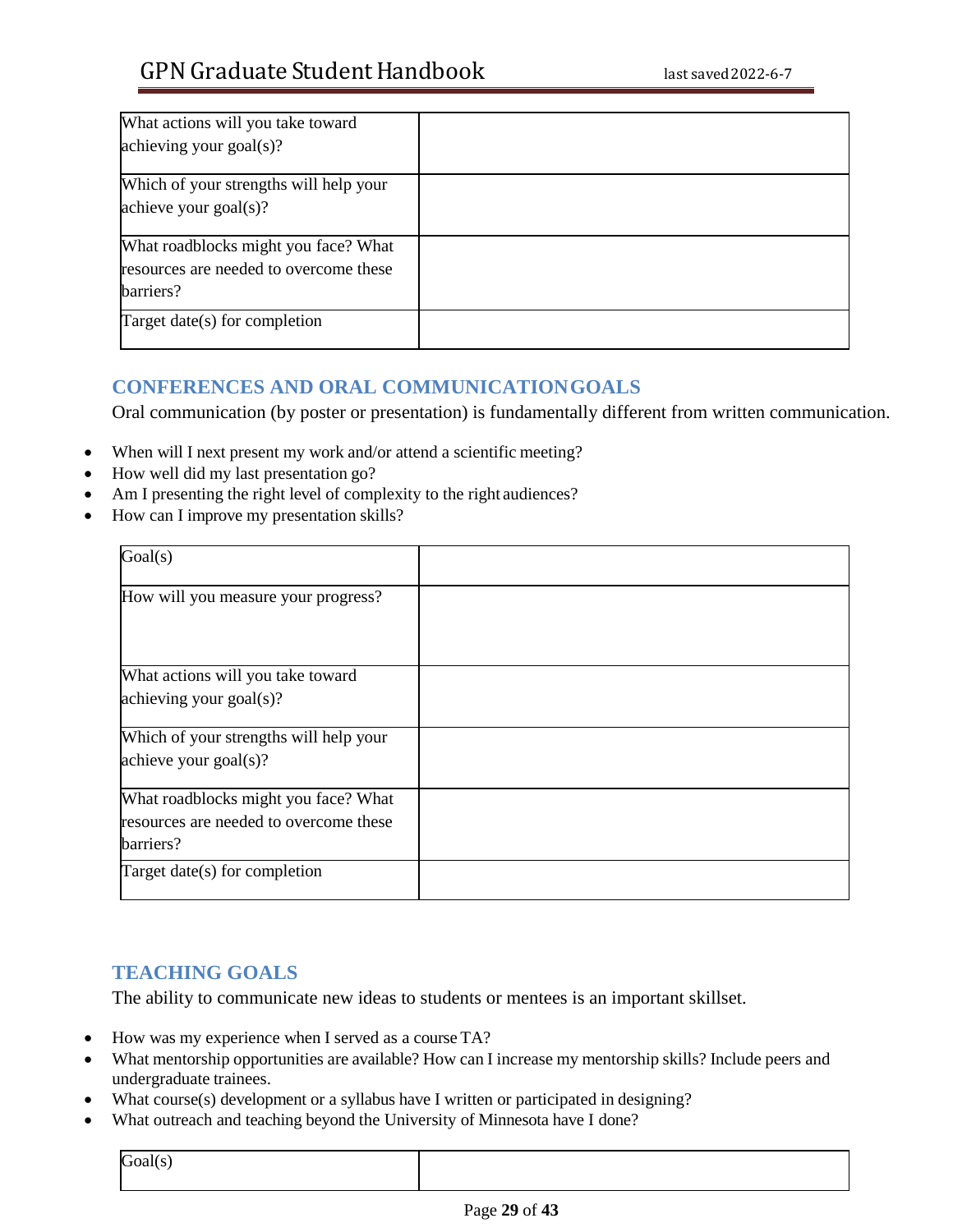| How will you measure your progress?    |  |
|----------------------------------------|--|
| What actions will you take toward      |  |
| achieving your goal(s)?                |  |
| Which of your strengths will help your |  |
| achieve your $\text{goal}(s)$ ?        |  |
| What roadblocks might you face? What   |  |
| resources are needed to                |  |
| overcome these barriers?               |  |
| Target date(s) for completion          |  |

## **FUNDING GOALS**

Writing grant proposals is fundamentally different from writing publications – proposals are about the future, while publications are about the past.

- What grants will I apply for, and when are the deadlines?
- What feedback have I received on my grant writing skills?
- How will I improve my grant writing skills?
- Can I write an original and competitive research proposal?

| Goal(s)                                |  |
|----------------------------------------|--|
| How will you measure your progress?    |  |
| What actions will you take toward      |  |
| achieving your goal(s)?                |  |
| Which of your strengths will help your |  |
| achieve your $\text{goal}(s)$ ?        |  |
| What roadblocks might you face? What   |  |
| resources are needed to overcome these |  |
| barriers?                              |  |
| Target date(s) for completion          |  |
|                                        |  |

## **NETWORKING AND LEADERSHIP**

Any scientific career will take you into a community that requires the ability to interact with co-workers and to provide leadership to those co-workers.

- What organization and leadership roles have I taken on?
- Are there organizational opportunities that I can use to learn networking and leadership skills?
- What support relationships have I formed with mentors, peers, and administrative staff?
- How can I better access opportunities to network with individuals who will be a good fit for my future career aspirations?
- Who are key contacts, in addition to my thesis advisor, for helping me think through ideas?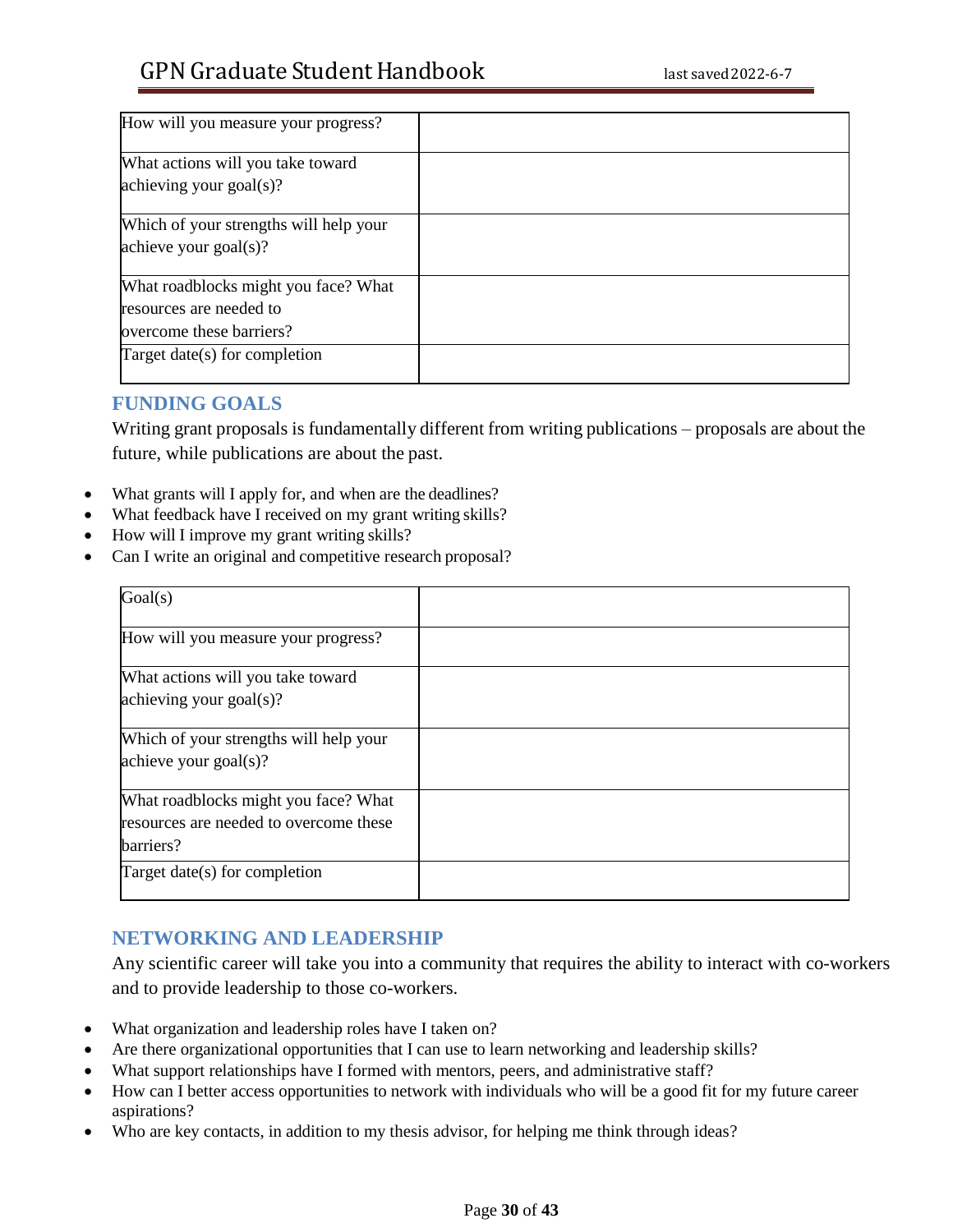# GPN Graduate Student Handbook last saved 2022-6-7

| Goal(s)                                                                                     |  |
|---------------------------------------------------------------------------------------------|--|
| How will you measure your progress?                                                         |  |
| What actions will you take toward<br>achieving your goal(s)?                                |  |
| Which of your strengths will help your<br>achieve your $\text{goal}(s)$ ?                   |  |
| What roadblocks might you face? What<br>resources are needed to overcome these<br>barriers? |  |
| Target date(s) for completion                                                               |  |

## **GRADUATE PROGRAM INNEUROSCIENCE UNIVERSITY OF MINNESOTA Ph.D. Program**

# **Committee Meeting Report**

Student Name: \_\_\_\_\_\_\_\_\_\_\_\_\_\_\_\_\_\_\_\_\_\_\_\_\_\_\_\_\_\_\_\_\_\_\_\_\_\_\_\_\_\_\_\_\_\_\_\_\_\_\_\_\_\_\_\_\_\_\_\_\_\_\_\_\_

Advisor: \_\_\_\_\_\_\_\_\_\_\_\_\_\_\_\_\_\_\_\_\_\_\_\_\_\_\_\_\_\_\_\_\_\_\_\_\_\_\_\_\_\_\_\_\_\_\_\_\_\_\_\_\_\_\_\_\_\_\_\_\_\_\_\_\_\_\_\_\_\_

Meeting Date: \_\_\_\_\_\_\_\_\_\_\_\_\_\_\_\_\_\_\_\_\_\_\_\_\_\_\_\_\_\_\_\_\_\_\_\_\_\_\_\_\_\_\_\_\_\_\_\_\_\_\_\_\_\_\_\_\_\_\_\_\_\_\_\_\_\_

Estimated completion date: \_\_\_\_\_\_\_\_\_\_\_\_\_\_\_\_\_\_\_\_\_\_\_\_\_\_\_\_\_\_\_\_\_\_\_\_\_\_\_\_\_\_\_\_\_\_\_\_\_\_\_\_\_\_\_\_

## **ACADEMIC PROGRESS**

#### **VOTE: Overall progress (as voted on by committee, circle one):**

**Outstanding Satisfactory Mot satisfactory** 

| <b>Committee Signatures</b> |      | Progress in the last year (initial one) |                     |                  |
|-----------------------------|------|-----------------------------------------|---------------------|------------------|
| Role                        | Name | Outstanding                             | <b>Satisfactory</b> | Not satisfactory |
| Chair                       |      |                                         |                     |                  |
| Advisor                     |      |                                         |                     |                  |
| Committee member            |      |                                         |                     |                  |
| Committee member            |      |                                         |                     |                  |
| Committee member            |      |                                         |                     |                  |

**RECOMMENDATIONS:**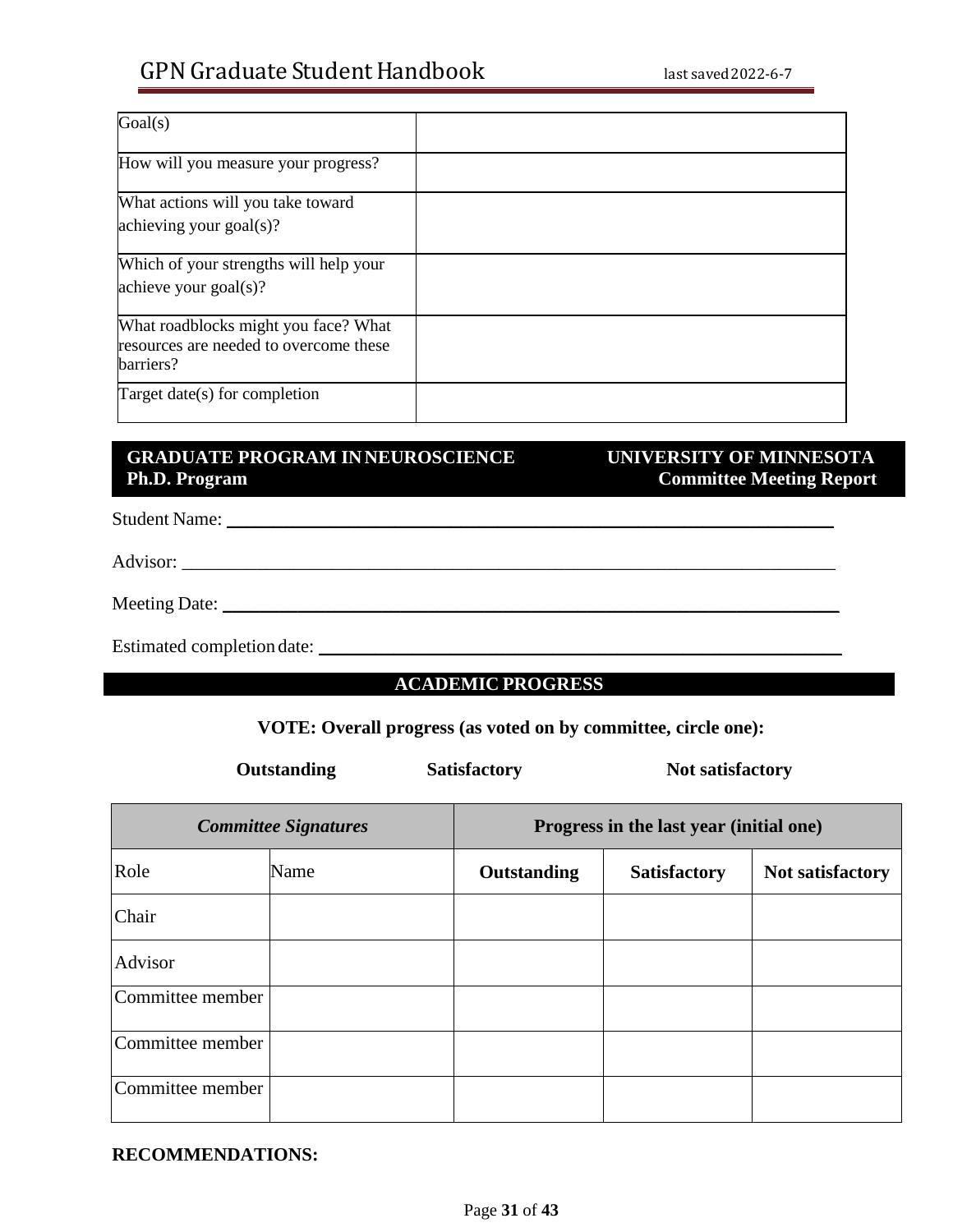#### **STUDENT STATEMENT**

I have met with my committee and understand the recommendations suggested. I agree that the above completion date is a reasonable estimate.

#### Signature Date

#### **FACULTY STANDARDS OF CONDUCT**

The Graduate Faculty of the Medical School hold themselves and all members of their community to the following

**Standards of Conduct** as (adopted by the University Board of Regents 12 July 1996, amended 8 Dec 2006).

#### **Act Ethically and with Integrity.**

Ethical conduct is a fundamental expectation for every community member. In practicing and modeling ethical conduct, community members are expected to:

- act according to the highest ethical and professional standards of conduct;
- be personally accountable for individual actions;
- fulfill obligations owed to students, advisees, and colleagues;
- conscientiously meet University responsibilities; and
- communicate ethical standards of conduct through instruction and example.

#### **Be Fair and Respectful to Others**.

The University is committed to tolerance, diversity, and respect for differences. When dealing with others, community members are expected to:

- be respectful, fair, and civil;
- speak candidly and truthfully;
- avoid all forms of harassment, illegal discrimination, threats, or violence;
- provide equal access to programs, facilities, and employment; and
- promote conflict resolution.

#### **Manage Responsibly.**

The University entrusts community members who supervise or instruct employees or students with significant responsibility. Managers, supervisors, instructors, and advisors are expected to:

- ensure access to and delivery of proper training and guidance on applicable workplace and educational rules, policies, and procedures, including this Code;
- ensure compliance with applicable laws, policies, and workplace rules;
- review performance conscientiously and impartially;
- foster intellectual growth and professional development; and
- promote a healthy, innovative, and productive atmosphere that encourages dialogue and is responsive to concerns.

#### **Protect and Preserve University Resources.**

The University is dedicated to responsible stewardship. Community members are expected to:

#### Page **32** of **43**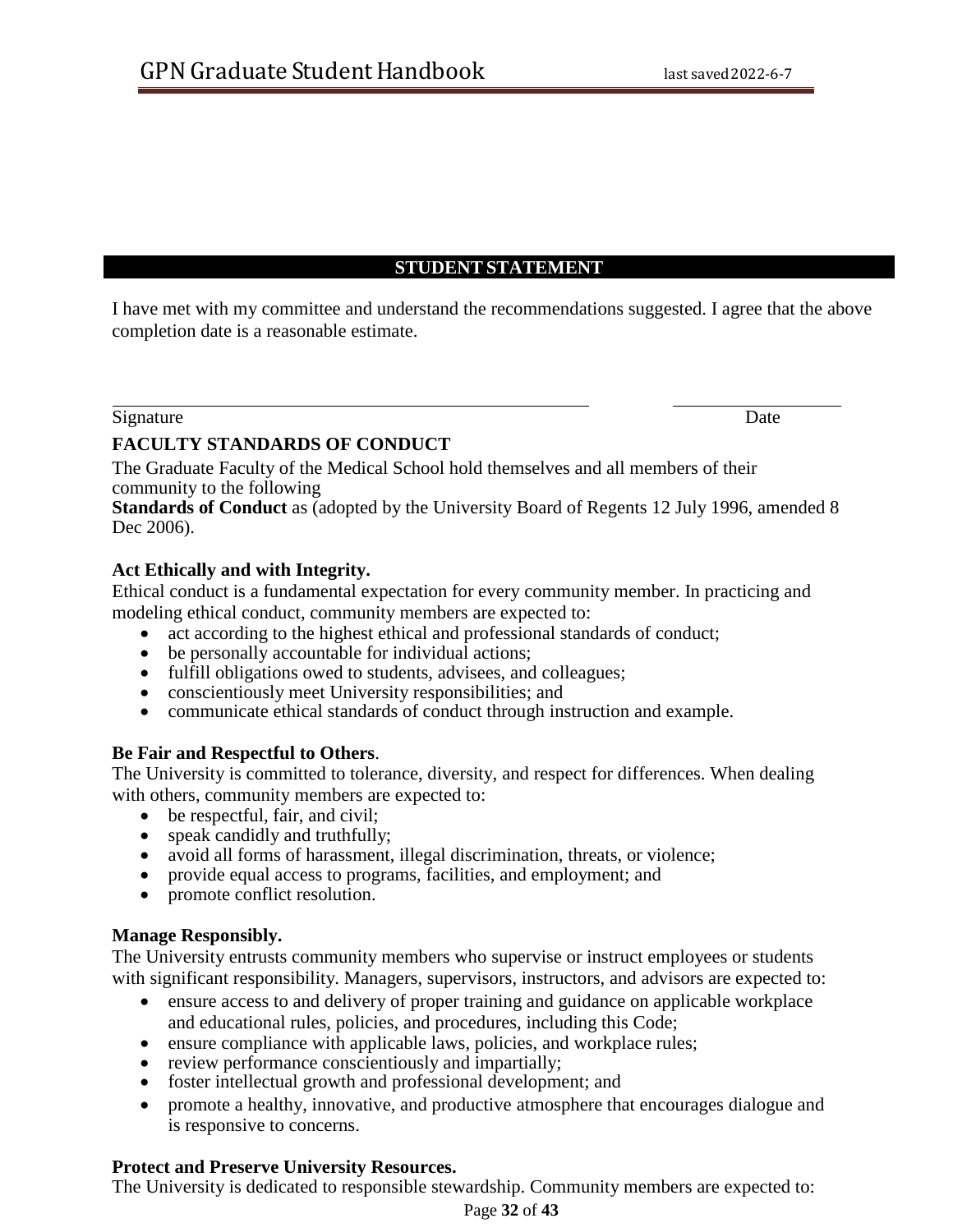- use University property, equipment, finances, materials, electronic and other systems, and other resources only for legitimate University purposes;
- prevent waste and abuse;
- promote efficient operations;
- follow sound financial practices, including accurate financial reporting, processes to protect assets, and responsible fiscal management and internal controls; and
- engage in appropriate accounting and monitoring.

#### **Promote a Culture of Compliance.**

The University is committed to meeting legal requirements and to fostering a culture of ethics and compliance.

- a) Expectations
	- Community members are expected to:
		- learn and follow the laws, regulations, contracts, and University policies and procedures applicable to University activities;
		- be proactive to prevent and detect any compliance violations;
		- report suspected violations to supervisors or other University officials; and
		- ensure that reports of violations within their area of responsibility are properly resolved, including disclosure to sponsors or other state or federal authorities as appropriate.
- b) Prohibition

Community members are prohibited from retaliating against another community member for reporting a suspected compliance violation.

#### **Preserve Academic Freedom and Meet Academic Responsibilities.**

Academic freedom is essential to achieving the University's mission. Community members are expected to:

- promote academic freedom, including the freedom to discuss all relevant matters in the classroom, to explore all avenues of scholarship, research, and creative expression, and to speak or write as a public citizen without institutional restraint or discipline; and
- meet academic responsibilities, which meansto seek and state the truth; to develop and maintain scholarly competence; to foster and defend intellectual honesty and freedom of inquiry and instruction; to respect those with differing views; to submit knowledge and claims to peer review; to work together to foster education of students; and to acknowledge when an individual is not speaking for the institution

#### **Ethically Conduct Teaching and Research.**

University researchers have an ethical obligation to the University and to the larger global community as they seek knowledge and understanding.

Community members are expected to:

- propose, conduct, and report research with integrity and honesty;
- protect people and humanely treat animals involved in research or teaching;
- learn, follow, and demonstrate accountability for meeting the requirements of sponsors, regulatory bodies, and other applicableentities;
- faithfully transmit research findings;
- protect rights to individual and University intellectual property;
- ensure originality of work, provide credit for the ideas of others upon which their work is built, and be responsible for the accuracy and fairness of information published; and
- fairly assign authorship credit on the basis of an appropriate array of significant intellectual contributions, including: conception, design, and performance; analysis and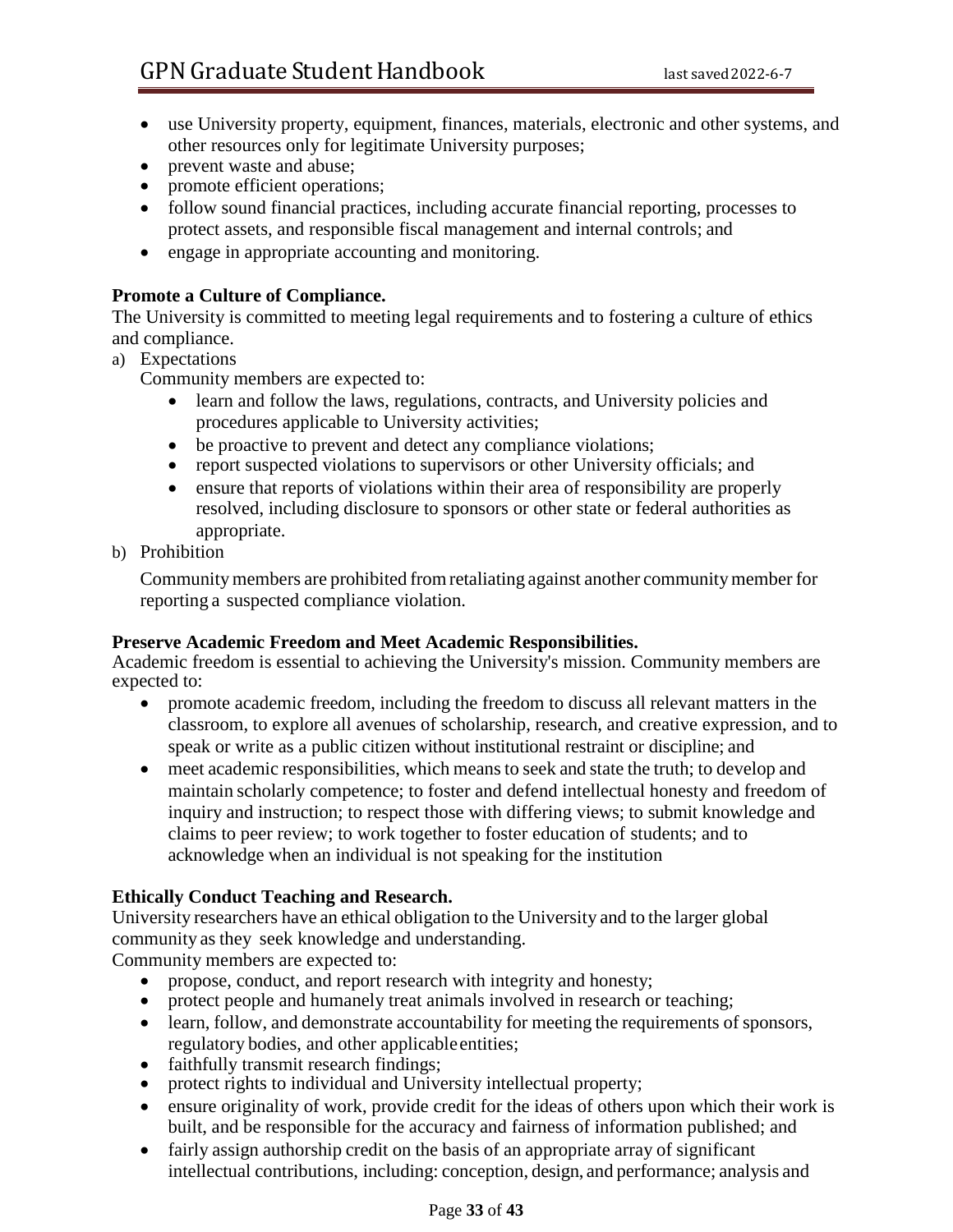interpretation; and manuscript preparation and critical editing for intellectual content

#### **Avoid Conflicts of Interest and Commitment.**

Community members have an obligation to be objective and impartial in making decisions on behalf of the University. To ensure this objectivity, community members are expected to:

- avoid actual individual or institutional conflicts of interest;
- disclose potential conflicts of interest and adhere to any management plans created to eliminate any conflicts of interest; and
- ensure personal relationships do not interfere with objective judgment in decisions affecting University employment or the academic progress of a community member.

## **Carefully Manage Public, Private, and Confidential Information.**

Community members are the creators and custodians of many types of information. The public right to access and the individual's right to privacy are both governed by laws and University policies. To meet these responsibilities, community members are expected to: •learn and follow laws and University policies and agreements regarding access, use, protection, disclosure, retention, and disposal of public, private, and confidentialinformation; •follow document preservation and retention guidelines; and •maintain data security using electronic and physical safeguards.

#### **Promote Health and Safety in the Workplace.**

Community members have a shared responsibility to ensure a safe, secure, and healthy environment for all University students, faculty, staff, volunteers, and visitors. Community members are expected to:

- follow safe workplace practices, including participating in applicable education sessions, using appropriate personal safety equipment, and reporting accidents, injuries, and unsafe situations;
- maintain security, including securing University assets and facilities;
- report suspicious activities; and
- protect the environment, including carefully handling hazardous waste and other potentially harmful agents, materials, or conditions.

## *DISCIPLINARY OFFENSES*

A member of our Graduate Faculty community found to have committed any of the following acts of misconduct is subject to appropriate disciplinary action under this policy:

**Scholastic Dishonesty.** Scholastic dishonesty would include, but is not limited to the following behaviors: fabrication, falsification, plagiarism, fraud, improper grading, favoritism, discrimination, intellectual dishonesty, sabotage, retaliation, etc.

**Harm to Person**. Our education, research, and training missions cannot be achieved unless we create and maintain a community that '*is free from violence, threats, and intimidation; that is respectful of the rights, opportunities, and welfare of students, faculty, staff, and guests of the University; and that does not threaten the physical or mental health or safety of members of the University community'* (Board of Regents Policy "Student Conduct Code" Adopted 10 July 1970, most recently amended 13 October 2017

[http://regents.umn.edu/sites/regents.umn.edu/files/policies/Student\\_Conduct\\_Code.pdf\)](http://regents.umn.edu/sites/regents.umn.edu/files/policies/Student_Conduct_Code.pdf))

Consequently, members of our Graduate Faculty will refrain from actions that endanger or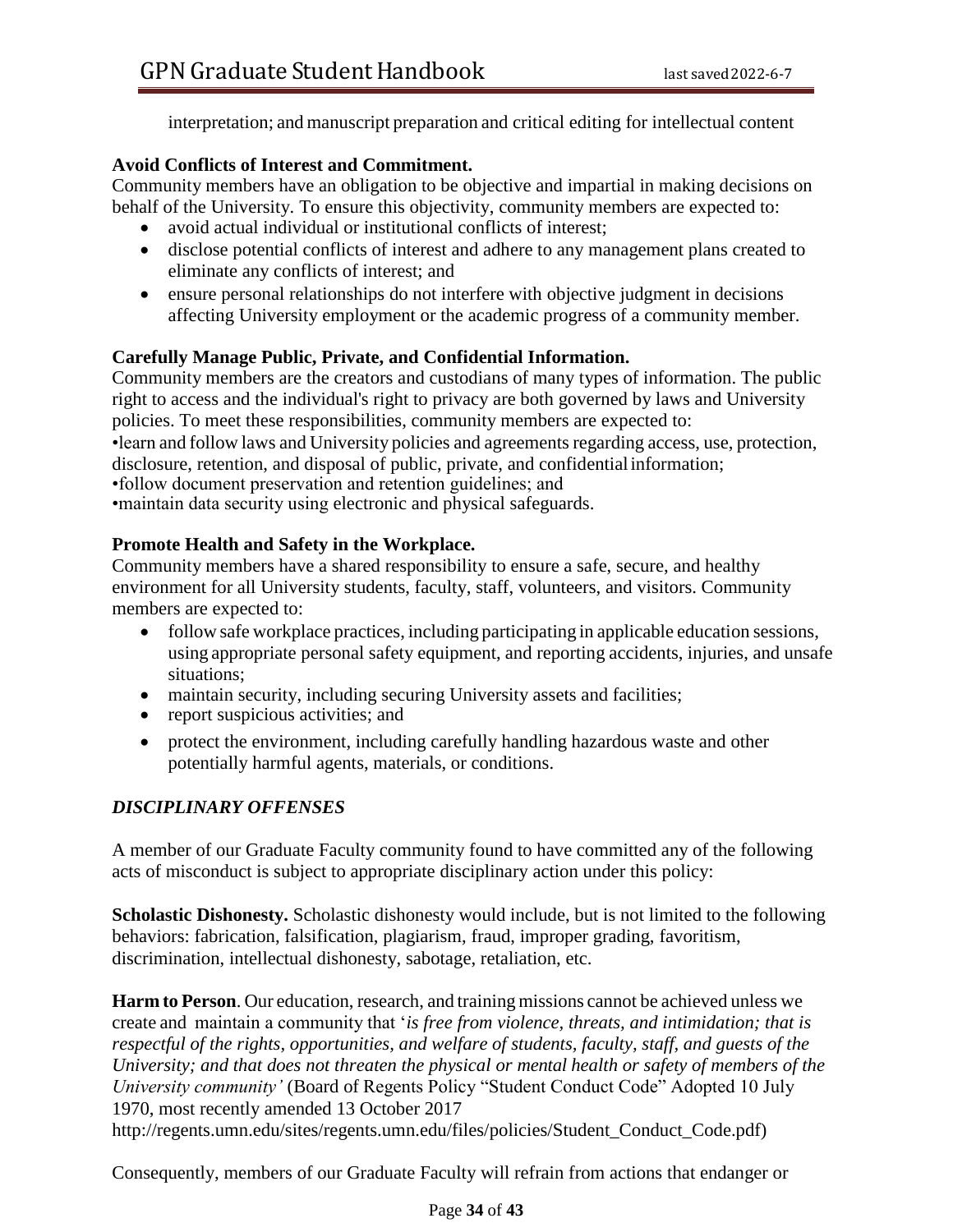threatens to endanger the physical and/or mental health, safety, or welfare of any member of our community. Examples of such conduct would include, but is not limited to: intimidation, threats, bullying, unduly harsh criticism, offensive language, abuse of power, assaultive behavior, etc.

**Sexual Misconduct** represents a specific type of harm to person that is defined in University Administrative Policy: Sexual Harassment, Sexual Assault, Stalking and Relationship Violence and the related administrative policy (https://policy.umn.edu/hr/sexharassassault).

**Neglect.** The Board of Regents Code of Conduct explicitly highlights the duty all members of the University community have to 'manage responsibly', however in agreeing to advise a doctoral or masters student, or post- doctoral trainee, members of the graduate faculty accept the additional responsibility to foster the academic, intellectual and professional development of their trainees. Failure to discharge this responsibility has the potential to y impact adversely the professional, intellectual, and personal development of these individuals, and is impermissible. Specific examples of failure in this area would include, but not be limited to the following: failure to provide accurate, timely and appropriate feedback on trainee performance, failure to provide resources required for trainee success (i.e. financial support, access to required instrumentation, software, etc.), failure to provide required progress reports, to sign official UMN forms, failure to review, in a timely manner, manuscripts for publication, thesis, or other required academic milestone documents.

#### **SECTION V. SANCTIONS.**

Graduate faculty found responsible for disciplinary offenses under this policy are subject to sanctions. Factors to consider in determining appropriate sanctions include: the nature of the offense, the severity of the offense, the culpability of the student or student group, the impact on other students or members of the University community, and the opportunity for student development.

**Warning.** A Graduate Faculty member found to have violated this policy may receive a written notice of V*iolation of Policy*. Such a notice is delivered to the faculty member as well asthe Director of Graduate Study of all Medical School Graduate Programs of which this individual is a member. Typically, a Graduate Faculty member will be advised on steps necessary to resolve a policy violation, and/or to avoid further violations of policy.

**Probation.** A Graduate Faculty member found to have violated this policy may receive the sanction of *Probation* (imposed for a defined period of time). Probation notice will be accompanied by a description of the probability of additional, more severe sanction if the individual commits further violations of this policy during the period of the probation. Graduate Facultymembers placed on probation may be required temporarily to relinquish privileges including the right to advise students and will likely be required to take action to resolve a specific policy violation or violations.

**Suspension of/loss of Graduate Faculty Membership.** Graduate Faculty members found to have violated this policy may be removed (temporarily or permanently) from the ranks of all Medical School Graduate Programs of which they are members. Graduate Faculty members may further be required to take action to resolve a specific policy violation(s).

## HEARING OF APPEALS OF SANCTION

**Hearing Process**: Allegations that a Graduate Faculty member has violated this policy will be forwarded to the Associate Dean for Graduate Education, and if appropriate, to the Basic Science Graduate Council that would be charged with making a finding, based on a preponderance of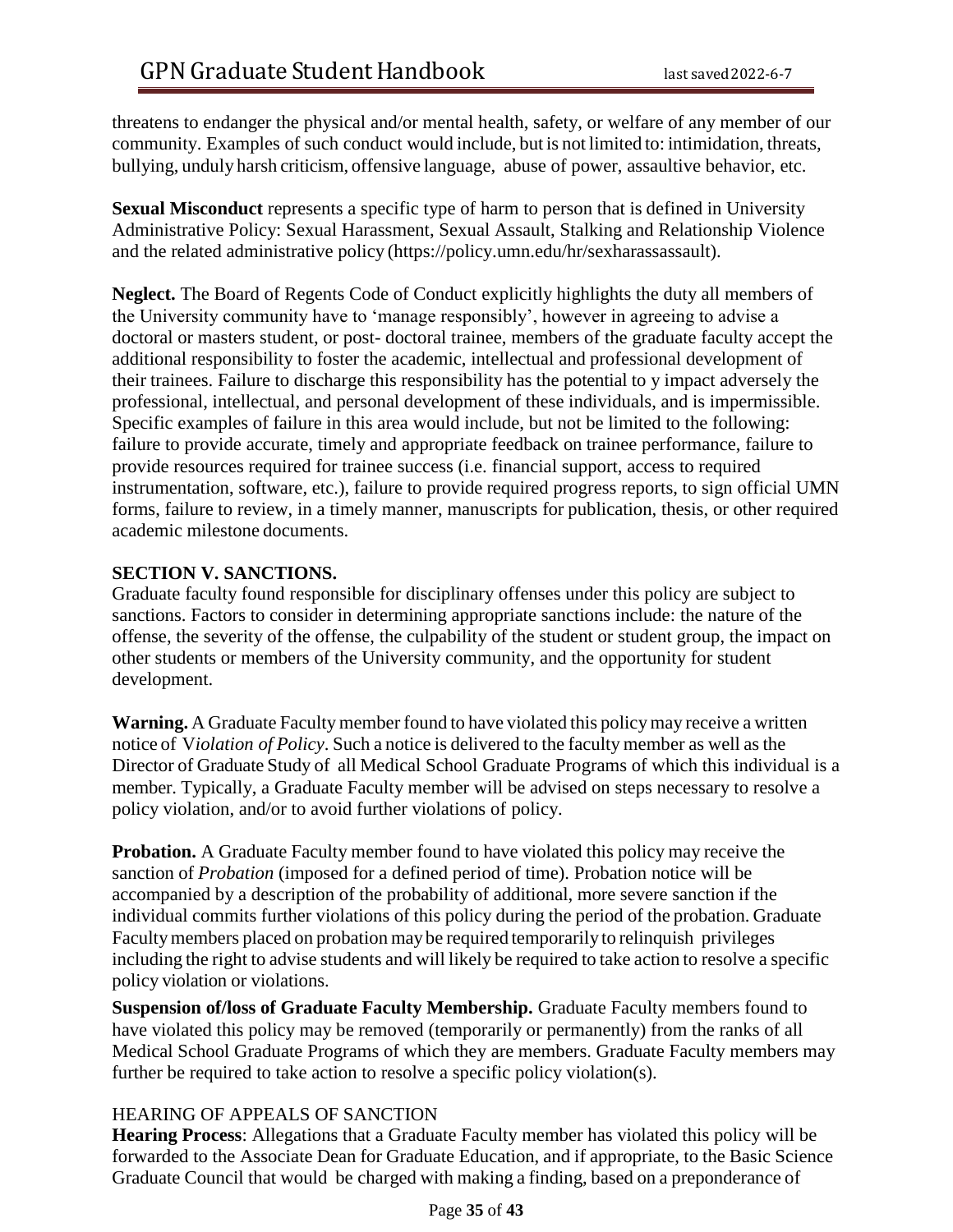evidence. The Graduate Faculty Member will be able to review any information that has been presented to the Associate Dean for Graduate Education (ADGE) and will be afforded the opportunity to provide any additional information that they deem relevant.

The process will progress as follows:

- a) The Graduate Faculty member is informed of the allegation of violation of policy and provided access to relevant information related to this allegation.
- b) The Graduate Faculty member is invited to an informal meeting to discuss the process and to share relevant information with the ADGE. Graduate Faculty members may request the Basic Science Graduate Council selects an individual from among their rank to serve in place of the ADGE, if they feel that individual would not be able to impartially consider their case. In such an instance, the selection of a replacement by the Basic Science Graduate Council would not be subject to further appeal.
- c) The ADGE (or their substitute) will offer the Graduate Faculty member an informal resolution, discussing the relevant policy or policies alleged to have been violated, and an outline of sanctions that could potentially be imposed.
- d) In the event this informal resolution is not acceptable to the Graduate Faculty member, that individual may request for a formal hearing in which the Basic Science Graduate Council will determine responsibility and potential sanctions. (The ADGE will not participate in this process if they were party to the informal resolution process outlined above. In this case, the Council will elect a chair who for the purposes of this hearing will replace the ADGE as presiding officer.)
- e) If the Graduate Faculty Member does not accept the formal resolution offered by the Basic Science Graduate Council, a request for an appeal can be made to the Vice Provost and Dean for Graduate Education.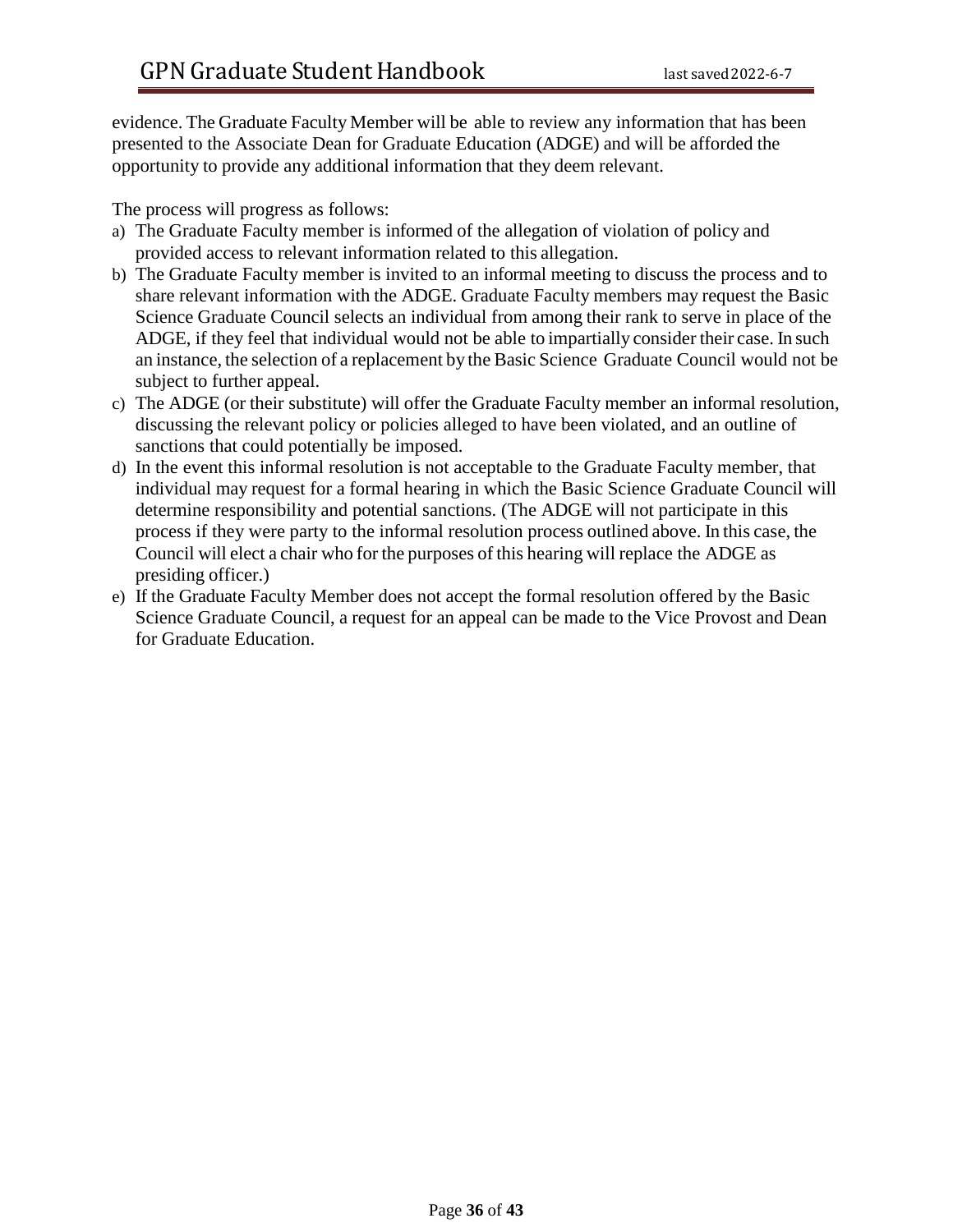# Graduate Program in Neuroscience (GPN) *PhD Milestones*

**NEVER** register for any credits during the summer without prior discussion with the program coordinator. Registration during summer is not required to maintain health insurance coverage.

Students are expected to graduate sometime during year 5.

# **A. Year 1**

- *1. General steps*
	- Itasca neurobiology course
	- Core coursework
	- Rotations
	- Written preliminaryexam

#### *2. Satisfactory progress*

- Finding an advisor with whom to do your thesis project.
- Maintaining a 3.0 grade point average in all core classes.
- Performing satisfactorily on the written preliminary exam.

## *3. Register*

- a) Summer session
	- NSc 5551: Cell & Molecular Neurobiology Lab at Itasca (4 cr)
- b) Fall semester
	- Nsc 5461: Cellular and Molecular Neuroscience (4 cr)
	- Nsc 5561: Systems Neuroscience (4 cr)
	- Nsc 8334: Lab Neuroscience (1 cr)
	- Nsc 8321: Career Skills (0.5 cr)

## c) Spring semester

- Nsc 5661: Behavioral Neuroscience (3 cr)
- Nsc 8211: Developmental Neuroscience (4 cr)
- Nsc 8334: Lab Neuroscience (1 cr)
- Nsc 8321: Career Skills (0.5 cr)
- *4. Deadlines*
	- Meet with the DGS/ADGS two times a year

## **B. Year 2**

- *1. General steps*
	- Complete coursework inside the GPN.
	- Begin taking thesis credits.
	- Complete TArequirement.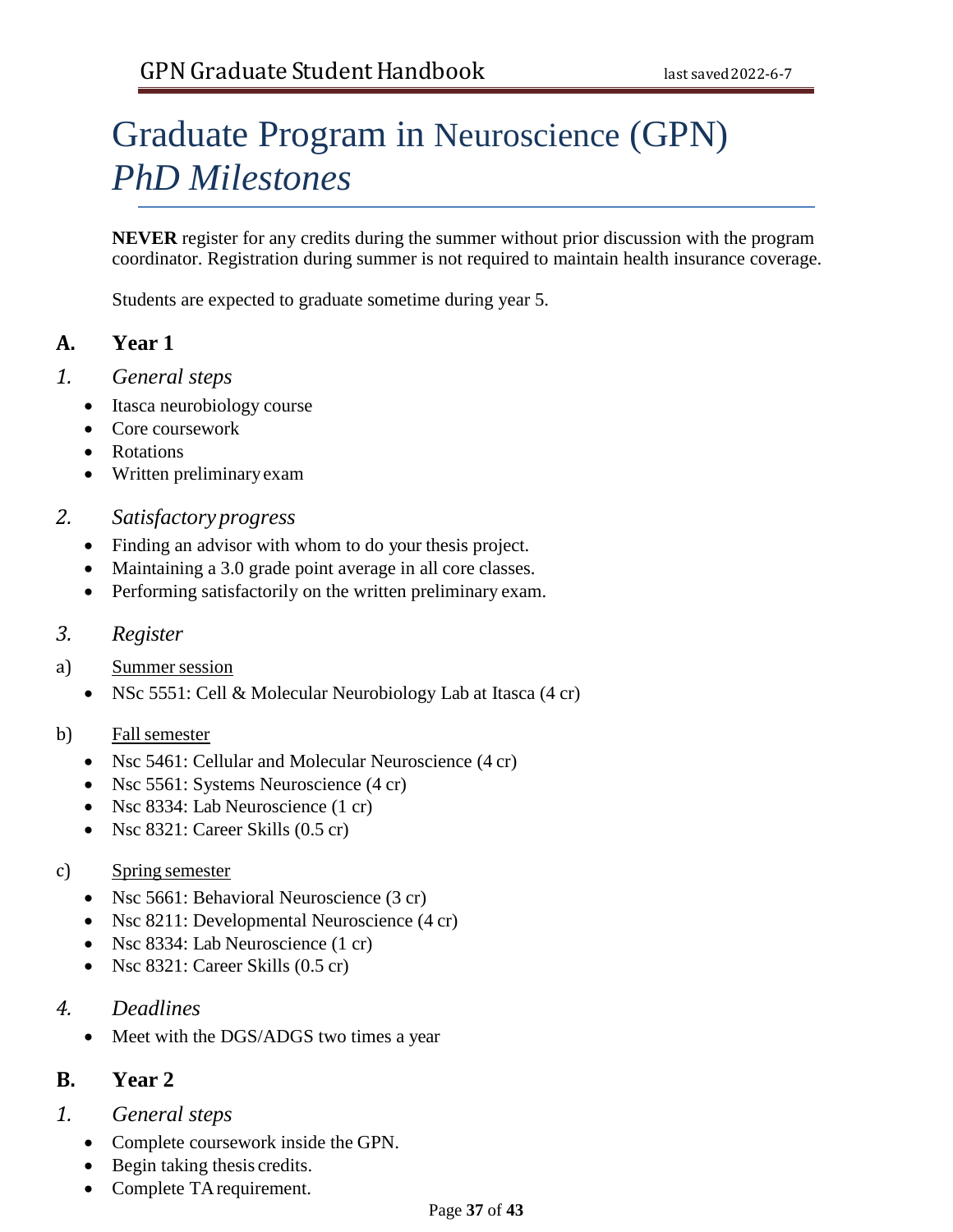- Begin thesis research.
- Present a poster at the annual retreat.
- Begin writing Individual Development Plan (IDP)

## *2. Satisfactory progress*

- Maintaining a 3.0 grade point average in all classes.
- Submit written preliminary exam rewrites, if needed, before 1/Jan of year 2.
- Making adequate research progress.

## *3. Register*

- a) Fallsemester
	- Nsc 8111: Quantitative Neuroscience (3 cr)
	- Nsc 8888: Thesis Credits (11 cr)

## b) Spring semester

- Nsc 8321: (Career Skills) (0.5 cr)
- Nsc 8888: Thesis Credits (13 cr)
- *4. Deadlines and specific steps*
	- File annual report form and meet with DGS/ADGS twice a year (form)

# **C. Year 3**

## *1. General steps*

- Complete thesis credit requirement.
- Make progress on thesis research.
- Present a half-hour colloquium as part of the GPN seminar series.
- Present a poster at the annual retreat.
- A good goal is to write a paper this year.
- Prepare your Oral Preliminary Examination as an NRSA application.

## *2. Satisfactory progress*

- Maintaining a 3.0 grade point average in all classes.
- Making adequate research progress.
- Passing the oral preliminary exam.
- Have formed a thesis committee.

## *3. Register*

- Complete thesis credit requirement. (At least 24 credits total, over years  $2 \& 3$ )
- Once you have completed your classwork and have passed your oral prelim, register for 1 Post Thesis credit (NSC 8444).

## *4. Deadlines and specific steps*

- File annual report form and meet with DGS/ADGS (form)
- File Graduate Planning & Audit System (GPAS) with Graduate School [\(link\)](https://onestop.umn.edu/academics/graduate-student-services-and-progress-gssp)
- File Thesis Committee Selection with Graduate [School](https://onestop.umn.edu/academics/graduate-student-services-and-progress-gssp) (link)
- Research proposal for oral exam is due 1/September.

## Page **38** of **43**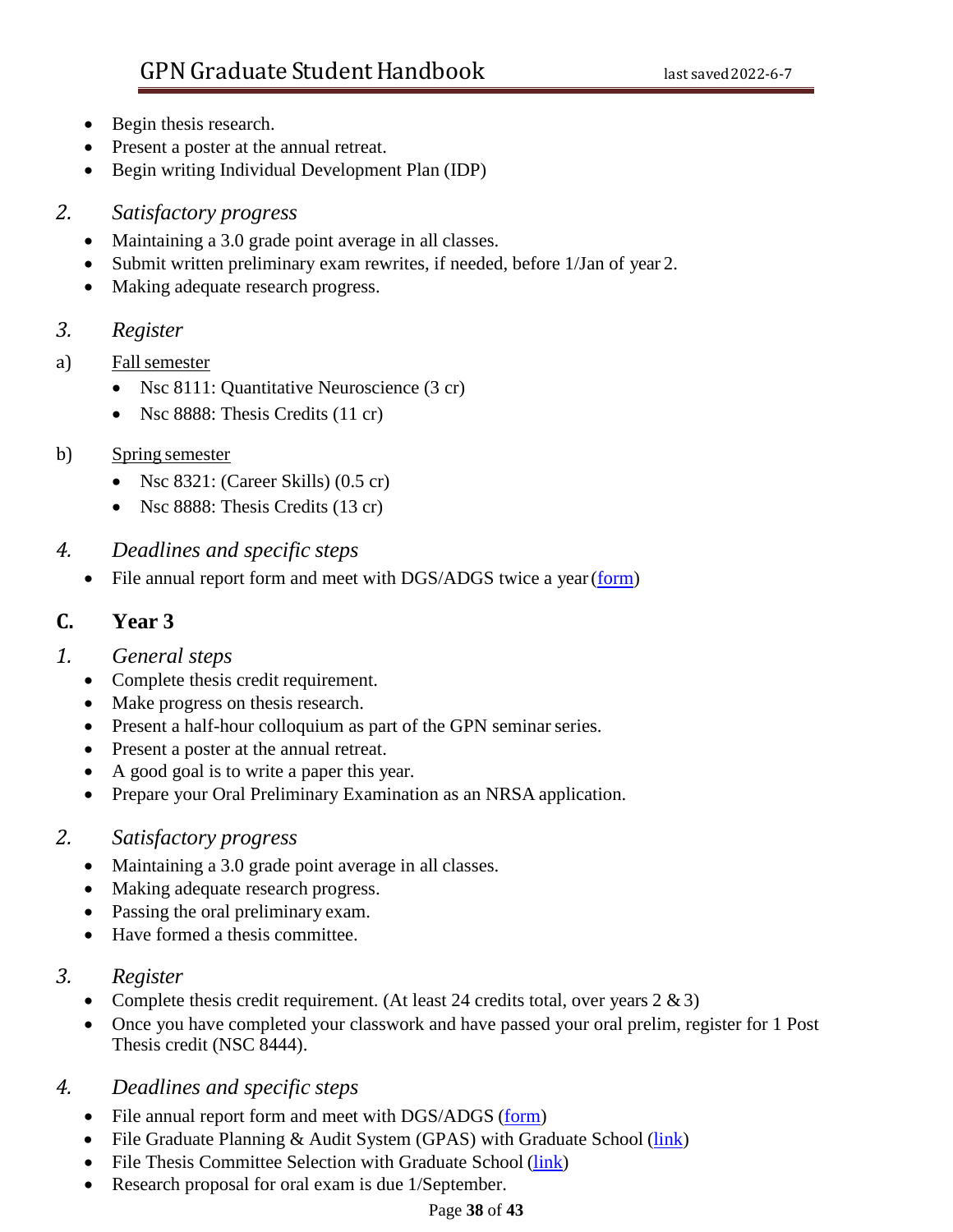- Oral preliminary must be scheduled at least 1 week before the oral exam. [\(link\)](https://onestop.umn.edu/academics/graduate-student-services-and-progress-gssp)
- Oral preliminary exam must be completed before 1/December.

# **D. Year 4 and beyond**

## *1. General steps*

- Make progress on thesis research.
- Present a half-hour colloquium as part of the GPN seminar series.
- Present a poster at the annual retreat.
- Students are encouraged to present a poster at Biomedical Science Research Recognition Day
- A good goal is to write a paper this year.
- Consider submitting an NRSA application if it hasn't been funded already.

## *2. Satisfactory progress*

• Making adequate research progress.

## *3. Register*

- Register for 1 Post Thesis credit (NSC 8444)
- *4. Deadlines and specific steps*
	- File annual report form and meet with DGS/ADGS (form)
	- Meet twice annually with your thesis committee. The meeting form must be filled out and filed with the program coordinator. (form)
- *5. When you are ready to graduate…*
	- Make sure that your advisor and committee also thinks you are ready.
	- Your dissertation needs to be turned in to your committee **one month** before you can defend.
	- The readers on your committee will then have **two weeks** to read the dissertation and approve it for defense.
	- If your dissertation is approved for defense, you may schedule the defense any time at least **two weeks** after approval. It should be announced to the GPN as soon as possible.

Note: In practice, it is a good idea to know what date and time work for your committee. Scheduling the availability of four or more faculty can be difficult. **It is preferred for thesis defenses to occur during the Wednesday noon seminars, but this is not a requirement.**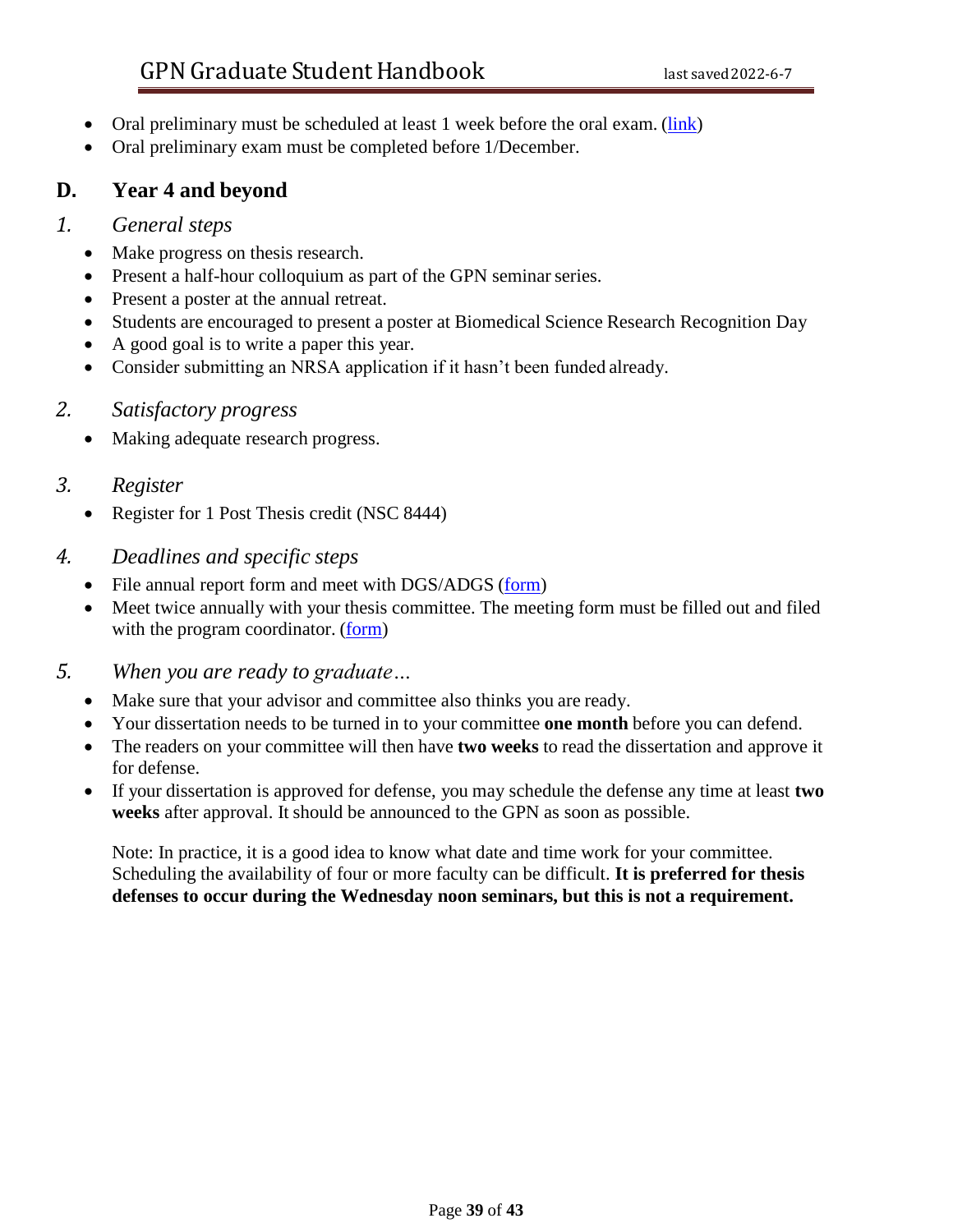# Graduate Program in Neuroscience (GPN) *MD-PhD Milestones*

These milestones do not include the milestones from the MD program. MD/PhD students are expected to graduate in year PhD3 or PhD4.

**NEVER** register for any credits during the summer without prior discussion with the program coordinator. Registration during summer is not required to maintain health insurance coverage.

# **A. M1**

- *1. General steps*
	- Year 1 medical school curriculum.
	- 1st rotation: summer prior to the start of the year 1 medical school

## *2. Deadlines*

- Meet with the DGS to discuss rotations and progress.
- Join the GPN for the annual retreat.

## **B. M2**

- *1. General steps*
	- Year 2 medical school curriculum.
	- 2nd rotation: summer between Year 1 and Year 2.

## *2. Deadlines*

- Meet with the DGS to discuss rotations and progress.
- Join the GPN for the annual retreat.

# **C. Summer between M2 and PhD1**

## *1. General steps*

- Confirm an advisor.
- Clinical rotation (or not).
- Year 2 medical boards.
- Itasca neurobiology course.

## *2. Register*

- a) Summer session
	- Nsc 5551: Cell & Molecular Neurobiology Lab at Itasca (4 cr)
- *3. Satisfactory progress*
	- Finding an advisor with whom to do your thesis project.

# **D. Year PhD1**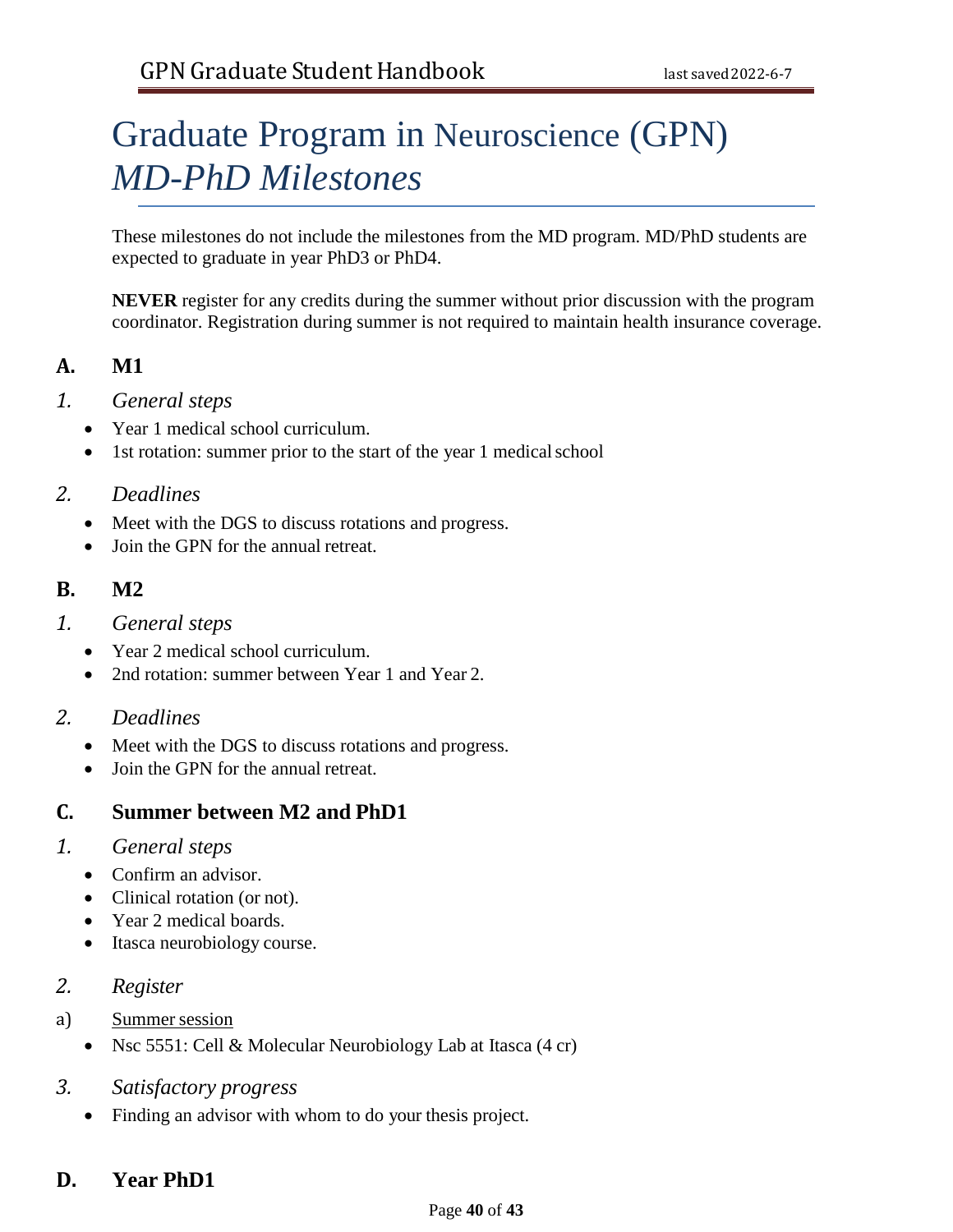## *1. General steps*

- Core coursework
- **Begin thesis research**
- Written preliminary exam
- Begin writing Individual Development Plan (IDP)

## *2. Satisfactory progress*

- Making adequate research progress.
- Maintaining a 3.0 grade point average in all classes.
- Performing satisfactorily on the written preliminary exam.

## *3. Register*

- a) Fallsemester
	- Nsc 5461: Cellular and Molecular Neuroscience (4 cr)
	- Nsc 5561: Systems Neuroscience (4 cr)
	- Nsc 8334: Lab Neuroscience (1 cr)
	- Nsc 8321: Career Skills (0.5 cr)

## b) Spring semester

- Nsc 5661: Behavioral Neuroscience (3 cr)
- Nsc 8211: Developmental Neuroscience (4 cr)
- Nsc 8334: Lab Neuroscience (1 cr)
- Nsc 8321: Career Skills (0.5 cr)

## *4. Deadlines*

- Meet with the DGS/ADGS twice a year.
- Pass Written Preliminary Examination

# **E. Year PhD2**

## *1. General steps*

- Make progress on thesis research.
- Present a half-hour colloquium as part of the GPN seminar series.
- Present a poster at the annual retreat.
- Complete TA requirement.
- A good goal is to write a paper this year.
- Consider submitting your oral prelim proposal as an NRSA F30 application.
- *2. Satisfactory progress*
	- Maintaining a 3.0 grade point average in all classes.
	- Submit written preliminary exam rewrites, if needed, before 1/Jan of year 2.
	- Have formed a thesis committee in discussion with the DGS.
	- Passing the Oral PreliminaryExam.
	- Making adequate research progress.
- *3. Register*

## Page **41** of **43**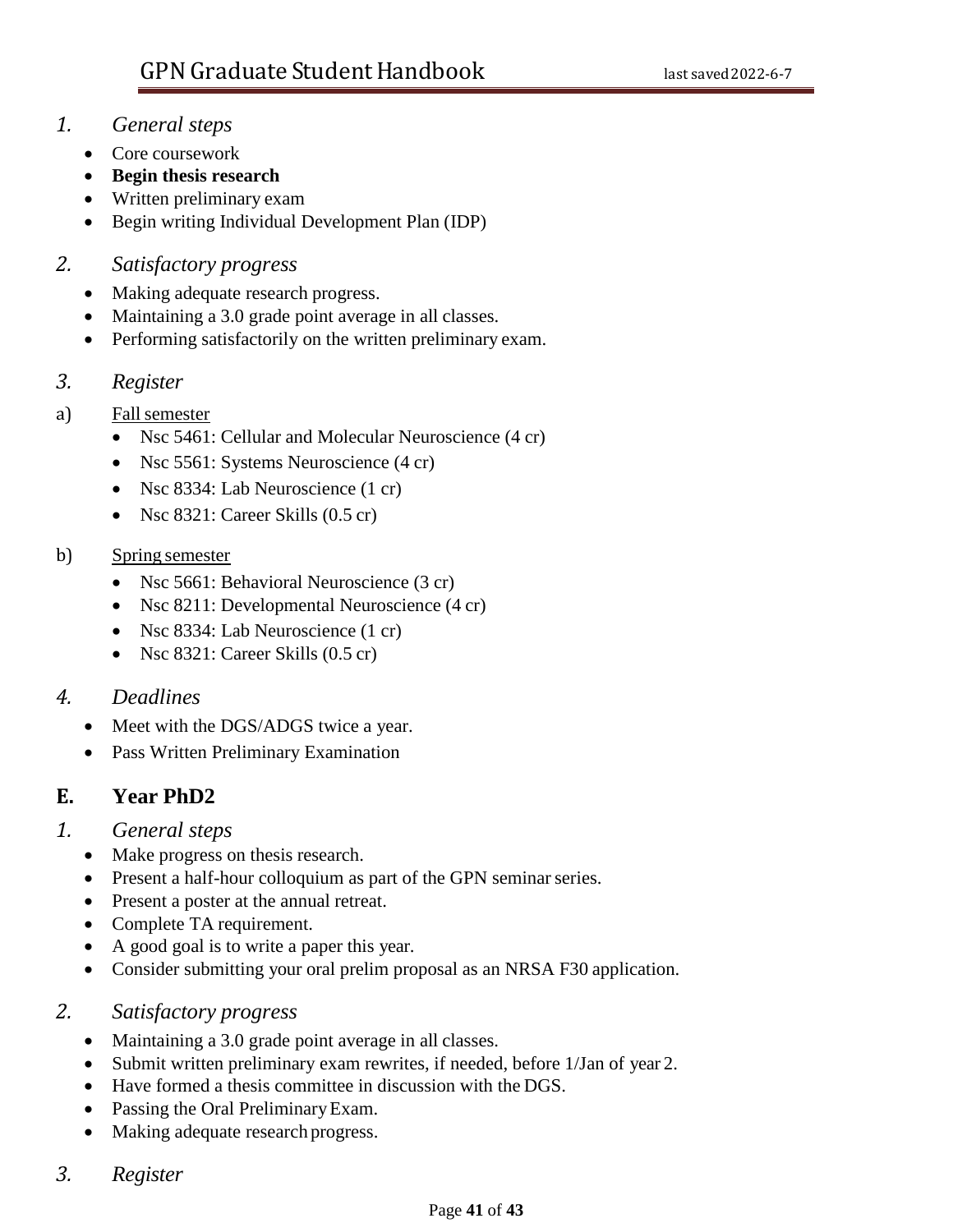## c) Fallsemester

- Nsc 8111: Quantitative Neuroscience (3 cr) (meets MSTP requirement for statistics course)
- Nsc 8888: Thesis Credits (11 cr)

## d) Spring semester

- Nsc  $8321$ : (Career Skills)  $(0.5 \text{ cr})$
- Nsc 8888: Thesis Credits (13 cr)

## *4. Deadlines and specific steps*

- File annual report form and meet with  $DGS(\underline{form})$
- File Degree Program with Graduate School [\(form\)](https://onestop.umn.edu/sites/onestop.umn.edu/files/forms/otr198_graduate_degree_plan.pdf)
- File Thesis Committee Selection with Graduate School [\(link\)](https://onestop.umn.edu/academics/examination-committees)
- Research proposal for oral exam is due January  $2<sup>nd</sup>$ .
- Oral preliminary must be scheduled at least 1 week before the [oral exam.](https://onestop.umn.edu/academics/doctoral-oral-exam-scheduling) (link)
- Oral preliminary exam must be completed before January  $20<sup>th</sup>$ .
- Meet twice annually with your thesis committee. The meetingform must be filled out and filed with the program coordinator. (form)

# **F. Year PhD3 and beyond**

## *1. General steps*

- Complete thesis credit requirement.
- Make progress on thesis research.
- Present a half-hour colloquium as part of the GPN seminar series.
- Present a poster at the annual retreat.
- A good goal is to write a paper this year.
- Consider submitting an NRSA application if it has not been funded already.

## *2. Satisfactory progress*

• Making adequate research progress.

## *3. Register*

- Complete thesis credit requirement Fall. (At least 24 accumulated credits)
- Register for 1 Post Thesis credit (NSC 8444) Spring.

## *4. Deadlines and specific steps*

- File annual report form; Meet with DGS/ADGS twice a year (form)
- Meet twice annually with your thesis committee. The meetingform must be filled out and filed with the program coordinator after one of these thesis committee meetings. (form)

## *5. When you are ready to graduate…*

- Make sure that your advisor and committee also thinks you are ready. All committee members must submit a form to the Graduate School that they have read the thesis and believe it is ready to be defended.
- Your dissertation needs to be turned in to your committee **one month** before you can defend.
- The readers on your committee have **two weeks** to read the dissertation and approve it for defense.